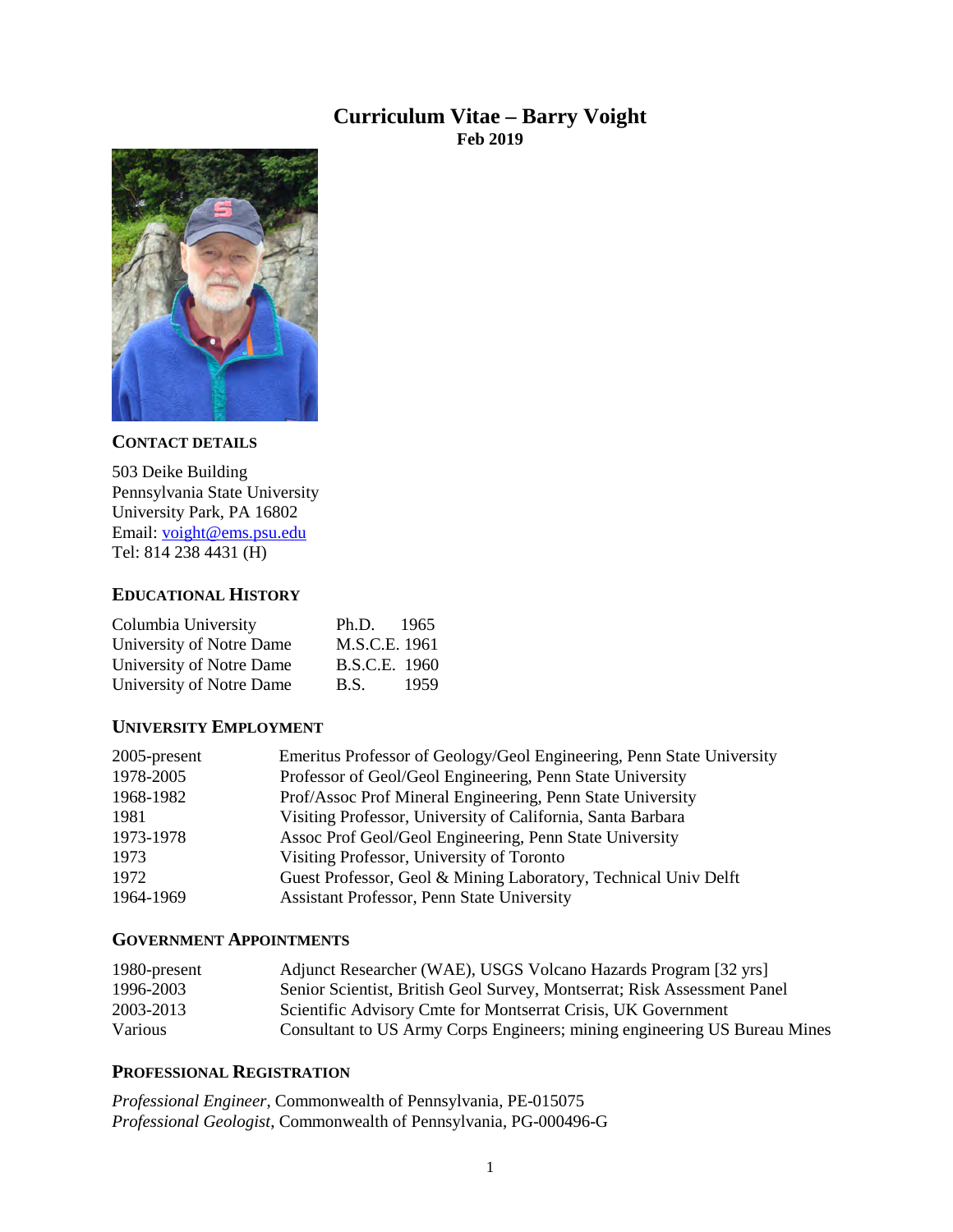### **HONORS AND AWARDS**

*National Academy of Engineering* [elected 2017] *Thorarinsson Medal,* International Assoc Volcanology and Chemistry of Earth's Interior, 2013 [the highest award in volcanology; awarded once each four years] *Research Faculty Selection*, PSU Alumni Association honored Trading Card Researcher, 2011 *Honorary Member,* Association of Engineering Geol, *2*010 [highest honor of Association] *Distinguished Practice Award,* Geol Society of America, Engineering Geol Division, 2009 *Schuster Medal,* Canadian Geotechnical Society, 2009 [for outstanding achievements in research on hazards in North America] *Elected Union Fellow,* American Geophysical Union, 2007 [for contributions to the understanding of volcano deformation, hazards and forecasting] *Richard H. Jahns Distinguished Lecturer*, Geol Soc America & Assoc Engineering Geol, 1993 *Faculty Scholar Medal for Outstanding Achievement in Research and Engineering,* 1992 [highest academic honor at Penn State University] *Harry Glicken Memorial Lecture*, University of California at Santa Barbara, 1992 *US National Cmte Rock Mechanics (Nat Research Council) Award*, 1990 [for outstanding research in theoretical rock mechanics: failure-time forecasting in rock mechanics] *McKinnon Lecture*, College of Engineering, University of Utah, 1990 *Wilson Research Award*, College of Earth & Mineral Sciences, Penn State University, 1990 *Landslide News Award* for best paper: landslide failure forecasting (Second Prize), 1990 *Fellow*, Geol Soc America *Macquarie University Scholar*, Australia, 1989 *George Stevenson Research Medal*, Institution of Civil Engineers (London), 1984 [for the outstanding research paper published in I\_C\_Engineering journals] *US National Cmte Rock Mechanics (Nat Research Council) Award*, 1984 [for outstanding research in rock mechanics practice: mechanics of mountain collapse]

*Raymond C Gutschick Symposium Keynote Lecturer*, University of Notre Dame, 1979

## **CAREER NARRATIVE**

Barry Voight is Emeritus Professor of Geology and Geological Engineering at Penn State University. A member of the faculty since 1964, he retired from teaching in 2005. He attended University of Notre Dame, degrees in Geology, and Civil Engineering (BS Geol., 1959; BS CE, 1960; MS CE (Soil Mech.), 1961), and began research as an undergrad with Profs. Ray Gutschick and engineering geologist Erhard Winkler, catching permanently the researcher's disease of 'exhilaration from discovery'. After a one-year stint at Cornell and being influenced there by soil engineer Bengt Broms, he joined Fred Donath's rock mechanicsstructural geology group at Columbia University, was a President's Fellow and course lecturer in Engineering Geology, and earned a PhD in 1965. He has been at Penn State since, apart from stints as Visiting Professor at the University of Toronto, the Technological University at Delft, Netherlands (in the service of Jacques Dozy), the University of California at Santa Barbara, and as MacQuarie Research Scholar (Australia) (with Russ Blong). Professional interests have included engineering geology and geotechnics, rock mechanics, tectonics, volcanology, and hazards and risk assessment/hazards mitigation. Below is a summary of some career developments.

At PSU he taught basic and applied geology to Civil and Petroleum Engineering students, mechanics of geological materials, the finite element analysis method (FEM) (the first such course given at PSU, in 1969). He also included a module on FEM in his basic geology courses for engineering majors, and taught field geology to geoscience majors, at sites in Montana and Wyoming. He taught volcanology after 1990, and included many undergrad and grad students on research projects, discussed below. He had published several books in the 1970s about rock mechanics, rockslides and slope instability, and continued to research various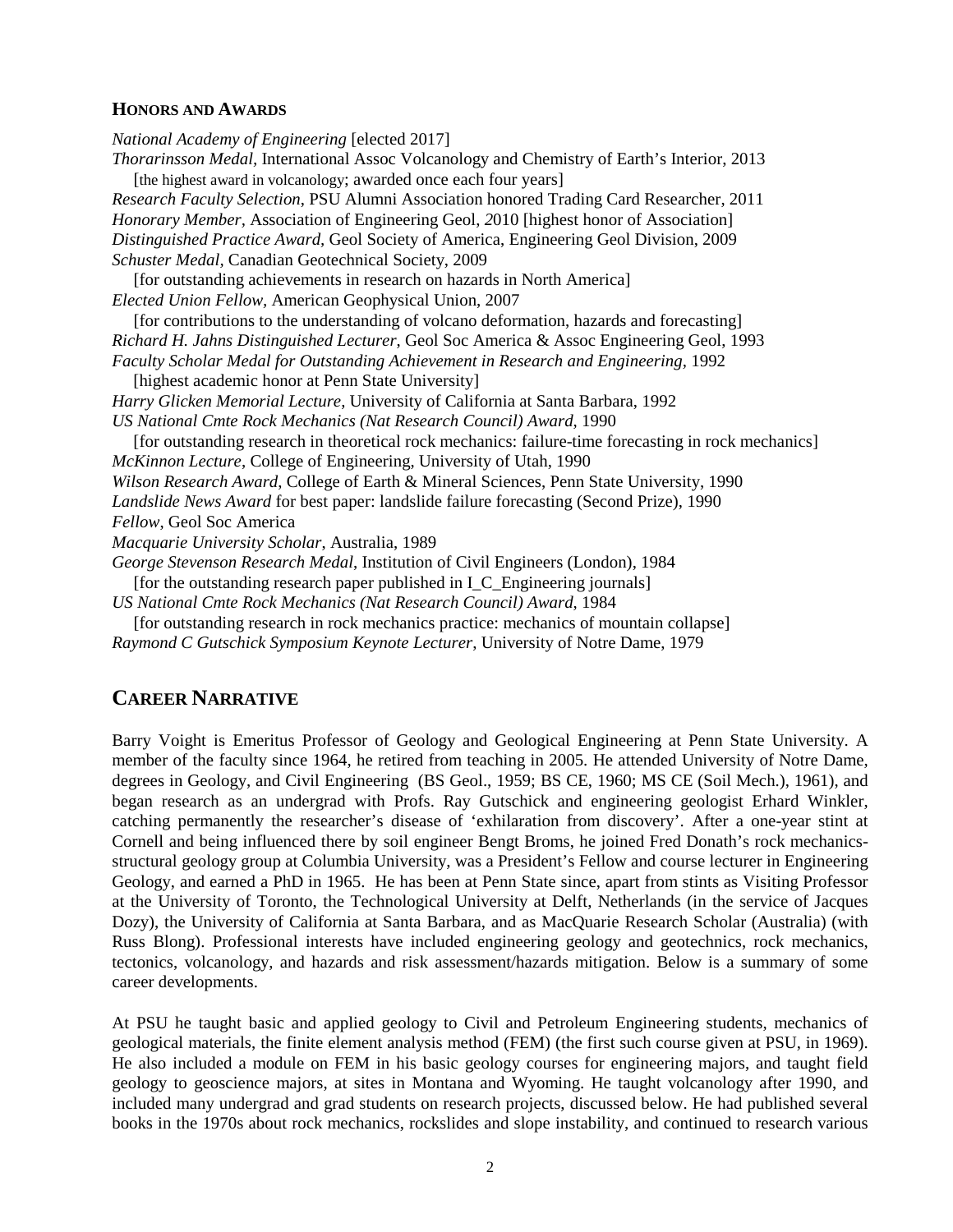volcano edifice stability issues, often with PSU colleague Derek Elsworth.

He conducted geological and geotechnical field studies in the Appalachians, Rocky Mountains, and Cascade Range. Abroad he worked on all continents apart from Antarctica. In the 1960s he originated the anelastic strain recovery (ASR) method for deep rock-stress measurements, in current global use for energy developments and in ultra-deep and IODP boreholes for faulting and earthquake research. He developed new methods to anticipate material failure (e.g., Failure Forecast Method, FFM, with Reinold Cornelius), adapted these methods using geodetic and seismic data for the time prediction of landslides and eruptions, and used them (when suitable) in resolving practical emergency problems.

In practice he was consultant in engineering geology and geotechnics, hazards management, and forensic work, in slope failures and foundation problems (including *USGS, USCOE*, Governments of France and Italy, among others). He held an appointment (1991-2014) on the *External Dams Safety Cmte* of the Republic of Ireland, led by Austrian engineeers Guntram Innerhofer and Ernst Pürer, on rehabilitation works. He participated in the *SOG/EPRI* development of seismic hazard methodology for central & eastern USA, and has taken on projects as far afield as Papua New Guinea, the Himalayas in India, and Somalia. He worked on hazards assessments for the Caspian Sea oil/gas pipelines crossing Azarbaijan toward Turkey. He served in the 1980s on the *US National Research Council* committee on Ground Failure Hazards, chaired a *National Research Council* committee addressing snow avalanche hazards, and was instrumental in 1986 in founding the *American Association of Avalanche Professionals*. He served under Gene Shoemaker on a panel reviewing the *USGS Volcano Hazards Program* in 1986, where he strongly supported a Volcano Distaster Assistance Program, and an Alaskan Volcano Observatory. He served on a similar panel in 1989.

His post-1980 work largely emphasized geotechnics applied to volcanoes, quantitative volcanology, and disaster prevention. He holds an adjunct appointment (since 1980) with the *USGS Cascades Volcano Observatory* as a member of the *Volcano Hazards Team*, and has worked with the *USGS*, the *United Nations*, *WOVO*, and several host nations on volcano emergencies. He was invited to participate in the *USGS* preeruption hazards assessments at **Mount St. Helens** (MSH) in 1980, when he recognized the potential for a large-scale north-flank edifice failure. After the failure actually occurred and triggered the great May 1980 eruption, he continued work on the MSH post-eruption disaster response, directed the USGS investigation team (with Harry Glicken) on the ~3-billion cubic meter volcanic debris avalanche, and worked on other issues involving volcanic processes and hazards. He originated the lake-tap mitigation solution for Spirit Lake when it threatened to overtop the avalanche debris dam and cause a severe lake-breakout flood; the engineering solution was contracted through COE and utilized a tunnel-boring machine (completed 1985). He worked on various other MSH problems, including the March 1982 explosive eruption with Dick Janda, and assessments at other volcanoes in the Cascade Range and Alaska.

He conducted Iceland research in the late 1970s-1980s with students and in collaboration with Kristján Saemundsson (*National Energy Authority*), on fracture analysis near the plate boundary, on **Krafla** volcano modeling with Jim Ewart, and stratigraphy, structure, and paleomagnetism at a remarkable transform fault in the Tjörnes Fracture Zone. This work involved mapping a large rugged, seldom visited and unstudied peninsula, and afterward giving it the formal name of *Flateyjarskagi* that was ratified by Icelandic authorities. The study was important in revealing and documenting major strain and structural bending over a 20-km broad area of the transform (K. Young et al., 1985, 2018; M. Jancin et al., 1985, 1995). As a member of *Cmte de Estudios Vulcanologicos*, he worked with Marta Calvache in 1986 on post-disaster monitoring and hazards assessments at **Nevado del Ruiz** (Colombia), the most lethal eruption of the Century apart from Pelee (23,000 fatalities). He demonstrated through EDM monitoring that a feared crater-flank collapse was unlikely, and published a detailed post-mortem on why disaster prevention measures had failed. He was sent to the awakening **Galeras** Volcano in 1989 with Dick Janda and Dave Harlow of USGS, and co-produced with Janda the first detailed (and realistic) hazards map of Galeras. Also with Janda (by then Chief of *USGS VDAP*), in 1991 he made an assessment of **Nevado del Huila**, another Colombian assignment complicated by sinister guerrilla factions and cartel concerns, and worked by helicopter gunship with landing restraints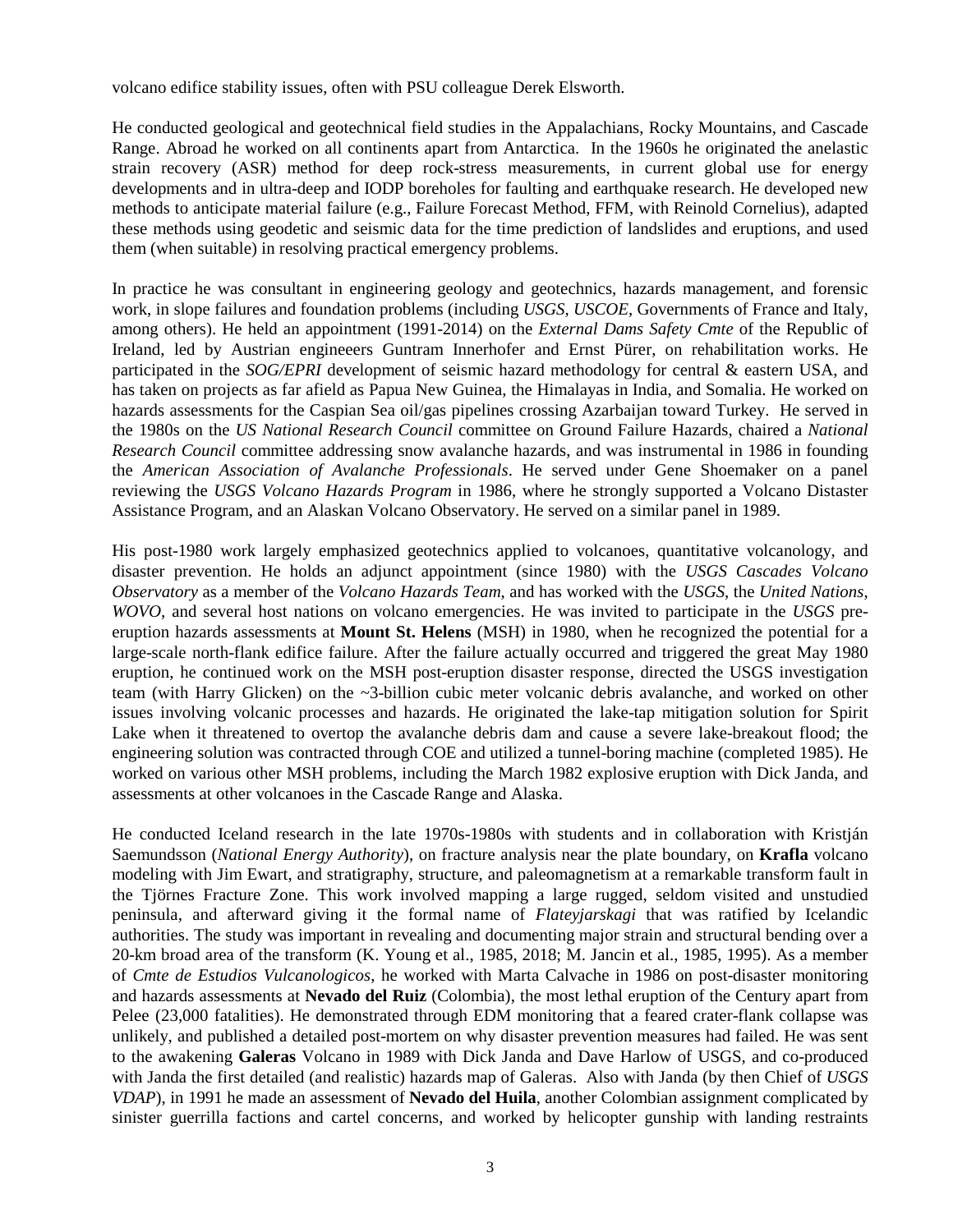imposed by the US Embassy. Immediately afterward he contributed to a lahar flowmeter installation at **Cotopaxi** with Pete Hall and Patty Motthes. Simultaneously another USGS mission was at crisis stage in Pinatubo, and at the Quito airport Voight learned that his former student Harry Glicken had been killed at Unzen in Japan, along with Maurice and Katia Krafft and forty others.



Also in the early 1990s he contributed in a modest way to studies at **Redoubt** (AK) and **Pinatubo** volcanoes, conducted small investigations involving **Bandai-san** (with Yoichi Nakamura), **Ontake-san** (with Norio Oyagi), and **Unzen** in Japan, and worked with Sasha and Marina Belousov on **Shiveluch** and **Bezymianny** volcanoes in Kamchatka, where they discovered a previously unknown large pyroclastic surge deposit from the 1997 eruption. Also, since 1988 he made a series of contributions at **Merapi** in Java in collaboration with the *Volcanological Survey of Indonesia*. The Merapi work also involved an initial USGS-VDAP mission in 1988 and another following the November 1994 disaster, coupled with years of his NSF-supported research. He constructed a network of benchmarks around the summit rim to be used for EDM, GPS, and gravity surveys, with grad students monitored deformation and seismic precursors to several eruptive events, studied eruption deposits, human injuries from pyroclastic currents and their causative physics, and interviewed injured citizens. His thorough study of the historical record led him to conclude in 2000 that an explosive eruption much larger than any of the 20<sup>th</sup>C could soon occur (c. VEI 4), with only-modest precursors thus enabling potential disaster. This conclusion (shared independently by S. Andreastuti, and C. Newhall) was important for hazards mitigation, and the feared eruption (VEI 4) actually occurred in 2010. 350,000 were evacuated, with 355 killed. He provided support to VSI and USGS (via C. Newhall) for the 2006 and 2010 (VEI 4) Merapi eruption crises.

At **Soufriere Hills** volcano, West Indies, he was a Senior Scientist since 1996 with the *British Geological Survey* assigned to *Montserrat Volcano Observatory*, worked on a variety of monitoring and research issues with Simon Young and other MVO staff, and was active along with Steve Sparks, Geoff Wadge, and Willy Aspinall and others through 2013 (volcanic activity declined after 2010) on the *UK Scientific Advisory Cmte* providing guidance to UK and Montserrat governments. He was involved with crater-wall stability crises, eruption forecasting using tilt and seismic data (recognizing the "~10 hour" and "~7 week" cycles), vulcanian explosions, a debris avalanche with volcanic blast (St Helens mimicked on a small scale), rain-triggered and gas-pressurized major lava dome collapses, and risk boundaries and evacuations. Several of his students used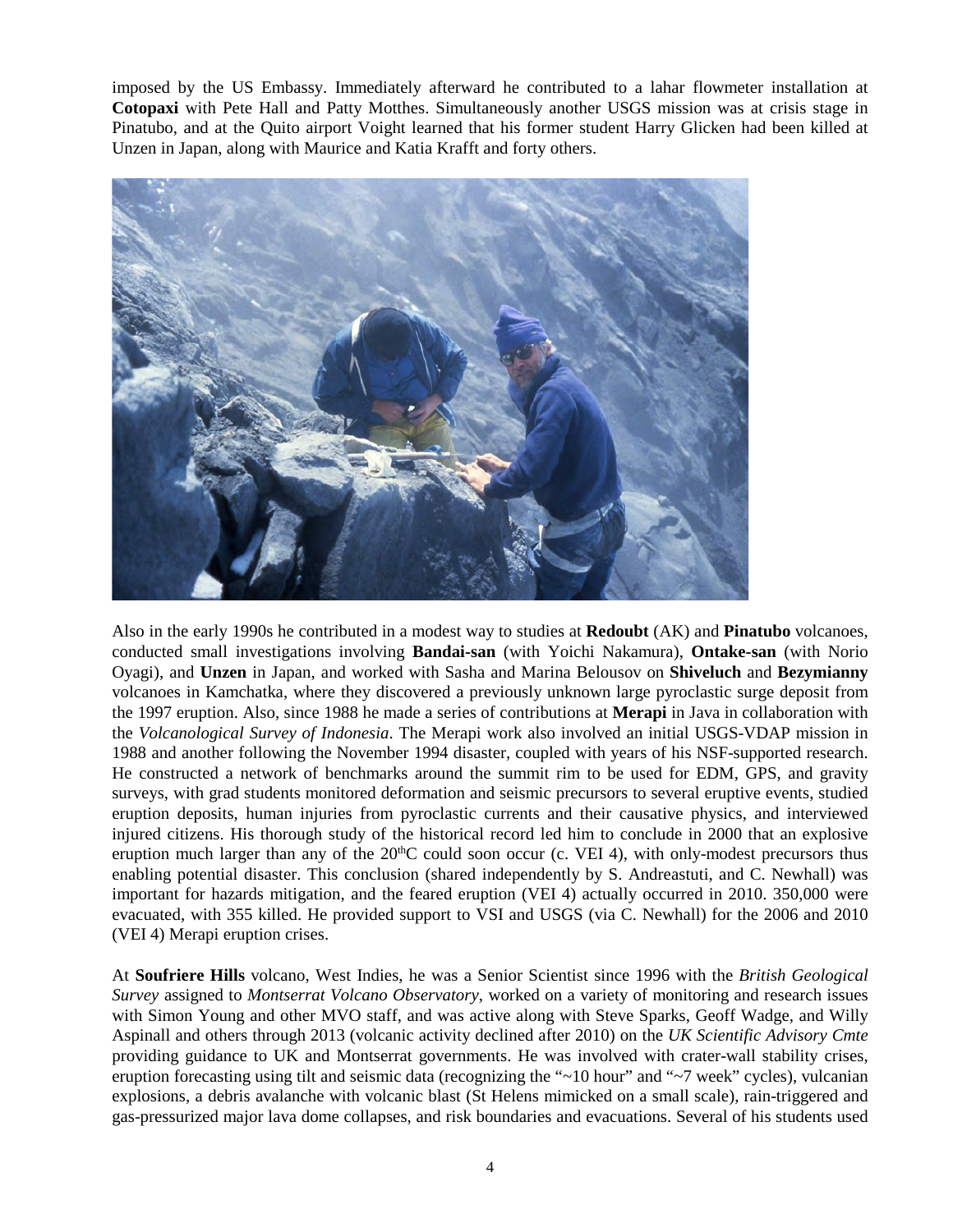Montserrat data in PhD theses. In volcanology his research interests included edifice and dome deformation and collapse, explosive volcanism, volcano monitoring and forecasting, and pyroclastic currents. He was Project Director 2002-2015 for **CALIPSO** (*Caribbean Andesite Lava Island Precision Seismo-geodetic Observatory*), an international NSF/NERC-supported consortium project focused on magma reservoir and eruption dynamics on Montserrat. His colleagues were world-class researchers (Alan Linde, Selwyn Sacks, Glen Mattioli, Derek Elsworth, Eylon Shalev et al.) and postdocs C. Widiwijayanti and D. Hidayat. Remarkable results were obtained in strain and GPS data, notably from the "world-record" lava-dome collapse in July 2003 and its tsunami, from explosions, and from multi-year cyclic inflations and deflations. A successful major offshore/onshore tomographic imaging study of Montserrat and its magma system was conducted in 2007 (**SEA-CALIPSO**) with data analysis through 2012 defining the magma chamber and melt properties at depths 5-8 km; results are given in the special issue of *Geophysical Research Letters* in 2010, co-edited with Steve Sparks, *AGU G-cubed* in 2012, and in *Geological Society (London) Memoir 39*.



Elsewhere, in 2003 he assisted *Dipartimento Protezione Civil*, Italia, in evaluating the volcano landslidetsunami crisis at **Stromboli**, and with M. Marsella installed EDM reflector stations on the Sciarra del Fuoco to check stability. He aided INGV also on **Etna** in 2014, and other volcano issues such as **Campi Flegrei**. He worked on the Andes project (MAP: GAC) for the *Geological Survey of Canada* (2005-2007), giving a short course on seismic-influenced slope stability in Bogota, and worked in Chile on **Villarica**. In 2011 he advised NIED (with Shigeo Aramaki) in Japan on **Fuji-san** hazards, and the Iceland Meteorological Agency in 2015 on the **Bardarbunga** lava eruption.

Since about 2000 he also worked on computational fluid dynamics modeling of volcanic blasts with Augusto Neri (*INGV*) and colleagues (Tomaso Esposti Ongaro, Mattia de'Michieli Vitturi, Amanda Clarke, Christina Widiwijayanti). Major studies were made of both the 1997 Boxing Day volcanic blast on Montserrat and the Mount St Helens 1980 blast, verified by detailed field comparisons, and used notably in Montserrat to mitigate threatened blasts directed toward populated areas. Their new model overturned the generally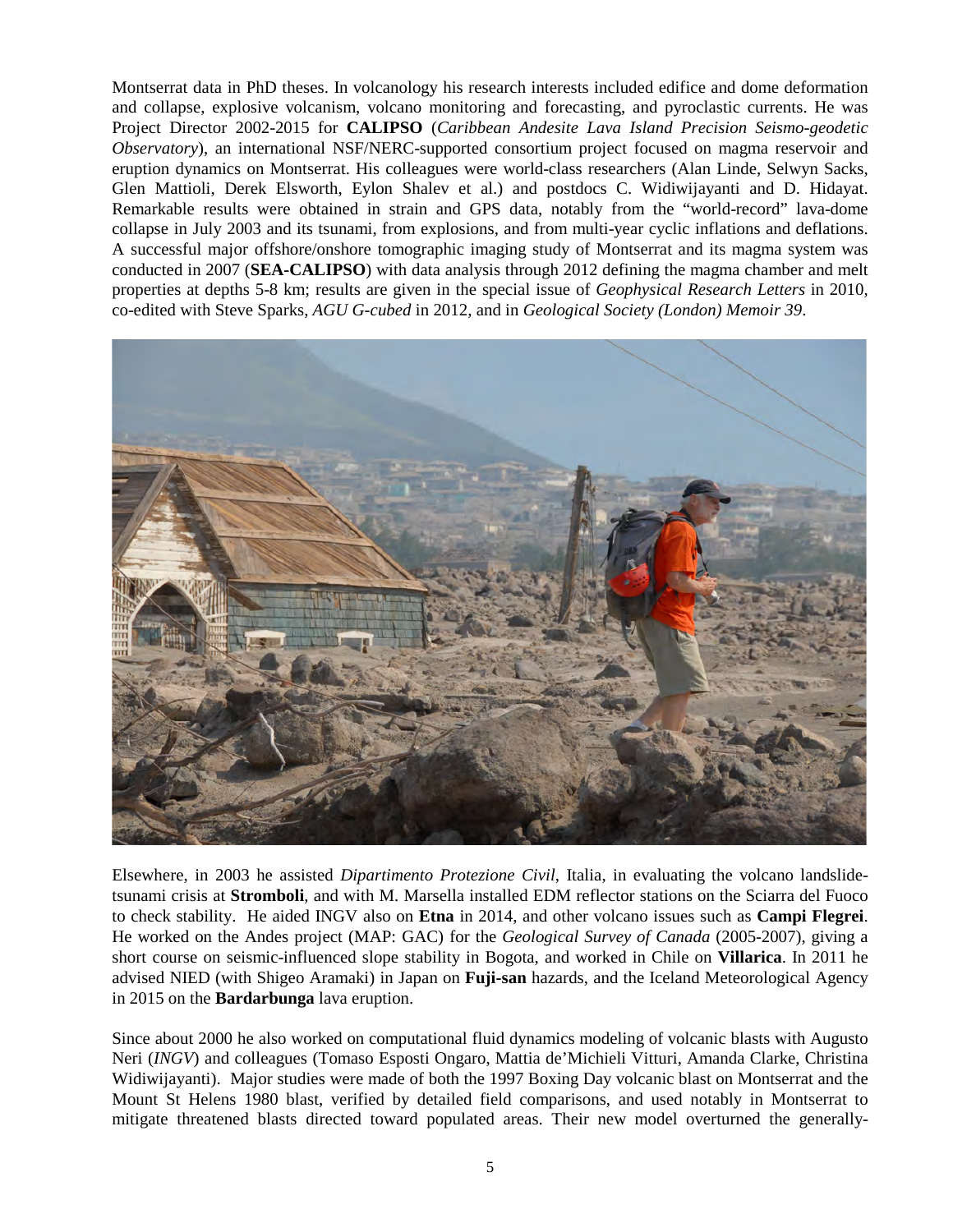accepted model of principal blast processes. Modeling made in 2007 accurately foresaw the area of impact reached by pyroclastic flows and surges in the large 2010 Montserrat eruption. He also helped write the successful research proposal for IODP drilling in the Caribbean, and participated in research for the first scientific drilling of submarine volcanic island landslides in IODP Expedition 340 (summarized in a 2015 article in G-cubed, *AGU*).



As university professor he had the pleasure of guiding bright students such as Jon Major, Amanda Clarke et al., at undergrad or grad levels, including several from other institutions. The most unfortunate of them was Harry Glicken (co-advised by the late R.V. Fisher, UCSB), whose PhD thesis on the deposits at Mount St Helens was at the forefront of research on debris avalanches in the 1980s that led to their recognition at hundreds of volcanoes worldwide. Curiosity leads to understanding, but volcanologists who are curious can get themselves into trouble and sometimes die because of it: Harry narrowly escaped death at MSH in 1980, but died too young in 1991 at Unzen, Japan, from a hot pyroclastic current, falling near the famous couple Maurice and Katja Krafft. This sad incident added motivation for BV's focus on pyroclastic current research, including successful development with C. Widiwidjayanti and Steve Schilling of an objective GIS-based procedure for mapping pyroclastic current hazards (published 2008/9). A JVGR tribute volume to Harry was organized in 1995.

He has published several hundred papers or abstracts, and has edited or co-edited several books, including *Rock Mechanics: the American Northwest (1974); Mechanics of Thrust Faults and Decollement (1976); Rockslides and Avalanches* (1978, 1979, in two 800+pp Elsevier volumes); *Deep-seated Landslides and Large-scale Rock Avalanches (1994); Models of Magmatic Processes and Volcanic Eruptions (1995)*; and volumes on landslides and snow avalanches for the *National Research Council, National Academy Press.* He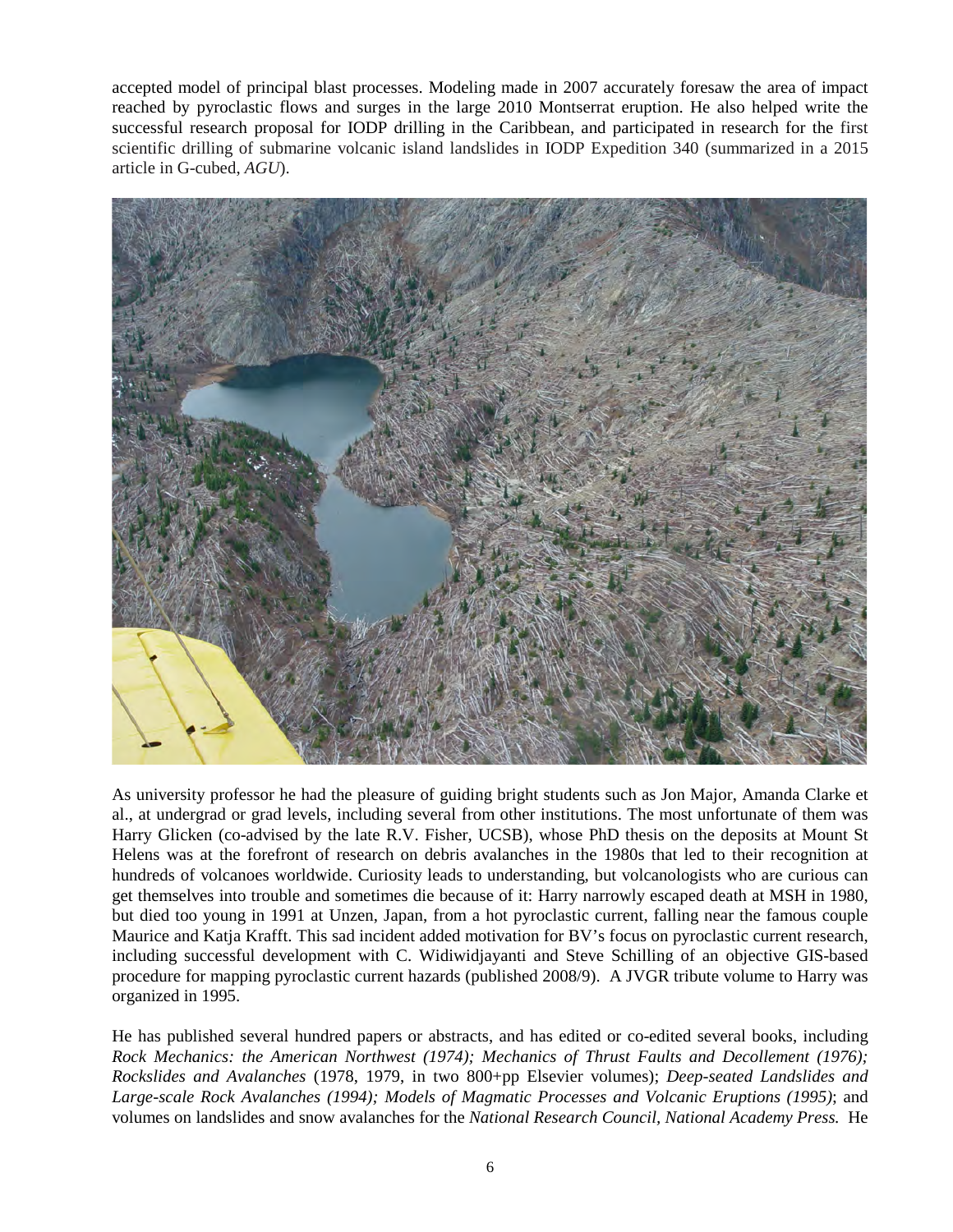was Editor of the *Special Issue on Merapi Volcano* (JVGR, 2000), was Co-Convener of the 1998 Special Section of Geophysical Research Letters on the *Eruption of Soufriere Hills Volcano*, and contributed substantially to the 2002 *Geological Society of London Memoir 21* on the Soufriere Hills eruption. He was Convener of the 2010 special GRL issue on *Imaging the Soufriere Hills Volcano,* and co-Editor in 2014 of Memoir 39, *Geological Society of London*, on *The Eruption of Soufriere Hills Volcano: 2000-2010.*

He received research awards from National Cmte Rock Mechanics/National Research Council (*Applied Research Award* 1984 for work at Mount St Helens; *Basic Research Award* 1990 for failure-prediction theory), the *George Stephenson Medal* from the Institution of Civil Engineers (London) for a study on Mount St Helens collapse mechanics, the *Wilson Award* for research in Earth and Mineral Sciences at Penn State, and Penn State's highest research honor, the *Faculty Scholar Medal* for Outstanding Achievement in the Physical Sciences and Engineering. He was *Richard Jahns Distinguished Lecturer* for 1992 of the Geological Society of America and Association of Engineering Geologists, and was happy to receive this because it was Jahns who had hired him to teach at Penn State in 1964. He was a *Fellow of Geological Society of America*, and was elected *Union Fellow of American Geophysical Union* in 2008 for "fundamental contributions to the understanding of volcano deformation, assessment of volcano hazards, and forecasting." In 2009 he received the *Distinguished Practice Award* from the Geological Society of America, Engineering Geology Division. Also in 2009 he received the *Schuster Medal* from the Canadian Geotechnical Society and Association Engineering Geologists, for outstanding achievements in research on geologic hazards in North America. In 2010 he was elected *Honorary Member of the Association of Engineering Geologists*, their highest honor. In 2013 he was awarded the *Thorarinsson Medal* of the International Association of Volcanology (IAVCEI), their highest honor, awarded once every four years. He was elected to *National Academy of Engineering* in 2017, for understanding, management, and mitigation of geologic hazards.

He helped to establish the 'Barry Voight Endowment for Volcanic Hazards' at Penn State, which aims to support education for volcano hazards specialists from developing countries.

## **SYNERGISTIC ACTIVITIES**

## **[SEE ALSO LATER IN CV— HAZARD REPORTS]**

2015 Scientific Committee,  $12^{th}$  International Symposium on Landslides (ISL 2016): Association *Geotechnica Italiana* 

| $2015$ -present | Advisor to Icelandic Meteorological Office on volcanic hazards.                                                                                                                         |
|-----------------|-----------------------------------------------------------------------------------------------------------------------------------------------------------------------------------------|
| 2014 (1991-)    | External Dam Safety Committee, <i>Electricity Supply Board, Ireland</i> . Inspection and<br>engineering improvement of all large dams in Ireland to meet modern standards (about 3/yr). |
|                 | 2014-present Advisor to INGV Italia (Govt Italy) for mitigation of slope instability; volcanic hazards.                                                                                 |
| 2011            | Keynote Lecturer, International Workshop on Strategy of Volcano Disaster Mitigation 2011:<br>Large Eruptions and Crisis Management. Fuji and Tsukuba, Prof. S. Aramaki, Convener        |
| 2011            | Keynote Lecturer, Engineering Volcanoes, SHV 15 Years-On Conference, Montserrat                                                                                                         |
| 2011            | MIA-VITA Advisor to French Indonesia project DOMERAPI                                                                                                                                   |
| 2009-2011       | <b>IODP Caribbean drill project Proposal Team</b> for 2012 cruise, A. le Friant, Project Leader<br>(mechanics offshore slope movement)                                                  |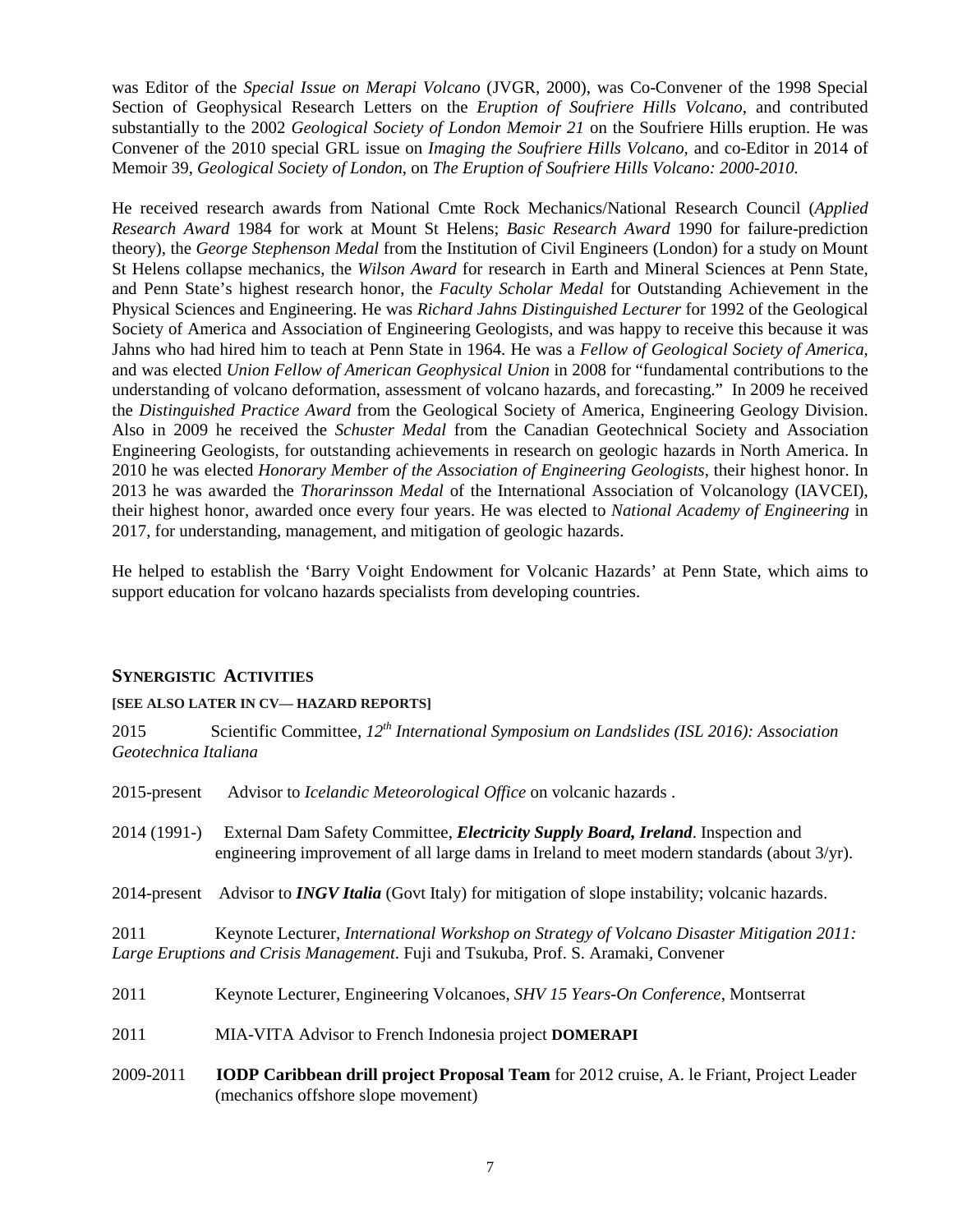| 2004-2010    | <b>SEA-CALIPSO Project Co-Leader</b> (onshore-offshore seismic experiment)                                                                                                                                                                                                                                                                                                                                                                                                                      |
|--------------|-------------------------------------------------------------------------------------------------------------------------------------------------------------------------------------------------------------------------------------------------------------------------------------------------------------------------------------------------------------------------------------------------------------------------------------------------------------------------------------------------|
| 2005         | Keynote Lecture on Landslide Risk Assessment and Mitigation, Japan-US Joint Symposium<br>for Natural Disaster Reduction. Kobe, Japan.                                                                                                                                                                                                                                                                                                                                                           |
| 2003-2004    | Convenor Session 2b, Volcano Instability. IAVCEI Congress, Pucon Chile, Nov 2004                                                                                                                                                                                                                                                                                                                                                                                                                |
| 2003         | Advisor to <i>Department of Civil Protection Italia</i> (Govt Italy) for instability/tsunami risk                                                                                                                                                                                                                                                                                                                                                                                               |
| 2004-present | Organizing Committee, Ten-Year-On Anniversary Conference, Montserrat.<br>Keynote address, Fifteen-Years-On Anniversary Conference, Montserrat, 2011                                                                                                                                                                                                                                                                                                                                             |
| 2003         | Long Valley Caldera Workshop. Mammoth CA, Oct 2003. Tilt and seismic monitoring                                                                                                                                                                                                                                                                                                                                                                                                                 |
| 2003-2006    | Advisor, <i>Multinational Andean Project</i> , Colombia and Chile. Slope stability and failure<br>under seismic loading                                                                                                                                                                                                                                                                                                                                                                         |
| 2002-present | Project Director, CALIPSO Project (CIW, Duke, Univ. Ark., PSU, Auckland, Bristol,<br>MVO)                                                                                                                                                                                                                                                                                                                                                                                                       |
|              | (deformation and seismic monitoring and analysis)                                                                                                                                                                                                                                                                                                                                                                                                                                               |
| 2002         | Organizing Committee, Mt Pelee Centenary Intl Congress, Martinique                                                                                                                                                                                                                                                                                                                                                                                                                              |
| 2000         | International Forum on "Living with Volcanoes", Tazawako, Japan (Nov 2000)<br>Keynote Lecture (televised March 2001). Audience 800 high school students.<br>Hazards and mitigation. Visits to evacuation village at Usu; Asama; Sakurajima.                                                                                                                                                                                                                                                     |
| 1996-present | Collaborations with Montserrat Volcano Observatory; Risk Assessment Panel and Advisory<br><b>Committee</b> for UK and Montserrat Governments; Co-Convener GRL Special Section<br>volumes on Soufriere Hills Eruption, 1998 and 2010. Senior Scientist, BGS assigned to<br>MVO.                                                                                                                                                                                                                  |
| 1980-present | Member USGS Volcano Hazards Team. Advised on volcano hazards and risk assessments<br>and crises responses [36 years of service] (Mount St Helens pre- and post-May 18 1980;<br>Other Cascade volcanoes 1980-1986; Mt. Sanford 1981 and Redoubt 1989-93, AK;<br>Nevado del Ruiz 1986, Galeras 1989, Nevado del Huila 1991, Colombia; Cotopaxi,<br>Ecuador 1991; Merapi, Indonesia 1988, 1995, 2006, 2010; Pinatubo, Philippines 1991;<br>Popocateptl, Mexico 2003; Montserrat, WI 1995-present). |
| 1993-present | Collaborations with scientists at <i>Institute Volcanology</i> , Russian Academy of Sciences<br>(Bezymianny, Shiveluch volcanoes, with AB and M Belousova).                                                                                                                                                                                                                                                                                                                                     |
| 1991         | Advisor, International Early Warning System (UNESCO/WOVO). Emergency response<br>mission to Nevado del Huila Volcano, Colombia, and hazard assessment, Cotopaxi,<br>Ecuador.                                                                                                                                                                                                                                                                                                                    |
| 1989         | Advisor, United Nations Disaster Relief Organization (UNDRO), Mission to Investigate<br>unrest at Galeras Volcano, Colombia. Assessed volcanic flowage hazards and installed<br>baseline deformation network (collab. w. USGS).                                                                                                                                                                                                                                                                 |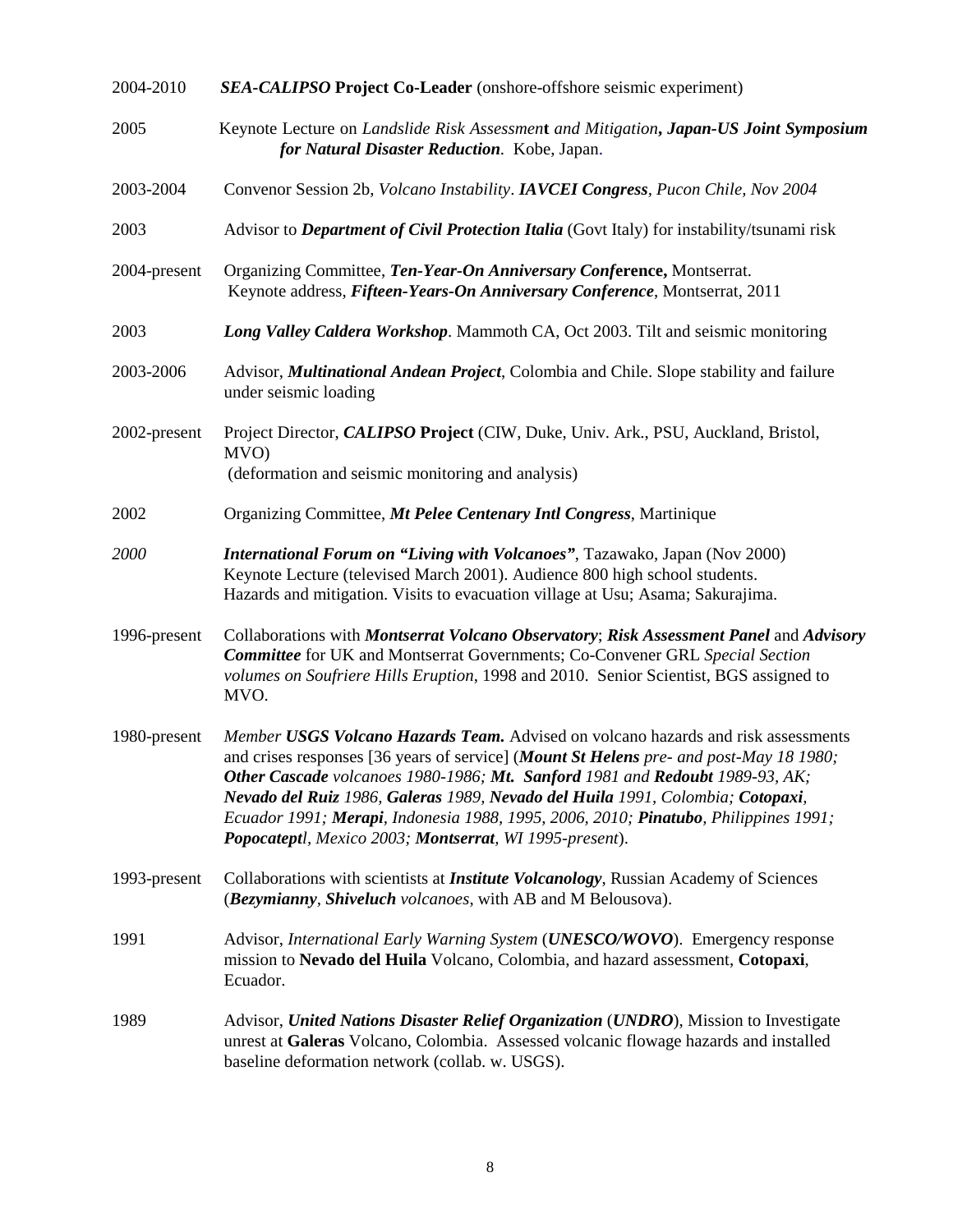1988-2010 Collaborations with *Volcanological Survey of Indonesia* working at *Semeru and Merapi volcanoes*; co-organizer 1995 *Decade Volcano Workshop*; **Co-Editor** *Merapi Volume JVGR (*2000).

#### **OTHER PROFESSIONAL ACTIVITIES (***alphabetical order***)**

#### *American Academy of Mechanics* Charter Member

## *American Association of Avalanche Professionals*

 Committee to Organize Association Charter Member Board of Directors (1987 – 199x) Research and Education Committee (1987-1988) Education Committee (1988-1990) Awards Committee (1988-present; Chair, 1991-199x)

#### *American Geophysical Union*

Elected Fellow, 2007

### *American Society of Civil Engineers*

Committee on Slope Stability (1973-1980)

## *American Society for Testing and Materials*

 Committee C-18, Natural Building Stones (1967-1972) Committee C-18, Soil and Rock for Engineering Purposes (1967-1972)

#### *Association of Engineering Geologists*

 Organizing Committee for 1978 National Meeting Associate Editor, Bulletin of AEG (1976-1980) R. H. Jahns Distinguished Lecturer Committee (AEG/GSA; Chair, 1990) R. H. Jahns Distinguished Lecturer (1992) Shuster Medal (2009) Honorary Member (2010) Awards Cmte (2010-2012)

### *Atelier sur les Aleas Volcaniques. "Les volcans antillais, des processsus aux signaux"* Institut Nacional des Sciences de l'Univers/CHRS. Paris (Jan 2001)

Keynote. Lessons from Montserrat for risks in Antilles.

### *Austrian Commission on Large Dams*  Studienreise to Austrian dam sites (1966)

*Comite de Estudios Vulcanologicos Communidad Caldense* (1986) (Volcanological Hazards, Nevado del Ruiz, Colombia)

#### *Comité Francais de Géologie de l'Ingénieur*

 Foreign expert, Seminaire Movement de Versants de Grande Ampleur (Nainville-les-Roches, 19-21 June 1991)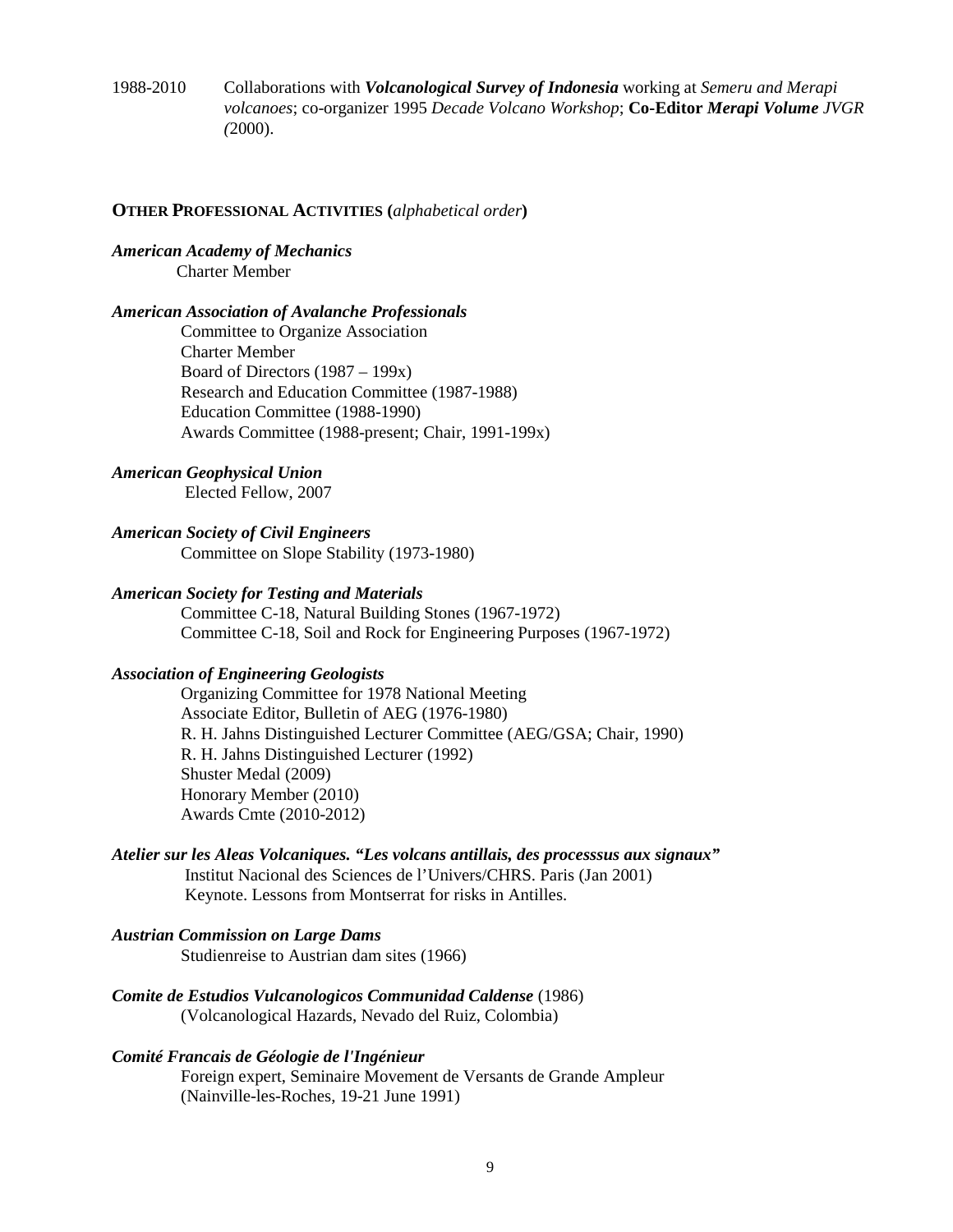# *Commonwealth of Pennsylvania, State Registration Board for Professional Engineers*

(Consultant: organized initial PE exams for Geological Engineering)

### *Continental Drilling For Scientific Purposes Workshop*, Los Alamos (1978)

*Continental Drilling Workshop*, Ghost Ranch, New Mexico (1974)

#### *Electric Power Research Institute*

Research Project on Intraplate Eastern USA Earthquakes (1984-1986)

#### *Electricity Supply Board, Ireland*

External Dam Safety Committee (1991-present)

## *'Ettore Majorana' Centre for Scientific Culture, Erice, Sicily*

 Advances in Assessment of Earthquake & Volcanic Hazards (2001) (Invited Lecturer on viscometry and episodicity of magma ascent)

## *European Geophysical Union*

Member since 2010

## *Field Conference of Pennsylvania Geologists*

Conference Committee, 50th Annual Meeting (1984-1985)

#### *Geological Society of America (Fellow)*

 Penrose Conference on Landslides, 1978 (State-of-Art Reporter) Penrose Conference on Heat Transport Processes, 1979 (State-of-Art Reporter) R. H. Jahns, Distinguished Lecturer Committee (AEG/GSA; Chairman, 1990) Associate Editor, Bulletin of GSA (1989-1992) R.H. Jahns Distinguished Lecturer (1992) Distinguished Practice Award (2008)

### *Geothermal Resources Council*

State-of-art-Lecturer (1992)

#### *International Association of Engineering Geology*

 Commission on Rock Classification U.S. National Committee (1992-present)

#### *International Association of Volcanology and Geochemistry of Earth's Interior*

 Congresses: (Santa Fe 1989, Puerta Vallerta 1997; Bali 2000; Pucon 2004; Iceland, 2008; Kagoshima, 2013) Convenor, Pucon Organizing Cmte, Mt Pelee Centenary Congress Iceland (2008, Field Trip Leader) Wager Citationist, 2010 Krafft Citationist, 2013 Thorarinsson Medalist, 2013

## *International Geological Congress*

 Convenor, Kyoto (1992) Participant (Prague, 1968; Washington, 1990; Kyoto, 1992)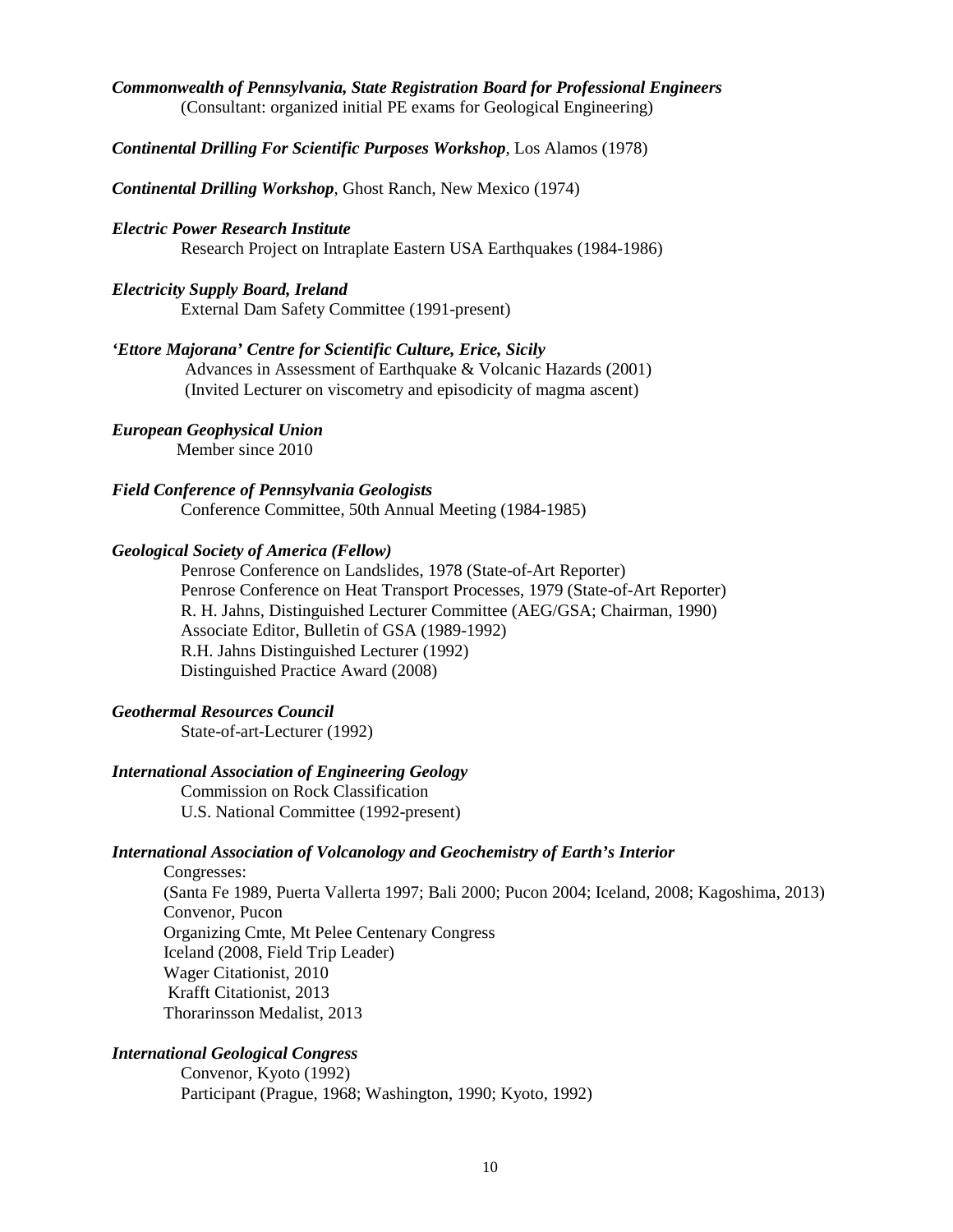## *International Institute of Volcanology*

 Catania Slope instability hazard evaluation, in cooperation with John Murray, University College, U.K., (1987-1988)

*International Seminar-Workshop on Lahars and Landslide, Philippines*  (1986) (State-of-Art Lecturer)

#### *International Society for Rock Mechanics*

 Panel on Stress Measurements, 1st International Congress (1966) Commission on Classification of Rocks and Rock Masses (1970-1978) Organizing Committee for 3rd International Congress (1972-1974) Excursion Committee for 3rd International Congress (1972-1974) Leader, Northwest USA Excursion, 3rd International Congress on Rock Mechanics (1974) Congress contributions (1966, 1970, 1974, 1987, 1991)

*International Symposium on Landslides* (State-of-Art Lecturer) Toronto (1984)

#### *International Union for Geodesy and Geophysics*

Chairman, Session on Tectonic and Geochemical Evolution of Iceland, Hamburg (1983)

## *International Workshop on Decade Volcano Merapi*, Yogyakarta, Indonesia (1995)

 Organizing Committee Scientific Committee Publication Committee SOA Lecturer

*International Workshop on Volcanic Emergency Response*, (ONAD, INGEOMINAS, USGS/VDAP), Pasto, Colombia (1989) (Invited Instructor)

*Japanese-American Workshop on Erosion Control in Volcanic Areas*, Seattle (1982)

*Mount Rainier Decade Volcano Workshop*, Seattle (1992, participant)

### *National Research Council (NAS-NAE)*

 Foreign Sciences Panel, U.S. National Committee on Rock Mechanics Awards Committee, U.S. National Committee on Rock Mechanics (1985-1987) Technical Expert, Committee on National Disasters (1982-present) Member, Committee on Ground Failure Hazards (1983-present) Chairman, Task Group on Subsidence (1984-1985) Chairman, Task Group on Snow Avalanches (1985-1986) Chairman, Panel on Snow Avalanches (1986-1991)

## *National Science Teachers Association*, NYC

Theme Lecturer: Adventures in Volcano Prediction

## *Raymond C. Gutschick Symposium*, Notre Dame, IN (1979) Organizing Committee Keynote Lecturer

#### *Royal Society (London). Discussion Mtg on "Causes and Consequences of Eruptions of Andesite Volcanoes."* Keynote Lecture on volcano edifice collapses. (1999)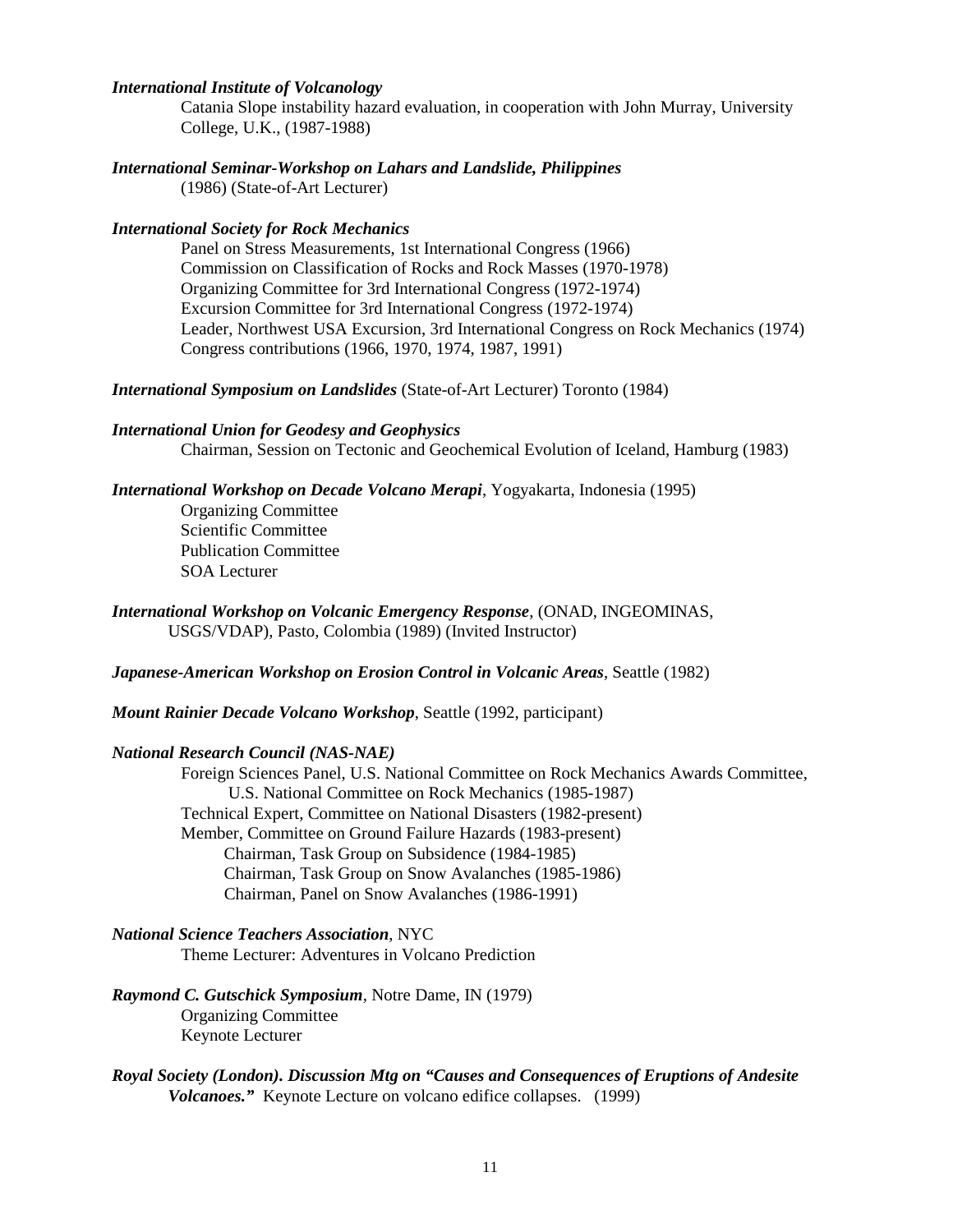#### *Society of Sigma Xi*

#### *U.S. Symposia on Rock Mechanics*

 National Organizing Committee and Session Organizer, (1989, Morgantown) National Organizing Committee and Session Organizer, (1992, Madison)

- *U.S.-Asia Conference on Engineering for Mitigating National Hazards Damage*  (EMNHD-2), Yogyakarta, Indonesia (June 22-26, 1991) U.S. Delegate and Theme Lecturer on Volcanic Monitoring
- *U.S.-Japan Science and Technology Cooperation in Natural Hazard Mitigation*  Punalu'u, HI (March 27-30, 1990) Mt. Hood, OR (Sept. 6-13, 1992) Menlo Park, CA (March 8-12, 1993)

#### *Utah Workshop on Landslide Research*

 *Needs in Response to 1983 Mudslide Disaster* (Invited Expert) Salt Lake City, UT (November, 1983)

## **PUBLICATIONS**

Published over four hundred papers or abstracts (>100 papers in peer-reviewed journals), and has edited or co-edited over 15 books. *Google Scholar* (Jan 2019) lists about **11,000 citations, h-index 60, i10-index 144**. [https://scholar.google.com/citations?user=rdxooXgAAAAJ&hl=en]

## **BOOKS AND MONOGRAPHS**

- Wadge, G., Robertson, R.E.A., Voight, B. (eds) 2014. *The Eruption of Soufriere Hills Volcano, Montserrat from 2000 to 2010. Geological Society, London, Memoirs,* 39, 501 pp
- Voight, B., Sparks, S., (eds) 2010. *Eruption of Soufriere Hills Volcano, the CALIPSO Project, and the SEA-CALIPSO arc-crust imaging experiment. Geophys. Res. Lett., Special Section on Montserrat, v. 37. (25 papers)*
- Voight, B., Sparks, S., (eds) 2010. *Eruption of Soufriere Hills Volcano, the CALIPSO Project, and the SEA-CALIPSO arc-crust imaging experiment. Reprint Volume by Amer. Geophys. Union, with articles from Geophys. Res. Lett. V 37, J Geophys Res, G-cubed, and EOS.*
- Voight, B., Sukhyar, R., and Wirakusumah, A.D. (eds), 2000. *Special Issue on Merapi Volcano, J. Volc. Geotherm. Res.*, v. 100 (1-4), 535 pp.
- Young, S.R., Voight, B. et al. (eds), 1998. *Eruption of Soufrière Hills Volcano, Montserrat, British West Indies***:** *Geophys. Res. Lett*., v. 25, no. 18, pp. 3387-3440; v. 25, no. 19, pp. 3651-3700.
- Ida, Y., Glicken, H.X., and Voight, B. (eds), 1995. *Models of magmatic processes and volcanic eruptions: Harry Glicken Memorial Volume: J. Volc. Geotherm. Res.*, v. 66, nos. 1-4, 426 pp.

Oyagi, N., Sorriso-Valvo, M., and Voight, B. (eds), 1994. *Deep-seated landslides and large-scale rock*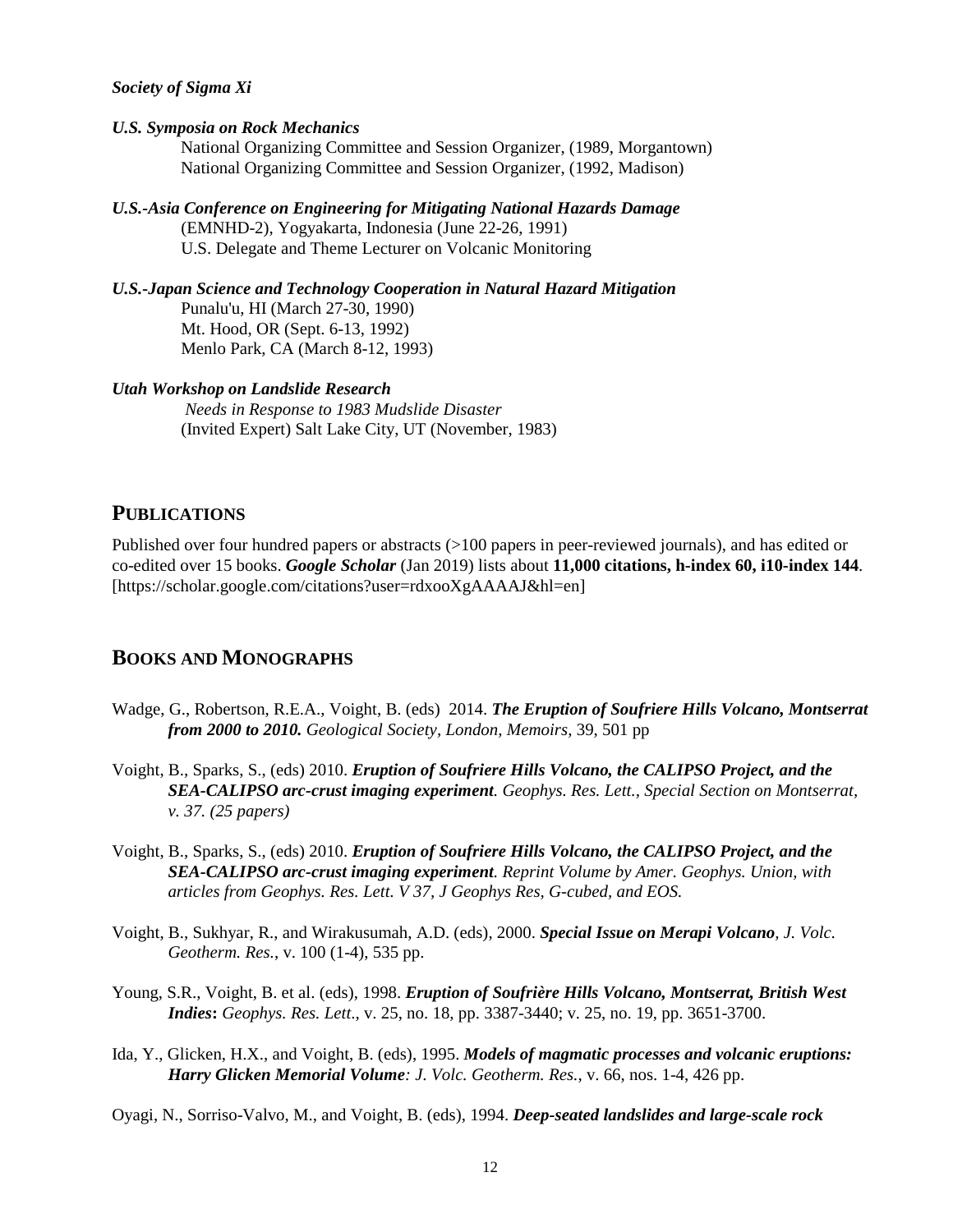*avalanches: Engineering Geology, special issue*, v. 38, 299 pp.

- Voight, B., et al., 1990. *Snow avalanche problems in the United States. National Research Council*, National Academy Press, Washington, D.C., 84 pp.
- Barstow, N.L., Hinze, G.H., Talwani, P., and Voight, B., 1986. *Seismic hazard methodology for the Central and Eastern United States***.** *Electric Power Research Institute*, Research Project No. P101-24, NP-4726, v. 10, 433 pp.
- Shoemaker, E. M., Bredehoeft, J.D., Christiansen, R. L., Gerlach, T. M., and Voight, B., 1986. *Review of the Volcano Hazards Program of the U.S. Geological Survey*. *Admin. Rep. U.S. Geol. Survey*, Oct. 1986, 28 pp.
- Meyer, W., Sabol, M. A., Glicken, H.X., and Voight, B., l985. *The effects of South Fork Castle Creek blockage in the Mount St. Helens area, Washington*. *U.S. Geol. Survey Professional Paper l345*, 72 pp.
- Sangrey, D. A., et al., l985. *Reducing losses from landsliding in the United States***.** *National Research Council, National Academy Press*, Washington, 4l pp.
- Barstow, N.L., Hinze, G.H., Talwani, P., and Voight, B., 1985. *Tectonic framework & seismic source zones of the Eastern United States*. Electric Power Research Institute Research Project No. SOG 85-7, 423 pp.
- Meyer, W., Sabol, M. A., Glicken, H.X., and Voight, B., l984. *The effects of ground water, slope stability, and seismic hazard on the stability of the South Fork Castle Creek blockage in the Mount St. Helens area, Washington*, *U.S. Geol. Survey Open-File Report* 84-0624, 95 pp.
- U.S. Geodynamics Committee, 1979. *Continental Scientific Drilling Program*, *National Academy of Sciences*, Washington, D.C. (contributor).
- Voight, B. (ed.), 1978/1979. *Rockslides and Avalanches*, *Elsevier,* Amsterdam. v. l, *Natural Phenomena*, 1978. 833 pp. v. 2, *Engineering Sites*, 1979. 850 pp.
- Voight, B. (ed), 1976. *Mechanics of thrust faults and decollement*, *Dowden, Hutchinson and Ross*, Stroudsburg, PA, 471 pp.
- Shoemaker, E.M. (ed), 1975. *Continental Drilling* (Report Workshop on Continental Drilling, Ghost Ranch, Abiquiu, NM), *Carnegie Inst. Washington*, D.C., 56 pp. (contributor)
- Voight, B., and Voight, M.A. (eds), 1974. *Rock Mechanics: the American Northwest*, *Pennsylvania State University*, University Park, PA, 292 pp.
- Gunther, W.D., Chase, R.T., and Voight, B., 1962. *A Geologic Survey of the Washington, D.C. Area (for Subsurface Installations*). U.S. Air Force Project 600, *MITRE RP 67*, 45 pp.
- Voight, B., 1961. *Surficial geology of the South Bend, Indiana, to Lake Michigan area*. *Nat. Assn. Geol. Teachers Guidebook*, Department of Geology, University of Notre Dame, 21 pp.

## **FILM & VIDEO MEDIA**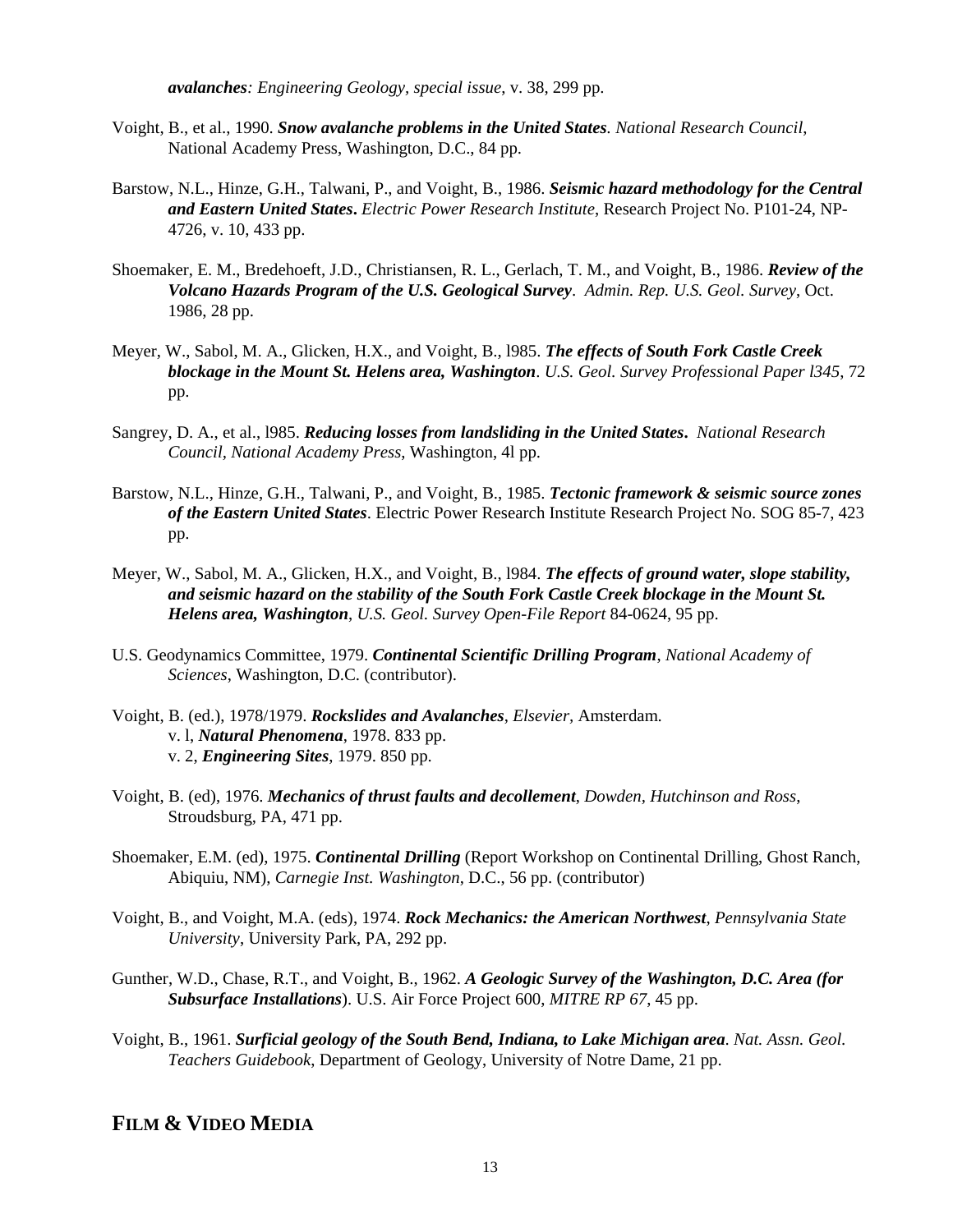1998. **Science in Paradise**. *Scientific American Frontiers (hosted by Alan Alda)*. Season 9 - Episode 1; Segment 2: *Paradise Postoned* (Eruption on Montserrat). (Featured Scientist)

**Mt Rainier: Ticking Time Bomb** (commercial video; now available also on You Tube)

**How the Earth was Made** (**Mount St Helens)** (2 Feb 2010; IMDb commercial video; now available also on YouTube)

**Mega Disasters: American Volcano** (History Channel) Season 1 Episode 4. 2006 <https://www.youtube.com/watch?v=kiYdobQ-pjs>

**The Price of Paradise** (Living Letters Productions [David Lea] 8 volume DVD set; 16 hours; 1995--) http://www.priceofparadise.com/#pop-dvd

**The Price of Paradise: Memories of Montserrat** (Living Letters Productions [David Lea] 2007, Compilation; 135 minutes) http://www.priceofparadise.com/#pop-dvd

**Engineering Volcanoes** (Discovery Channel/Discovery Communications). Featuring Sea-Calipso offshoreonshore tomography experiment, Montserrat W.I. <https://www.youtube.com/watch?v=Ri5MX9ygN2g>

## **PUBLISHED PAPERS**

- Voight, B., 2019, Newhall and Harry in Japan. *in* Scott, K., The Voice of this Stone: Learning from Volcanic Disasters around the World. Carpe Diem Press.
- Husain, T., Elsworth, D., Voight, B., Mattioli, G., Jansma, P., 2019. Evolution of dome morphology as a consequence of periodic conduit flow mechanics. *Earth Plan. Sci. Lett*. In review.
- Andrea Bevilacqua, E. Bruce Pitman, Abani Patra, Augusto Neri, Marcus Bursik, and Barry Voight, 2019. Probabilistic enhancement of the Failure Forecast Method using a stochastic differential equation and application to volcanic eruption forecasts. *Frontiers in Earth Science*. In review.
- Husain, T., Elsworth, D., Voight, B., Mattioli, G., Jansma, P., 2019. Morphologic variation of an evolving dome on the extrusion of finite yield strength magma*. J. Volcanol. Geotherm. Res.,* VOLGEO\_2018\_166\_R2
- Voight, B. 2018. Citation by Barry Voight: 2018 Florence Bascom Geologic Mapping Award presented to Kristján Saemundsson. *Geological Society of America Honors & Awards,* GSA Annual Meeting, Indianapolis. https://www.geosociety.org/awards/18speeches/GMA.htm
- Voight, B., Hoff, R., Turner, A., Neal, W., Sandberg, C.A., and Suttner, L., 2018, Raymond C. Gutschick— Hero of the Kentland impact structure investigations, *in* Florea, L.J., ed., Ancient Oceans, Orogenic Uplifts, and Glacial Ice: Geologic Crossroads in America's Heartland: *Geological Society of America Field Guide 51*, p. 409–426, https://doi.org/10.1130/2018.0051(16).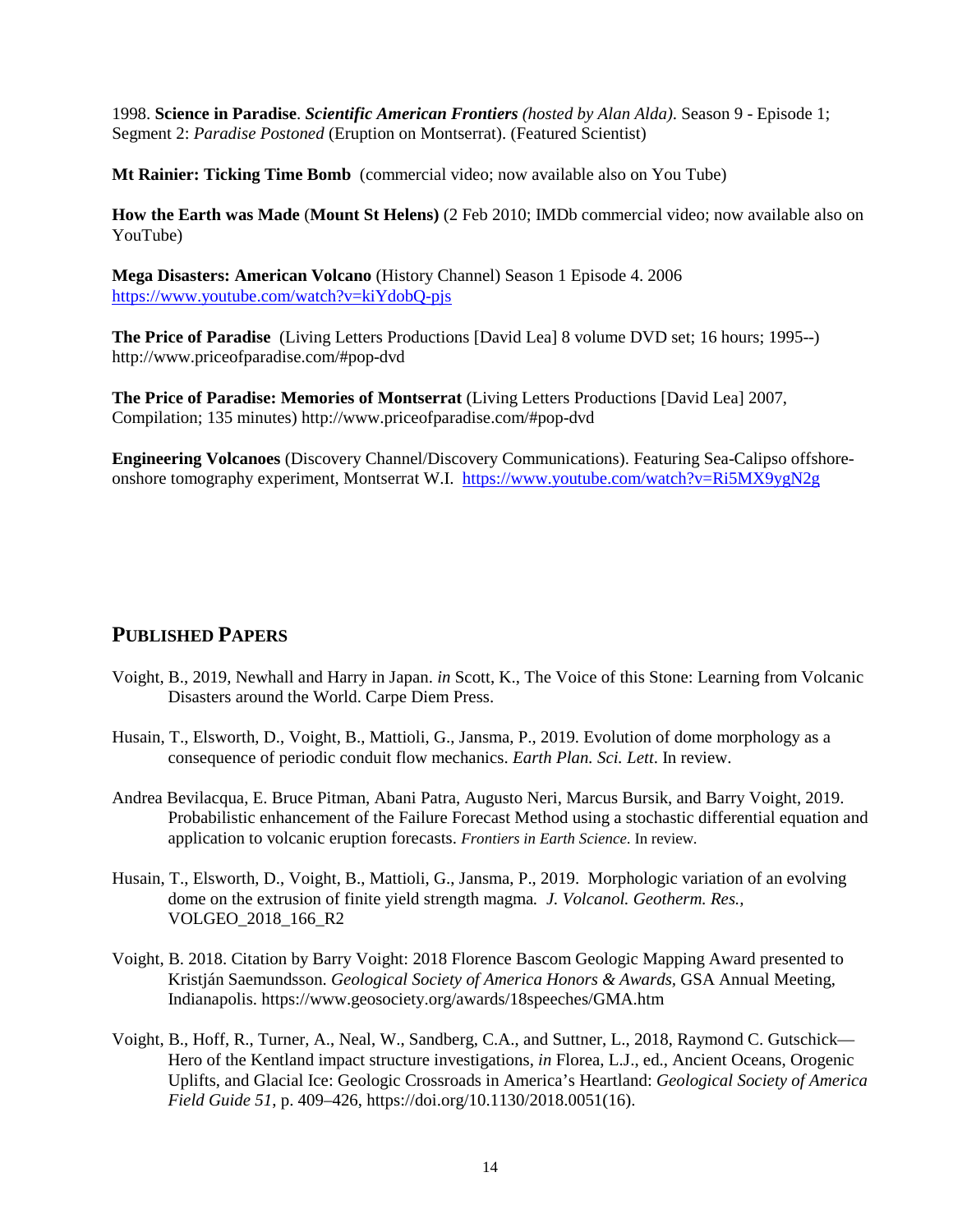- Barry Voight<sup>a</sup>, Amy Clifton<sup>b</sup>, Árni Hjartarson<sup>c</sup>, Benedikt Steingrímsson<sup>c</sup>, Bryndís Brandsdóttir<sup>b</sup>, Freysteinn Sigmundsson<sup>b</sup>, Guðmundur Ómar Friðleifsson<sup>d</sup>, Guðrún Larsen<sup>b</sup>, Guðrún Sigríður Jónsdóttir<sup>c</sup>, Horst Noll<sup>e</sup>, Ian McDougall<sup>f</sup>, Ingibjörg Kaldal<sup>c</sup>, Ingvar Birgir Friðleifsson<sup>b</sup>, James L. Aronson<sup>g</sup>, Jeffrey A. Karson<sup>h</sup>, Karl Grönvold<sup>b</sup>, Kirby D. Young<sup>a,i</sup>, Leó Kristjánsson<sup>b</sup>, <u>Magnús Á. Sigurgeirsson<sup>c</sup>, M</u>agnús Tumi Guðmundsson<sup>b</sup>, Mark Jancin<sup>a</sup>, Ólafur G. Flóvenz<sup>c</sup>, Páll Einarsson<sup>b</sup>, Richard S. Williams, Jr.<sup>j</sup>, Sigríður Pálmadóttir<sup>k</sup>, Walter Friedrich. 2018. A Half-Century of Geologic and Geothermic Investigations in Iceland: The Legacy of Kristján Sæmundsson. *J. Volcanol. Geotherm. Res., Special Issue* xxx (2018) xxx-xxx
- Young, K.D., Orkan, N., Jancin, M., Sæmundsson, K., Voight, B. 2018. Major Tectonic Rotation along an Oceanic Transform Zone, Northern Iceland: Evidence from Field Studies and Paleomagnetic Investigations. *J. Volc. Geotherm. Res. Special Issue*. xxx (2018) xxx-xxx
- Husain, T., Elsworth, D., Voight, B., Mattioli, G., Jansma, P. 2018. Influence of conduit flow mechanics on magma rheology and the growth style of lava domes. *Geophysical Journal International*. <https://doi.org/10.1093/gji/ggy073> [pdf](https://www.ems.psu.edu/%7Eelsworth/publications/journals/2018_j_gji_dem_dome_morphology_taha.pdf)
- P.J. Baxter, Susanna Jenkins, Rosadi Seswandhana, Jean-Christophe Komorowski, Ken Dunn, David Purser, Barry Voight, Ian Shelley. 2017. Human survival in volcanic eruptions: Thermal injuries in pyroclastic surges, their causes, prognosis and emergency management, *Burns* (2017), http://dx.doi.org/10.1016/j.burns.2017.01.025
- Voight B., Ewart, J., 2017. Memorial to Mark Douglas Jancin 2054-2013. *Geological Society of America Memorials*. http://www.geosociety.org/documents/gsa/memorials/v46/Jancin-MD.pdf
- Voight B., 2016. Der Fliegender Hollander: Affectionate memories of Rob Scholten. *Newsletter 2016-17, Penn State Geosciences*, Penn State University, pp. 11.
- Voight B., 2016. Gene Williams: Soldier-Moral Philosopher-Scientist-Athlete. *Newsletter 2016-17, Penn State Geosciences*, Penn State University, pp. 13-19.
- Neri, A., Clarke, A., Voight, B. 2016. IAVCEI Wager Medal Citation 2015 for Mattia de'Michieli Vitturi. *IAVCEI News, 2016 No. 1-2, International Association of Volcanology and Chemistry of the Earth's Interior*, pp. 2.
- Neri, A., Voight, B. 2016. IAVCEI Wager Medal Citation 2015 for Tomaso Esposti Ongaro. *IAVCEI News, 2016 No. 1-2, International Association of Volcanology and Chemistry of the Earth's Interior*, pp. 3- 4.
- Voight, B. 2015. Father Hesburgh and Engineering Geology. *Association of Engineering Geologists News*, 58(2), p.12.
- LeFriant, A., et al. 2015. Submarine record of volcanic island construction and collapse in the Lesser Antilles arc: First scientific drilling of submarine volcanic island landslides by IODP Expedition 340, *Geochem. Geophys. Geosyst*., 16, doi:10.1002/ 2014GC005652
- Neri A., T. Esposti Ongaro, B. Voight, C. Widiwijayanti. 2014. [Pyroclastic Density Current Hazards and](http://scholar.google.it/citations?view_op=view_citation&hl=it&user=NrEWxpQAAAAJ&cstart=20&pagesize=80&citation_for_view=NrEWxpQAAAAJ:RYcK_YlVTxYC)  [Risk,](http://scholar.google.it/citations?view_op=view_citation&hl=it&user=NrEWxpQAAAAJ&cstart=20&pagesize=80&citation_for_view=NrEWxpQAAAAJ:RYcK_YlVTxYC). *In:* Papale, P. (Ed.) *Volcanic Hazards, Risks and Disasters*, Elsevier, 109-140
- Lafuerza S., A. LeFriant, M. Manga, G. Boudon, B. Villemant, N. Stroncik, B. Voight, M. Hornbach, O. Ishizuka and the Expedition 340 Scientific Party. 2014. Geomechanical characterizations of submarine volcano flank sediments, Martinique, Lesse Antilles Arc. S. Krastel et al., (Eds.),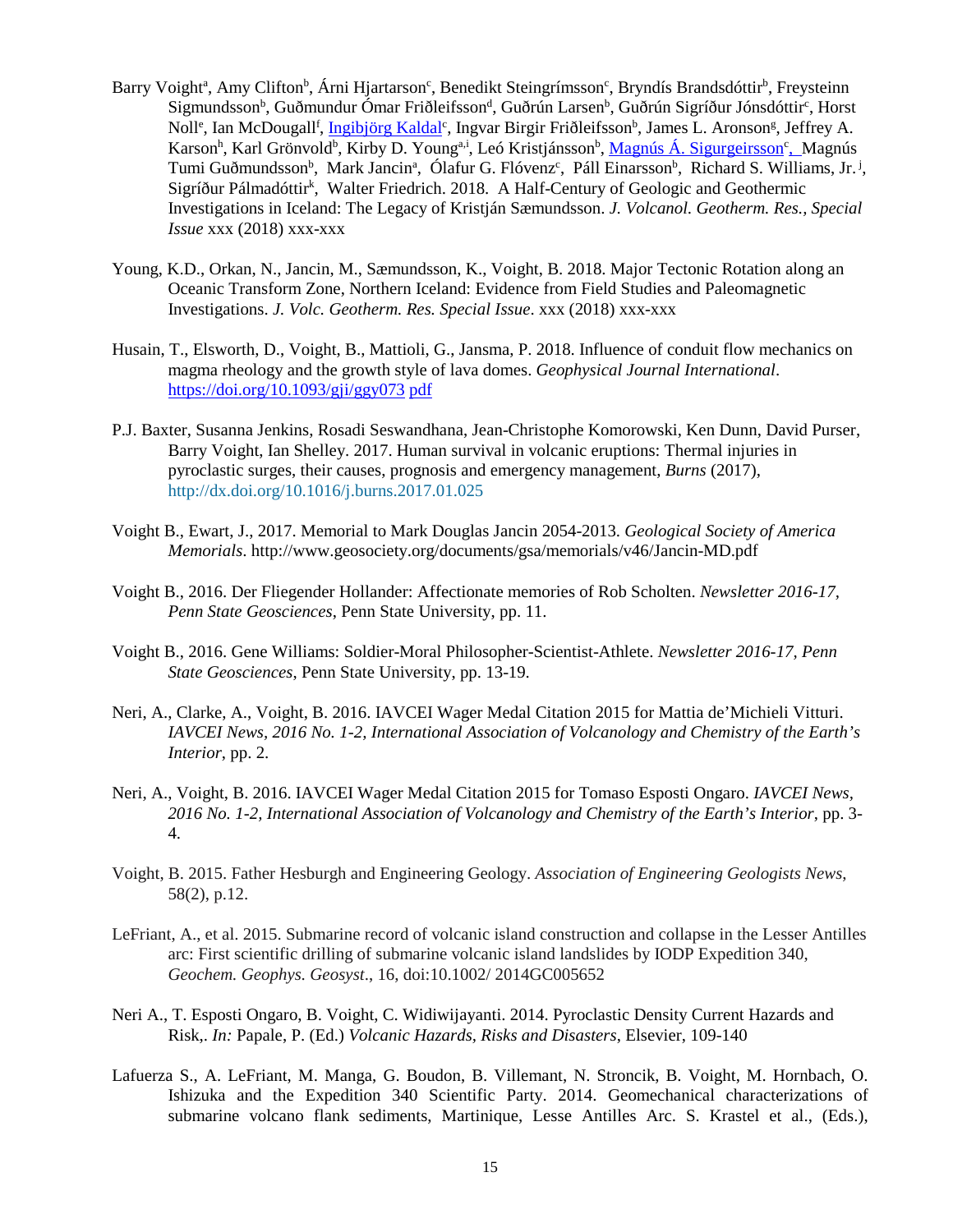*Submarine mass movements and consequences,* Advances in Natural and Technological Hazards Research*,* Springer Inten. Publishing, Switzerland, 2014, 37, doi 10.1007/978-3-319-00972-8\_7.

- Voight, B., et al. 2014. The SEA-CALIPSO volcano imaging experiment at Montserrat: plans, campaigns at sea and on land, scientific results, and lessons learned. *Geol Soc, London, Memoirs,* 39, 253-290
- Elsworth, D., et al., 2014. Geodetic Imaging of Magma Migration at Soufrière Hills Volcano 1995-2008. *Geol Soc, London, Memoirs*, 39, 219-228.
- Wadge, G., Voight, B., Sparks, R.S.J., Cole, P., and Loughlin, S.C*.* 2014*.* An Overview of the Eruption of Soufrière Hills Volcano from 2000-2010. *Geol Soc, London, Memoirs,* 39, 1-39*.*
- Husain, T., Elsworth, D., Voight, B., Mattioli, G., Jansma, P. 2014. Influence of extrusion rate and magma rheology on the growth of lava domes: insights from particle-dynamics modeling*. J Volcanol Geoth Res* 285: 100-117. <http://dx.doi.org/10.1016/j.jvolgeores.2014.08.013> [pdf](https://www.ems.psu.edu/%7Eelsworth/publications/journals/2014_j_jvge_dem_volc_1_taha.pdf)
- Innocenti, S., S.Andreastuti, T. Furman, B. Voight, del Marmol, M.A. 2013. The pre-eruption conditions for effusive and explosive eruptions at Merapi volcano as revealed by crystal texture and mineralogy. *Journal of Volcanology and Geothermal Research* (Special Issue on 2010 Merapi Eruption). [http://dx.doi.org/10.1016/j.jvolgeores.2013.01.](http://dx.doi.org/10.1016/j.jvolgeores.2013.01)
- Voight, B. 2013. IAVCEI Thorarinsson Medal Acceptance Speech. *IAVCEI News, 2013 No. 2-3, International Association of Volcanology and Chemistry of the Earth's Interior*, pp. 7-8.
- Voight, B. 2013. IAVCEI Krafft Medal Citation for Shigeo Aramaki. *IAVCEI News, 2013 No. 2-3, International Association of Volcanology and Chemistry of the Earth's Interior*, pp. 7-8.
- Innocenti S., del Marmol M.A., Voight B., Andreastuti S., Furman T. 2013. Textural and mineral chemistry constraints on evolution of Merapi Volcano, Indonesia. *Journal of Volcanology and Geothermal Research* (*Special Issue on 2010 Merapi Eruption*). http://dx.doi.org/10.1016/j.jvolgeores.2013.01.
- Voight, B., Marta L. Calvache V., Galeras Volcano, Colombia. 2013. In, Peter T. Bobrowsky (ed.), *Encyclopedia of Natural Hazards*, DOI 10.1007/978-1-4020-4399-4, Springer Science+Business Media B.V.
- Voight, B., Marta L. Calvache, Minard L. Hall, Maria Luisa Monsalve. 2013. Nevado del Ruiz Volcano., Colombia 1985. In, Peter T. Bobrowsky (ed.), *Encyclopedia of Natural Hazards*, DOI 10.1007/978- 1-4020-4399-4, Springer Science+Business Media B.V.

Investigating disequilibrium effects in magma ascent dynamics with a new multiphase flow model [de'Michieli](http://adsabs.harvard.edu/cgi-bin/author_form?author=de%2527Michieli+Vitturi,+M&fullauthor=de%2527Michieli%20Vitturi,%20Mattia&charset=UTF-8&db_key=PHY) Vitturi, Mattia; Clarke, [Amanda](http://adsabs.harvard.edu/cgi-bin/author_form?author=Clarke,+A&fullauthor=Clarke,%20Amanda%20B.&charset=UTF-8&db_key=PHY) B.; Neri, [Augusto;](http://adsabs.harvard.edu/cgi-bin/author_form?author=Neri,+A&fullauthor=Neri,%20Augusto&charset=UTF-8&db_key=PHY) [Voight,](http://adsabs.harvard.edu/cgi-bin/author_form?author=Voight,+B&fullauthor=Voight,%20Barry&charset=UTF-8&db_key=PHY) Barry; La Spina, [Giuseppe](http://adsabs.harvard.edu/cgi-bin/author_form?author=La+Spina,+G&fullauthor=La%20Spina,%20Giuseppe&charset=UTF-8&db_key=PHY) . 2013. EGU General Assembly 2013, held 7-12 April, 2013 in Vienna, Austria, id. EGU2013-10536

Voight, B., Anne Le Friant, Georges Boudon, Christine Deplus, J-C. Komorowski, Elodie Lebas, R.S.J. Sparks, Peter Talling, Jess Trofimovs. 2012. Undrained sediment loading key to long-runout submarine mass movements: Evidence from the Caribbean volcanic arc**.** pp. 417-428 in Y. Yamada et al. (eds.), *Submarine Mass Movements and Their Consequences,* 417 Advances in Natural and Technological Hazards Research 31,
DOI 10.1007/978-94-007-2162-3\_37, © Springer Science+Business Media B.V. 2012

de' Michieli Vitturi, M., A.B. Clarke, A. Neri, & B. Voight 2013. Extrusion cycles during dome-building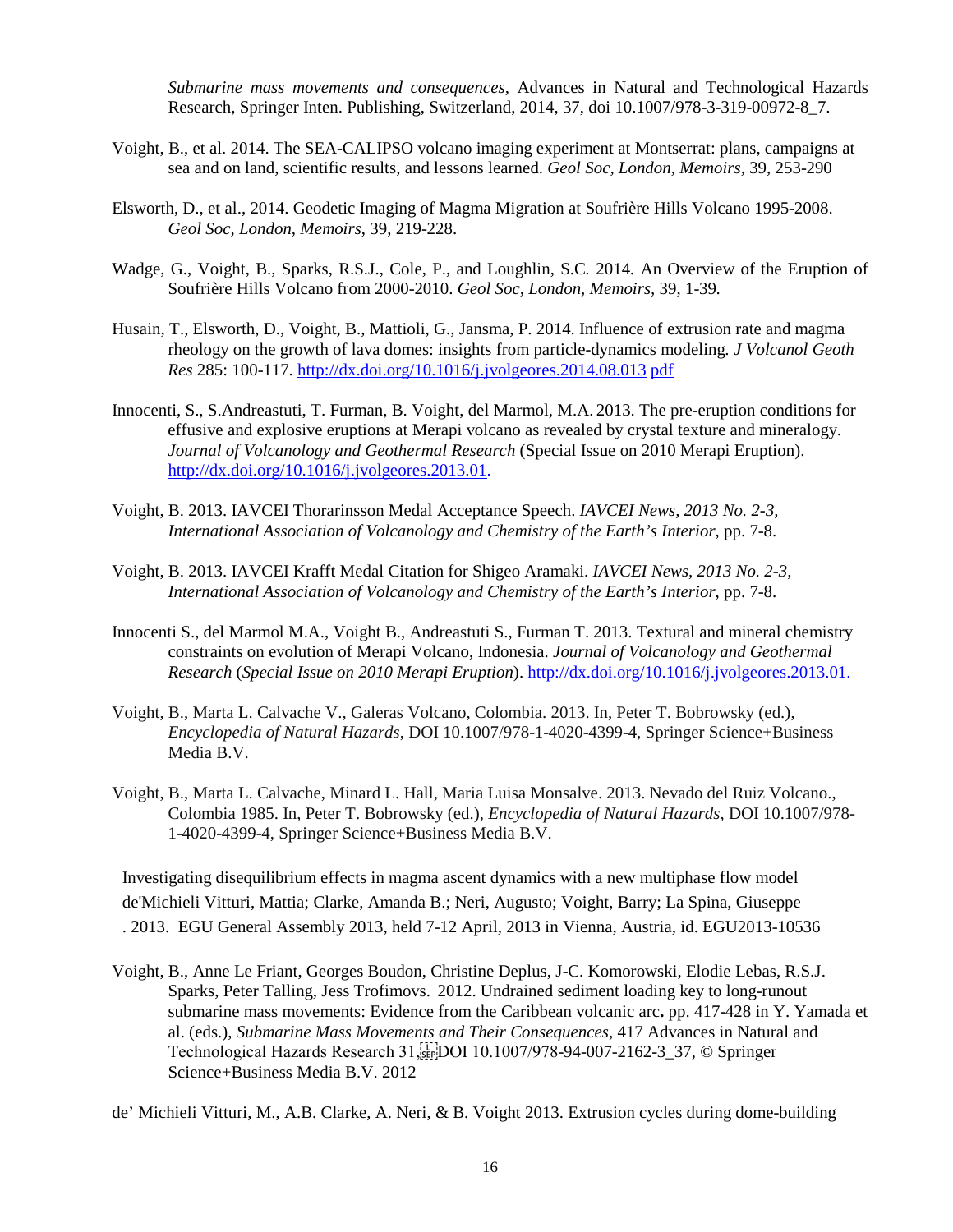eruptions, *Earth and Planet Sci Lett*, 371–372, 37 – 48.

- Voight, B. 2012. Scientific and emergency management response to volcanic risk: Lessons from Montserrat and selected other volcanoes. pp 9-68 in Aramaki, S., Fujita, E. (Eds.) *Proceedings, International Workshop on Strategy of Volcano Disaster Mitigation 2011: Large Eruptions and Crisis Management*. Yamanashi Institute of Environmental Sciences (YIES) and National Research Institute for Earth Sciences and Disaster Prevention (NIED), 532 pp (in English and Japanese)
- Voight, B. 2012. Modeling pyroclastic flow and surge hazards: assumptions, capabilities, limitations and integration with civil defense strategies. pp 257-323 in Aramaki, S., Fujita, E. (Eds.) *Proceedings, International Workshop on Strategy of Volcano Disaster Mitigation 2011: Large Eruptions and Crisis Management*. Yamanashi Institute of Environmental Sciences (YIES) and National Research Institute for Earth Sciences and Disaster Prevention (NIED), 532 pp (in English and Japanese)
- Voight, B. 2012. Discussions on evacuation and decision issues. pp 61-68, 229-233, 241-245, 484-494 in Aramaki, S., Fujita, E. (Eds.) (2011) *Proceedings, International Workshop on Strategy of Volcano Disaster Mitigation 2011: Large Eruptions and Crisis Management*. Yamanashi Institute of Environmental Sciences (YIES) and National Research Institute for Earth Sciences and Disaster Prevention (NIED), 532 pp (in English and Japanese)
- Esposti Ongaro, T., A. B. Clarke, B. Voight, A. Neri, and C. Widiwijayanti (2012), Multiphase flow dynamics of pyroclastic density currents during the May 18, 1980 lateral blast of Mount St. Helens, J. Geophys. Res., 117, B06208, doi:10.1029/2011JB00908
- Paulatto, M., Annen, C., Henstock, T.J., Kiddle, E., Minshull, T.A., Sparks, R.S.J., Voight, B. 2012. Magma chamber properties from integrated tomography and thermal modeling at Montserrat. *Geochemistry, Geophysics, Geosystems,* V. 13, no. 1, 18 pp, Q01014, doi:10.1029/2011GC003892 ISSN: 1525-2027
- Esposti-Ongaro, T., C. Widiwijayanti, A.B. Clarke, A. Neri, B. Voight. 2011. Multiphase-flow numerical modelling of the May 18, 1980 lateral blast at Mount St. Helens (USA). *Geology*, June 2011; v. 39; no. 6; p. 535–538; doi:10.1130/G31865.1. See simulation videos: [http://www.pi.ingv.it/focus/shelensEV.html.](http://www.pi.ingv.it/focus/shelensEV.html)
- Voight, B., 2011. Wager Medal Citation for Amanda Clarke, IAVCEI General Assembly, IUGG Melbourne July 2011, *IAVCEI News,* 2011 No. 1-3, p. 7
- Foroozan, R., D. Elsworth, B. Voight, G.S. Mattioli, 2011. Magmatic-metering controls the stopping and restarting of eruptions, *Geophys. Res. Letters*, v. 38, L05306, doi:10.1029/2010GL046591, 2011.
- Tomaso Esposti Ongaro, Augusto Neri, Sara Barsotti, Barry Voight, Simone Orsucci. 2011. 3D simulation of a blast scenario at Montagne Pelée, Martinique. CASAVA Project Délivrable: D2.2.1; déliverable:Responsable du délivrable et contact email: Tomaso Esposti Ongaro (ongaro@pi.ingv.it) . Work package titre: Task 2.2. *Mathematical modelling and simulation of pyroclastic density current dynamics at La Soufrière of Guadeloupe and MontagnePelée. CASAVA.* 30/06/2011
- de' Michieli Vitturi, M., A.B. Clarke, A. Neri and B. Voight, 2010. Transient effects of magma ascent dynamics along a geometrically variable dome-feeding conduit*, Earth and Planetary Science Letters 295, 541 – 553*, 2010.
- de' Michieli Vitturi, M., A.B. Clarke, A. Neri, B. Voight, 2010. DOMEFLOW Source Guide, *Istituto Nazionale di Geofisca e Vulcanologia, Sezione di Pisa*, published online on *Volcano modelling and simulation Gateway* [\(http://vmsg.pi.ingv.it\)](http://vmsg.pi.ingv.it/), 2010.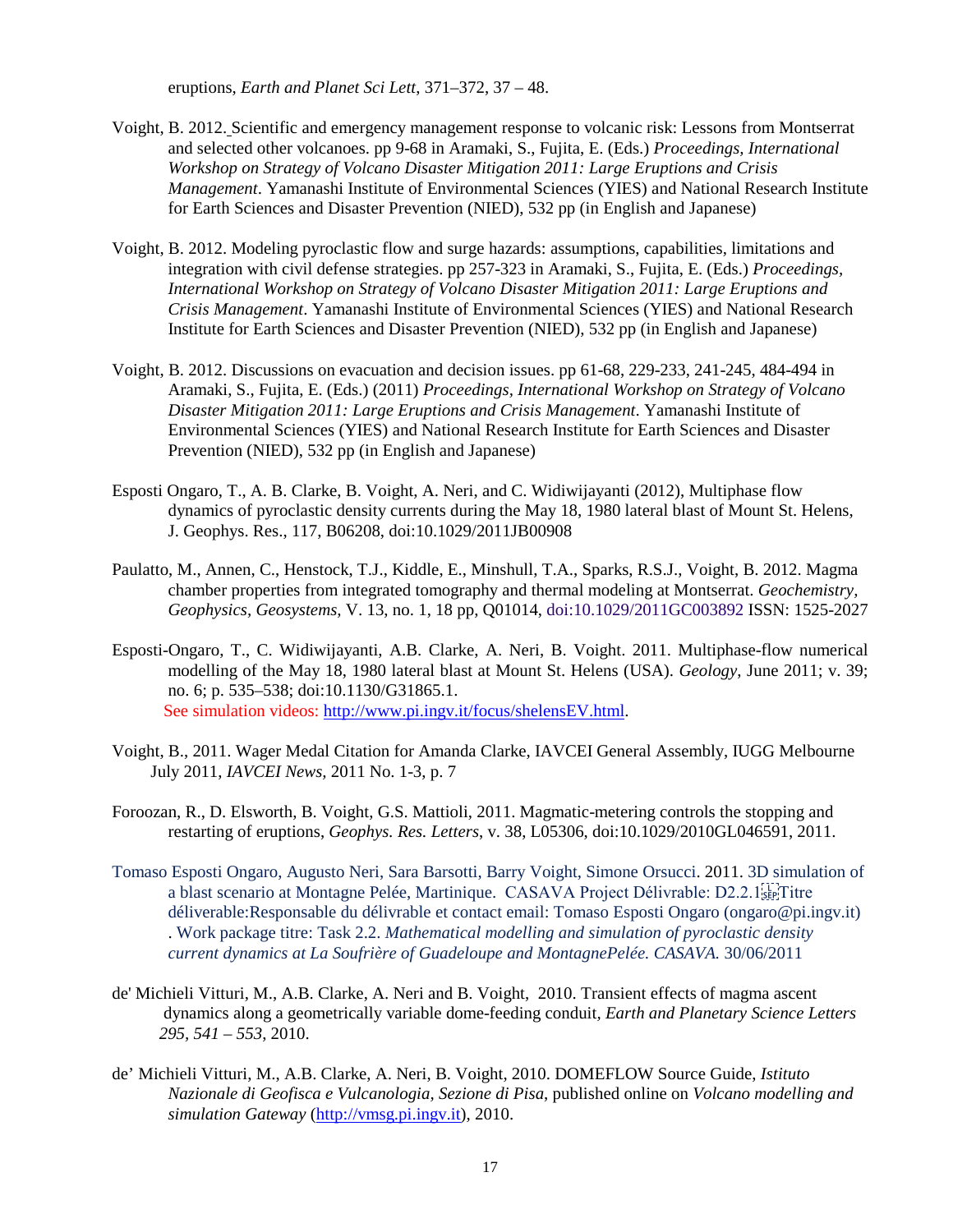- Neill, O.K., Hammer, J.E., Izbekov, P.E.,Belousova, M.G., Belousov, A.B., Clarke, A.B. and Voight, B. 2010. Influence of pre-eruptive degassing and crystallization on the juvenile products of laterally directed volcanic explosions. *Journal of Volcanology and Geothermal Research*, 198(1-2), 264-274. doi:10.1016/j.jvolgeores.2010.09.011
- Voight, B., Widiwijayanti, C., Mattioli, G.S., Elsworth, D., and Hidayat, D. 2010. Magma-sponge hypothesis and stratovolcanoes: the case for a compressible reservoir and quasi-steady deep influx at Soufrière Hills Volcano, Montserrat. *Geophys. Res. Lett., Special Section on Montserrat,* **37**, L00E05, doi:10.1029/2009GL041732.
- Foroozan, R., Elsworth, D., Voight, B., and Mattioli, G.S. 2010. Dual chamber structure at Soufriere Hills Volcano inferred from cGPS observations and inhomogeneous elastic crustal models, *Geophys. Res. Letters, Special Section on Montserrat*, **37,** L00E12, doi:10.1029/2010GL042511.
- Linde, A., Sacks, S.I., Hidayat, D., Voight, B., Clarke, A., Elsworth, D., Mattioli, G.S., Malin, P., Shalev, E., Sparks, S. and Widiwijayanti, C. 2010, The Vulcanian explosion at Soufriere Hills Volcano, Montserrat on March 2004 as revealed by strain data, *Geophys. Res. Letters, Special Section on Montserrat*, **37,** L00E07, doi:10.1029/2009GL041988.
- Voight, B., Sparks, R.S.J. 2010. Introduction to Special Section on SEA-CALIPSO. *Geophys. Res. Letters, Special Section on Montserrat*, **37,** L00E0xx, doi:10.1029/2009GL04xxxx.
- Mattioli, G., et al., 2010. Long-term surface deformation of Soufrière Hills volcano, Montserrat from GPS geodesy: Inferences from simple elastic inverse models. *Geophys. Res. Lett*., doi:10.1029/2009GLo42268.
- Paulatto, M., et al., 2010. Upper crustal structure of an active volcano from refraction/reflection tomography, Montserrat, Lesser Antilles. *Geophys. J. Int*., GJI-S-09-0216.R1
- Mattioli, G.S., Herd, R.A., Strutt, M.H., Ryan, G., Widiwijayanti, C., and Voight, B. 2010, Long term surface deformation of Soufriere Hills Volcano, Montserrat from GPS geodesy: inferences from simple elastic inverse models, *Geophys. Res. Letters*, *Special Section on Montserrat*, **37,** L00E13, doi:10.1029/2009GL042268.
- Shalev, E., Kenedi, C., Malin, P., Voight, B., Miller, V., Hidayat, D., Sparks, S., Minshull, T., Paulatto, M., Brown, L., and Mattioli, G. 2010, 3-D Seismic velocity tomography of Montserrat from the SEA-CALIPSO offshore/onshore experiment, *Geophys. Res. Letters*, *Special Section on Montserrat*, **37**, L00E17, doi:10.1029/2010GL042498.
- Voight, B., Hidayat, D., Sacks, S.I., Linde, A., Chardot, L., Clarke, A., Elsworth, D., Foroozan, R., Mattioli, G.S., McWhorter, N., Sparks, S., and Widiwijayanti, C. 2010. Unique strainmeter observations of Vulcanian explosions, Soufrière Hills Volcano, Montserrat, July 2003, *Geophys. Res. Lett., Special Section on Montserrat*, **37**, L00E18, doi:10.1029/2010GL042551.
- Voight, B., Sparks, R.S.J., Hammond, J., Shalev, E., Malin, P., Kenedi, C., Minshull, T., Paulatto, M., Mattioli, G.S., Hidayat, D., and Widiwijayanti, C. 2010, Active Source Seismic Experiment Peers Under Soufrière Hills Volcano, *Eos*, Vol. 91, No. 28, 13 July 2010 (Feature Article).
- Chardot, L., Voight, B., Stewart, R., Sacks, S.I., Linde, A., Hidayat, D., Clarke, A., Elsworth, D., Foroozan, R., Komorowski, J-C., Mattioli, G.S., Sparks, S. 2010, Explosion dynamics from strainmeter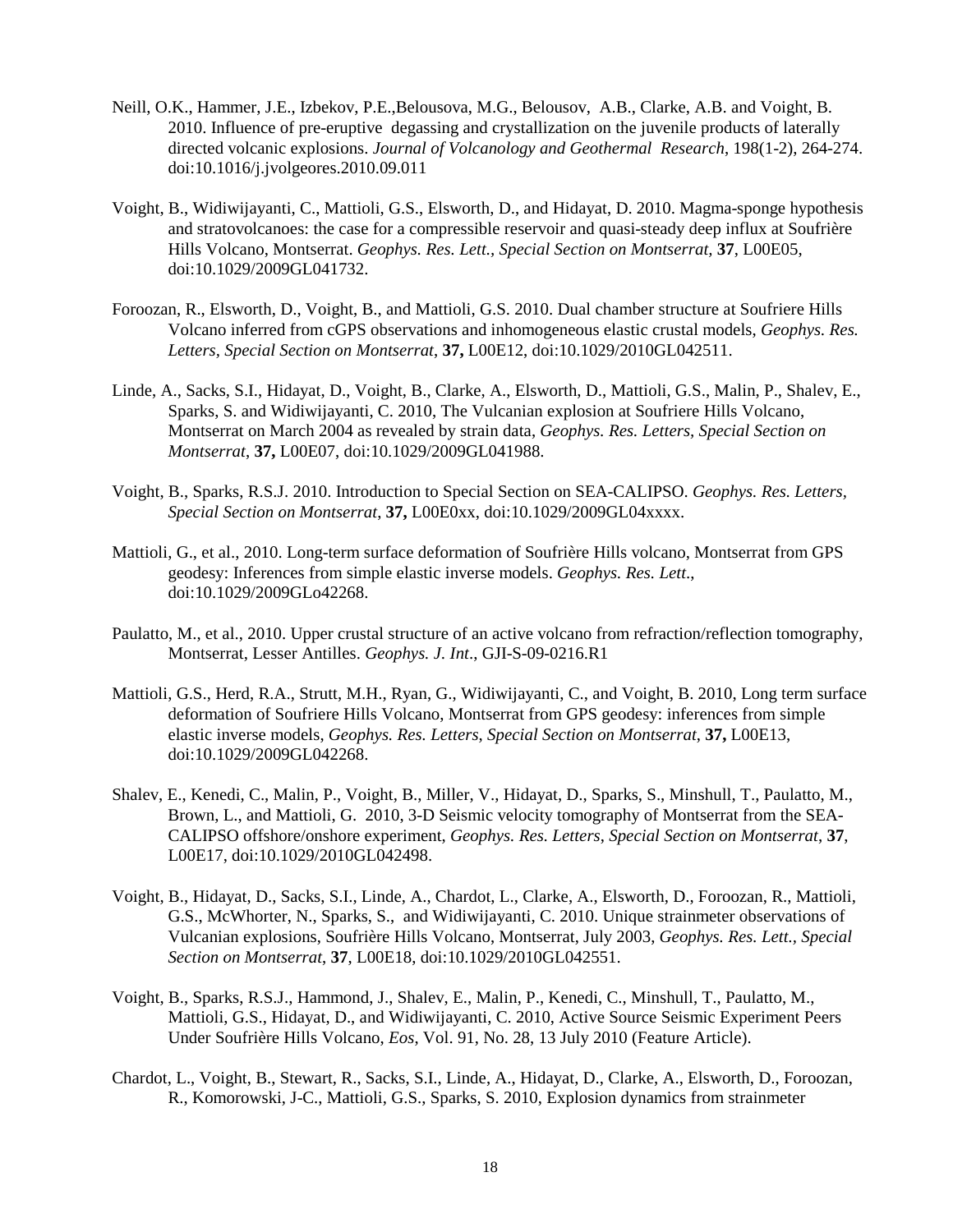observations, Soufrière Hills Volcano, Montserrat, W.I.: 2008-2009, *Geophys. Res. Lett.*, *37*, L00E24, doi:10.1029/2010GL044661.

- Paulatto. M., Minshull, T.A., Henstock, T.J., Sparks, S., Baptie, B., and Voight, B. 2010. Probing the interior of an active volcano: 3D seismic tomography at Montserrat. *Earthwise* (*British Geologiocal Survey*), v 26, p 75.
- Byerly, K., L. Brown, B. Voight, Miller, V. 2010 Reflection Imaging of Deep Structure beneath Montserrat using Microearthquake Sources. *Geophys. Res. Letters*, *Special Section on Montserrat*, **37,** L00Exx, doi:10.1029/2009GL042268.
- Kiddle, B., Edwards, S., Loughlin, M., Pettersen, S., Sparks, S., Voight, B., 2010. Crustal structure beneath Montserrat, Lesser Antilles, constrained by xenoliths, seismic velocity structure and petrology . *Geophys. Res. Letters*, *Special Section on Montserrat*, **37,** L00Exx, doi:10.1029/2009GL042268.
- Miller, V, Voight, B, Ammon, C, Shalev, E, Thompson, G. 2010. Seismic expression of magma-induced crustal strains and localized fluid pressures during initial eruptive stages, Soufriere Hills volcano, Montserrat. *Geophys. Res. Letters*, *Special Section on Montserrat*, **37,** L00Exx, doi:10.1029/2009GL042268.
- Kenedi, C., Sparks, S., Malin, P., Voight, B., et al., 2010. Evidence from offshore seismic reflection profiles in the SEA-CALIPSO marine cruise data. *Geophys. Res. Letters, Special Section on Montserrat*, **37,**  L00Exx, doi:10.1029/2009GL0419xx.
- Sevilla, W.A. et al., 2010. Crustal structure beneath the Montserrat region of the Lesser Antilles island arc. *Geochemistry Geophysics Geosystems*, doi:10.1029/2010GC003048.
- de' Michieli Vitturi, M., Clarke, A.B., Neri, A., and Voight, B. 2010. Transient effects of magma ascent dynamics along a geometrically variable dome-feeding conduit. *Earth and Planetary Science Letters, 295*, 541 – 553, 2010.
- de' Michieli Vitturi, M., Clarke, A.B., Neri, A., and Voight, B. 2010. "DOMEFLOW Source Guide", Istituto Nazionale di Geofisca e Vulcanologia, Sezione di Pisa, published online on Volcano modelling and simulation Gateway [\(http://vmsg.pi.ingv.it\)](http://vmsg.pi.ingv.it/), 2010.
- Voight, B., 2010. Acceptance of Professional Practice Award, Engineering Geol Division, Geol Soc America 2009 (Portland). *The Engineering Geologist* (*Newsletter of the Engineering Geology Division of the Geological Society of America*), Vol. 44, No. 1, pp. 2-6 (January 2010).
- Widiwijayanti, C., Voight, B., Hidayat, D., Schilling, S.P. 2009. Objective rapid delineation of areas at risk from block-and-ash pyroclastic flows. *Bull Volcanol* 71:687-703. DOI 10.1007/s00445-008-0254-6.
- Elsworth, D., Voight, B., and Taron, J. 2009. Mechanisms of fluid overpressurization related to instability on active volcanoes. *Batsheva de Rothschild Seminar. Meso-Scale Shear Physics in Earthquake and Landslide Mechanics.* Ein Gedi, Israel. Elsevier. pp 275-284.
- Paulatto,T. A. Minshull, B. Baptie, S. Dean, J. O. S. Hammond, T. Henstock, C. L. Kenedi, E. Kiddle, P. Malin, C. Peirce, G. Ryan, E. Shalev, R. S. J. Sparks, B. Voight. 2009. Upper crustal structure of an active volcano from tomography, Montserrat. *Proc. "Frontiers of Seismology" Conference*, Edinburgh, 2-3 April 2009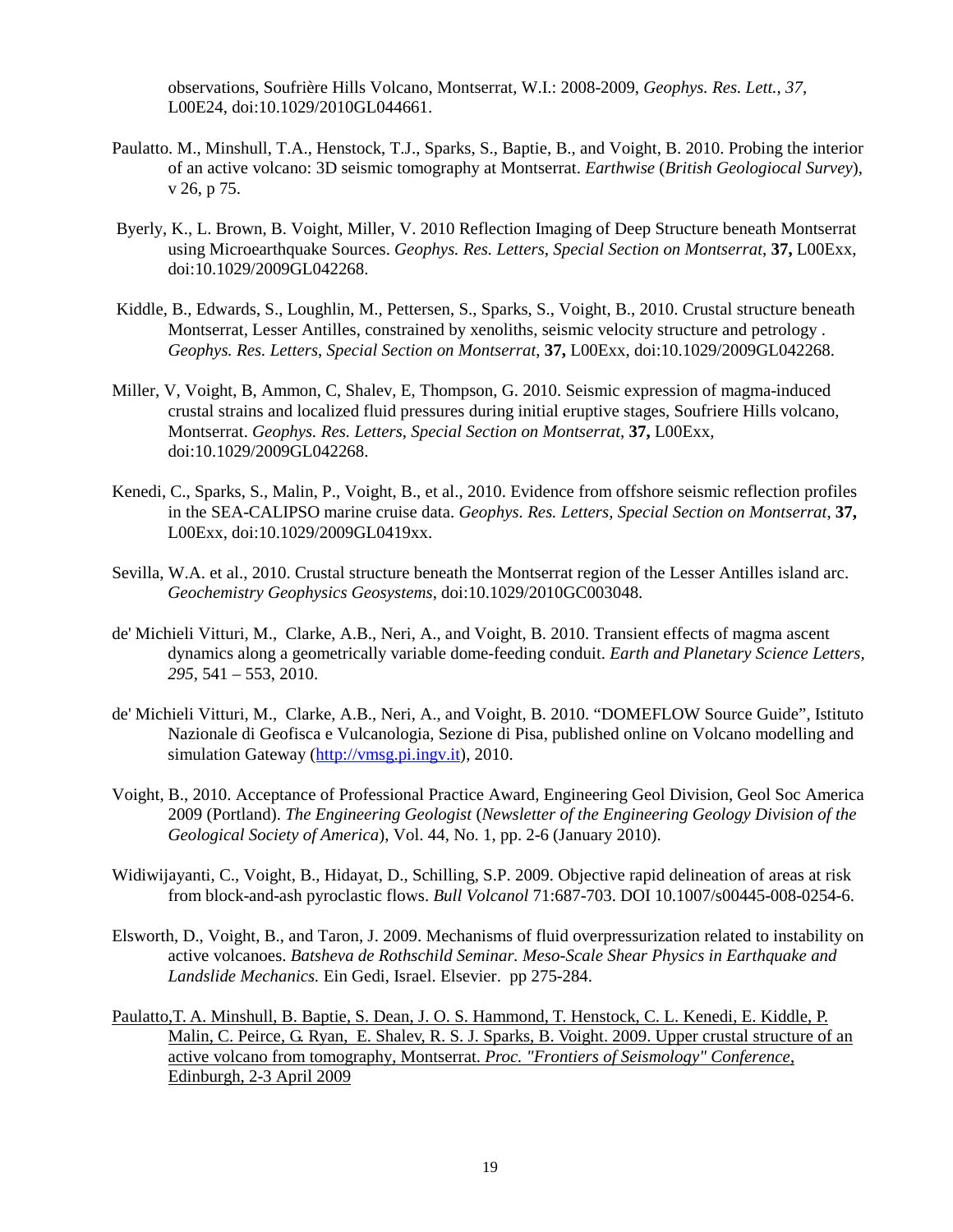- de' Michieli Vitturi, M., A.B. Clarke, A. Neri and B. Voight, 2008. Effects of conduit geometry on magma ascent dynamics in dome-forming eruptions. *Earth and Planetary Science Letters*, 172, pp. 567-578, doi: 10.1016/j.epsl.2008.05.025, 2008.
- [Hautmann,](http://www.researchgate.net/researcher/21069932_S_Hautmann/) S., [J. Gottsmann,](http://www.researchgate.net/researcher/17745131_J_Gottsmann/) [R. S. J. Sparks,](http://www.researchgate.net/researcher/20925175_R_S_J_Sparks/) [O. Melnik,](http://www.researchgate.net/researcher/17744667_O_Melnik/) [B. Voight.](http://www.researchgate.net/researcher/20925174_B_Voight/) 2008. Modelling ground deformation caused by oscillating overpressure in a dyke conduit at Soufrière Hills Volcano, Montserrat. *Tectonophysics*. DOI:10.1016/j.tecto.2008.10.021
- Samuelson, J. Marone, C., Voight, B., and Elsworth, D. 2008. Laboratory investigation of the frictional behavior of granular volcanic material. *J. Volc. Geotherm. Res.* Vol. 3-4 pp. 265-279
- Voight, B. 2008. Citation for Kirk Bryan Award to Jon Major, Geological Society of America Annual Meeting, Houston. *Quaternary Geologist and Geomorphologist* (*Newsletter Quaternary Geology and Geomorphology Division, Geological Society of America*), v. 50, no. 1, pp. 4-5 (April 2009).
- Voight, B. 2008. Citation for Distinguished Practice Award to James Hamel, Geological Society of America Annual Meeting, Houston. *The Engineering Geologist* (*Newsletter of the Engineering Geology Division of the Geological Society of America*), Vol. 43, No. 1, pp.4-7 (January 2009).
- de' Michieli Vitturi, M., Clarke, A.B., Neri, A., and Voight, B. 2008. Effects of conduit geometry on magma ascent dynamics in dome-forming eruptions*, Earth and Planetary Science Letters,* 172, pp. 567-578, doi: 10.1016/j.epsl.2008.05.025, 2008.
- Esposti Ongaro, T., Clarke, A., Voight, B., Neri, A., and Widiwijayanti, C. 2008. Fluid dynamics of the 1997 Boxing Day volcanic blast on Montserrat, W.I., *J. Geophys. Res.,*v.113:B03211 DOI 10.1029/2006JB004898
- Elsworth, D., Mattioli, G.S., Taron, J., Voight, B., Herd, R. 2008. Implications of magma transfer between multiple reservoirs on eruption cycling. *Science.* Vol. 322, pp. 246-248.
- Elsworth, D., B. Voight, J. Taron, 2008. Mechanisms of fluid overpressurization related to instability of slopes on active volcanoes. *Proc. Azores Workshop, Int. Soc. Rock Mechanics*, Portugal.
- Mattioli, G.S., A.T. Linde, I. S. Sacks, P. Watts, C. Widiwijayanti, S..R Young, B. Voight, D. Hidayat, D. Elsworth, P.E. Malin, E. Shalev, E. Van Boskirk, W. Johnston, R.S.J. Sparks, J. Neuberg, V. Bass, P. Dunkley, R. Herd, T. Syers, P. Williams, and D. Williams, 2007, Unique and remarkable strainmeter measurements of pyroclastic flow-generated tsunami, *Geology*, 35 (1), 25-28, DOI: 10.1130/G22931A.1.
- Costa, A., Melnik, O., Sparks, R. S. J., and Voight, B. 2007. Control of magma flow in dykes on cyclic lava dome extrusion, *Geophys. Res. Lett*., 34, L02303, doi:10.1029/2006GL027466.
- Belousov, A., Voight, B., Belousova, A. 2007. Directed blasts and blast-currents: A comparison of the Bezymianny 1956, Mount St Helens 1980, and Soufrière Hills, Montserrat 1997 eruptions and deposits. *Bull. Volcanol.*69:701-740. DOI 10.1007/s00445-006-0109-y.
- Taron, J., Elsworth, D., Thompson, G., and Voight, B. 2007. Mechanisms for rainfall-concurrent lava dome collapse at Soufriere Hills volcano, 2000-2002. J*. Volcan. & Geotherm. Res*. Vol. 1 pp. 195-209.
- Voight, B., Linde, A. T., Sacks, I. S., Mattioli, G. S., Sparks, R. S. J., Elsworth, D., Hidayat, D., Malin, P. E., Shalev, E., Widiwijayanti, C., Young, S. R., Bass, V., Clarke, A., Dunkley, P., Johnston, W., McWhorter, N., Neuberg, J., and Williams, P. 2006. Unprecedented pressure increase in deep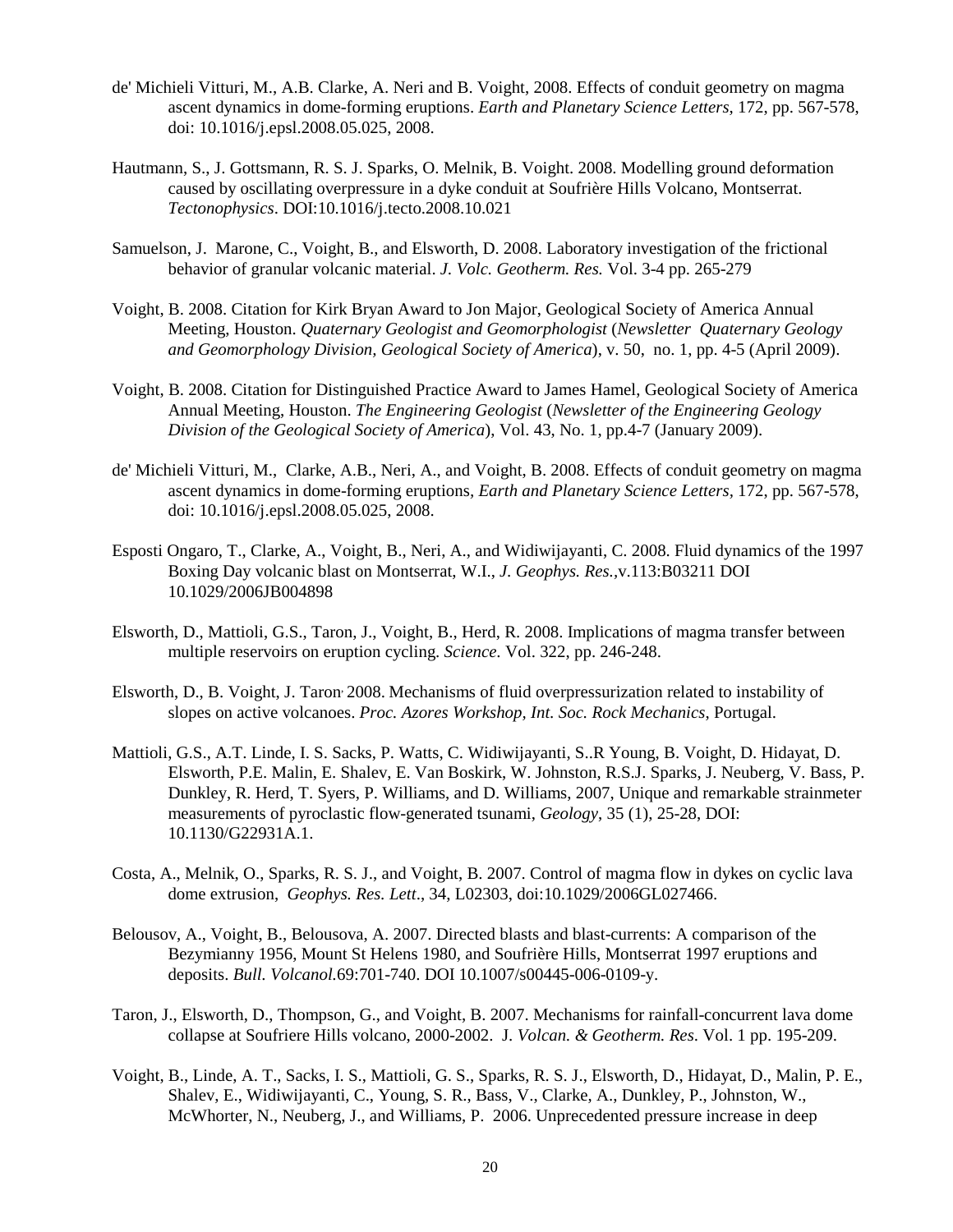magma reservoir triggered by lava-dome collapse. *Geophys. Res. Lett.,* Vol. 33, No. 3, L03312 [http://dx.doi.org/10.1029/2005GL024870.](http://dx.doi.org/10.1029/2005GL024870) [Cover page article in GRL; AGU highlighted paper; cited and abstracted in Nature]

- Diller, K., A.B. Clarke, B. Voight; A. Neri [M. 2006. Mechanisms of conduit plug formation: Implications for](http://www.experts.scival.com/asu/pubDetail.asp?t=pm&id=33845662239&n=Amanda+Bachtell+Clarke&u_id=324)  [vulcanian explosions.](http://www.experts.scival.com/asu/pubDetail.asp?t=pm&id=33845662239&n=Amanda+Bachtell+Clarke&u_id=324) *Geophysical Research Letters* 33(20).
- Artemieva, N., Belousov, A., Voight, B., and Belousova, M. 2006. Numerical modeling of the 1956 Bezymianny directed blast. pp.58-61. *Proceedings of International Workshop: 50th Anniversary of the 1956 Bezymianny eruption, Petropavlovsk, Russia*. E.I. Gordeev editor. (in Russian)
- Belousov, A., Voight, B., and Belousova, M. 2006. The 1956 eruption of Bezymianny and similar events worldwide: eruptive sequences, deposits and mechanisms. pp.43-48. *Proceedings of International Workshop: 50th anniversary of the 1956 Bezymianny eruption, Petropavlovsk, Russia*. E.I. Gordeev editor. (in Russian)
- Simmons, J., Elsworth, D., and Voight, B. 2005. Classification and idealized limit-equilibrium analyses of dome collapses at Soufriere Hills volcano, Montserrat, during growth of the first lava dome: November 1995 to March 1998. *J. Volc. Geotherm. Res*., Vol. 139, pp. 241-258; doi:10.1016/j.jvolgeores.2004.08.009.
- Widiwijayanti, C., Clarke, A., Elsworth, D., and Voight, B. 2005. Geodetic constraints on the shallow magma system at Soufrière Hills volcano, Montserrat. *Geophys. Res. Lett*. Vol. 32, L11309, doi:10.1029/2005GL022846 [AGU Editor's Citation].
- Mattioli, G., Voight, B., Linde, A., Sacks, I.S., Watts, P., Widiwijayanti, C., et al. 2005. Unique and remarkable dilatometer measurements of pyroclastic flow-generated tsunami waves. *Geology* 35(1): 25-28
- Simmons, J., Elsworth, D., and Voight, B. 2005. Classification and idealized limit-equilibrium analyses of dome collapses at Soufriere Hills volcano, Montserrat, during growth of the first lava dome: November 1995 to March 1998*. J. Volc. Geotherm. Res*., 139: 241-258.
- Aspinall, W.P., Woo, G., Voight, B., Baxter, P.J. 2003. 'Evidence-based volcanology': Applicsation to eruption crises. *J. Volc. Geotherm. Res.,* 128 (2003) 273-285*.*
- Simmons, J., Elsworth, D., and Voight, B. 2004. Stability of exogenous lava domes during intense precipitation. *Bull. Volc*. 66: 725-734.
- Elsworth, D., Voight, B., Thompson, G., Young, S.R. 2004. Rain-triggered failure of lava domes. *Geology*  32(11): 969-972.
- Mattioli, G., Young, S., Voight, B, and et al. 2004. Prototype PBO instrumentation of CALIPSO Project captures world-record lava dome collapse of July 2003 on Soufriere Hills volcano, Montserrat. *EOS Trans. AGU:* 85(34): 317-325 (24 August 2004).
- Simmons, J., Elsworth, D., and Voight, B. 2004. Stability of exogenous lava domes during intense precipitation. *Bull. Volcanol.* Vol., 66, pp. 725-734; doi: 10.1007/s00445-004-0353-y.
- Elsworth, D., Voight, B., Thompson, G., and Young, S.R. 2004. A thermal-hydrologic mechanism for rainfall-triggered collapse of lava domes. *Geology*. Vol. 32, No. 11; pp. 969-972; doi: 10.1130/G20730.1.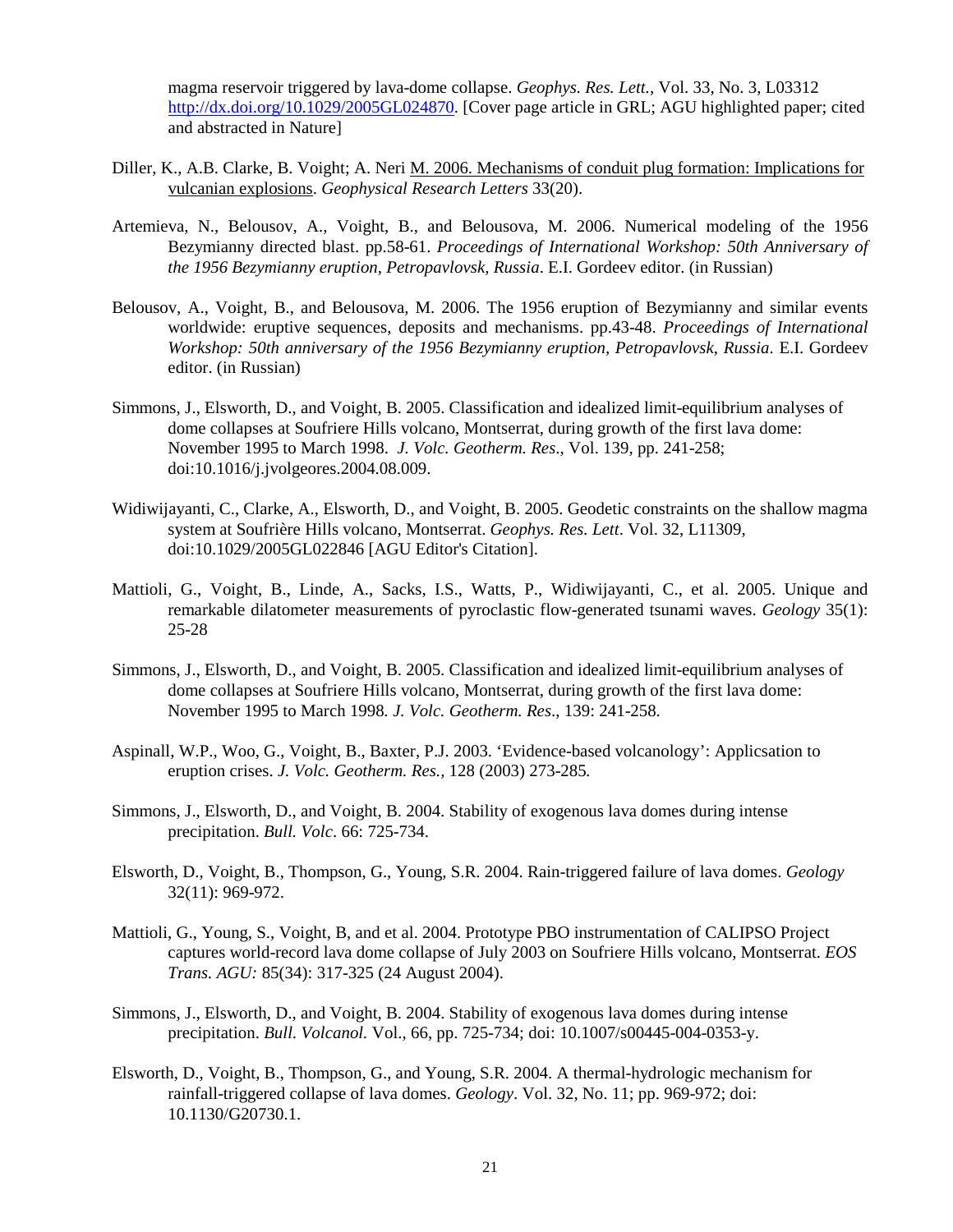- Young, S.R.Y., Voight, B., Duffell, H.J. 2003. Magma extrusion dynamics revealed by high-frequency gas monitoring at Soufriere Hills Volcano, Monterrat. In Oppenheimer, C, Pyle, DM, & Barclay, J (eds) *Volcanic Degassing*. *Geological Society, London, Special Publications*, 213, 219-230.
- Hidayat D**.,** Chouet B., Voight B., Dawson P., Ratdomopurbo A. 2003. Correction to "Source mechanism of very-long-period signals accompanying dome growth activity at Merapi volcano, Indonesia," *Geophys. Res. Lett*., 30, no.10, p. 9/1-9/3.
- Elsworth, D., Voight, B., Simmons, J., Young, S.R., and Winkler, B. 2003. Vaporization-induced overpressures as a trigger for the hazardous collapse of lava domes. *GeoProc 2003. Proc. Int. Conf. on Coupled T-H-M-C Processes in Geosystems.* Stockholm, Sweden, October, pp. 707 - 712**.**
- Young, S.R.Y., Voight, B., et al. 2002. Hazard implications of small-scale edifice instability and sector collapse: a case history from Soufrière Hills Volcano, Montserrat. In: Druitt, TH and Kokelaar, B.P. (eds) *The Eruption of Soufrière Hills Volcano, Montserrat, from 1995 to 1999*. Geological Society Memoir No. 21, 349-361.
- Clarke, A., Neri, A., Voight, B., Macedonio, G., Druitt, T. 2002. Computational modeling of the transient dynamics of August 1997 Vulcanian explosions at Soufriere Hills Volcano, Montserrat: influence of initial conduit conditions on near-vent pyroclastic dispersal. In: Druitt, TH and Kokelaar, B.P. (eds) *The Eruption of Soufrière Hills Volcano, Montserrat, from 1995 to 1999*. Geological Society Memoir No. 21, 319-348.
- Druitt, T., et al. 2002. Episodes of cyclic Vulcanian explosive activity with fountain collapse at Soufrière Hills Volcano, Montserrat. In: Druitt, TH and Kokelaar, B.P. (eds) *The Eruption of Soufrière Hills Volcano, Montserrat, from 1995 to 1999*. Geological Society Memoir No. 21, 281-306.
- Druitt, T., et al. 2002. Small volume, highly mobile pyroclastic flows formed by rapid sedimentation from pyroclastic surges at Soufriere Volcano, Montserrat. In: Druitt, TH and Kokelaar, B.P. (eds) *The Eruption of Soufrière Hills Volcano, Montserrat, from 1995 to 1999*. Geological Society Memoir No. 21, 263-279.
- Calder, E., Luckett, R., Sparks, R.S.J. & Voight, B. 2002. Dome-collapse pyroclastic flows at Montserrat. In: Druitt, TH and Kokelaar, B.P. (eds) *The Eruption of Soufrière Hills Volcano, Montserrat, from 1995 to 1999*. Geological Society Memoir No. 21, 173-190.
- Voight, B., et al. 2002. The 26 December (Boxing Day) 1997 sector collapse and debris avalanche at Soufrière Hills Volcano, Montserrat. In: Druitt, TH and Kokelaar, B.P. (eds) *The Eruption of Soufrière Hills Volcano, Montserrat, from 1995 to 1999*. Geological Society Memoir No. 21. 363- 407.
- Sparks, R., et al. 2002. Generation of a debris avalanche and violent pyroclastic density current on 26 December (Boxing Day) 1997 at Soufrière Hills Volcano, Montserrat. In: Druitt, TH and Kokelaar, B.P. (eds) *The Eruption of Soufrière Hills Volcano, Montserrat, from 1995 to 1999*. Geological Society Memoir No. 21, 409-434.
- Loughlin, S.C., et al. 2002. Pyroclastic flows generated by the 25 June 1997 dome collapse, Soufriere Hills Volcano, Montserrat. In: Druitt, TH and Kokelaar, B.P. (eds) *The Eruption of Soufrière Hills Volcano, Montserrat, from 1995 to 1999*. Geological Society Memoir No. 21, 191-209.

Norton, G.E., et al. 2002. Post-dome-growth activity at Soufriere Hills Volcano, Montserrat, March 1998-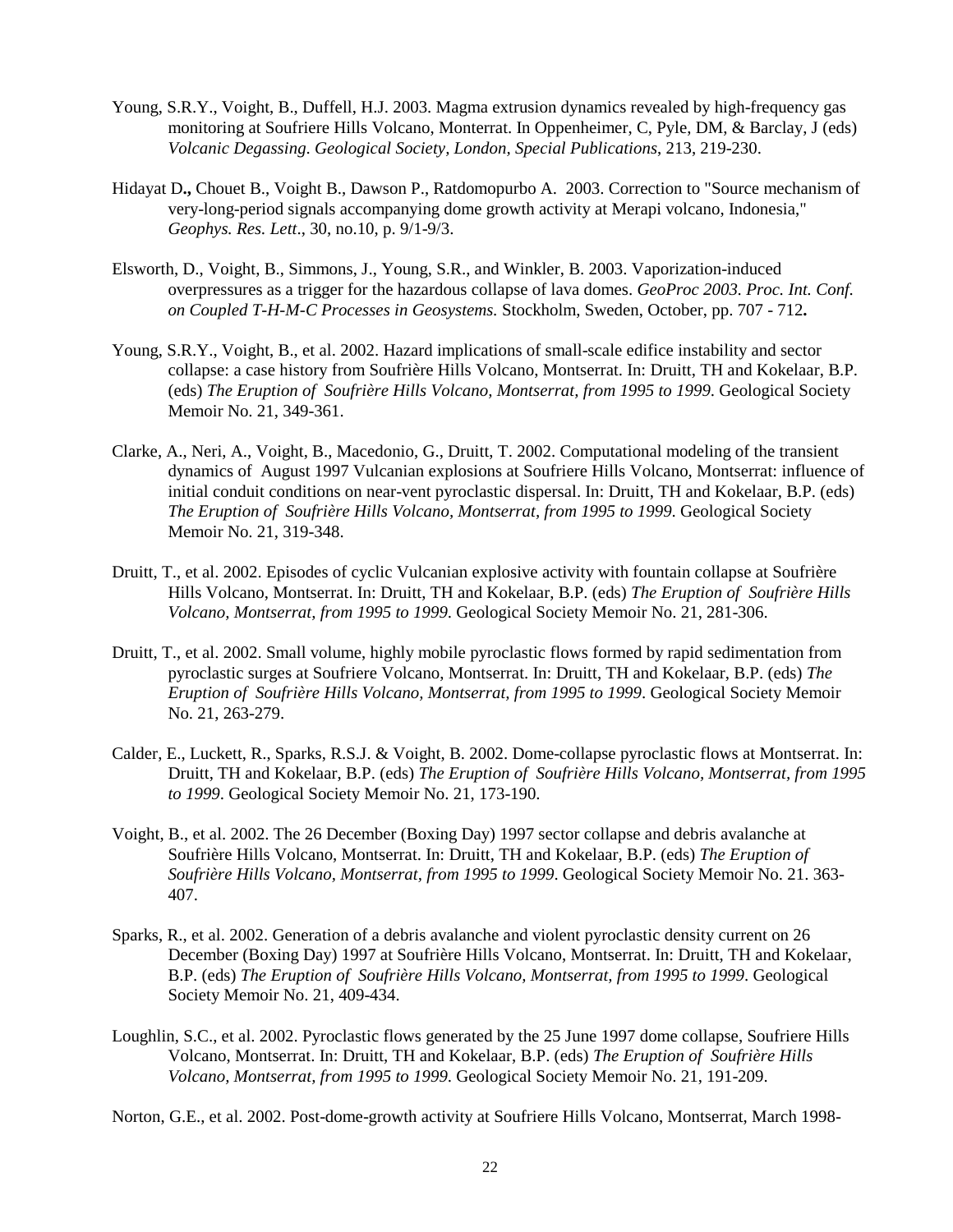November 1999. In: Druitt, TH and Kokelaar, B.P. (eds) *The Eruption of Soufrière Hills Volcano, Montserrat, from 1995 to 1999*. Geological Society Memoir No. 21, 467-481.

- Clarke, A.B., Voight, B, Neri, A., and Macedonio, G. 2002. Transient dynamics of vulcanian explosions and column collapse, *Nature (London)* 6874, pp. 897-900.
- Belousov AB, Voight B & Belousova M 2002. Pyroclastic surges and flows from the 8-10 May 1997 explosive eruption at Beymianny Volcano, Kamchatka. *Bull Volcanology* 64:455-471.
- Heinrich, P., Boudon, G., Komorowski, J.-C., Sparks, R.S.J., Herd, R., and Voight, B., 2001. Numerical simulation of the December 1997 debris avalanche at Montserrat, Lesser Antilles. *Geophys. Res. Lett*., v. 28(13), pp. 2529-2532.
- Elsworth, D.E. and Voight, B., 2001. The mechanics of harmonic gas pressurization and failure of lava domes. *Geophys. J. Int.*, v. 145(1), pp. 187-198.
- Belousov, A.B., Voight, B., Belousova, M., & Muravyev, Y., 2001. Tsunamis generated by subaquatic volcanic explosions: Unique data from 1996 eruption in Karmskoye Lake, Kamchatka. *Pure & Applied Geophysics*, Vol. 157 (no. 6/7/8), pp. 1135-1143.
- Voight, B., and Elsworth, D., 2000. Instability and collapse of hazardous gas-pressurized lava domes. *Geophys. Res. Lett*., v. 27(1), pp. 1-4.
- Voight, B., 2000. Structural stability of andesite volcanoes and lava domes*. Phil. Trans. R. Soc. Lond. A*, v. 358, pp. 1663-1703.
- Watson, I., Oppenheimer, C., Voight, B. et al., 2000. The relationship between degassing and ground deformation at the Soufrière Hills volcano, Montserrat. *J. Volcanol. Geotherm. Res.,* v. 98(1-4), pp. 117-126.
- Voight, B., Sukhyar, R., and Wirakusumah, A.D., 2000. Introduction to Special Issue on Merapi Volcano, *J. Volc. Geotherm. Res.*, v. 100(1-4), pp. 1-8.
- Voight, B., Constantine, E.K., Siswowidyoyo, S., Torley R., 2000. Historical eruptions of Merapi Volcano, Central Java, Indonesia, 1768-1998. *J. Volc Geotherm. Res.*, v. 100(1-4), pp. 69-139.
- Hammer, J.E., Cashman, K.V., and Voight, B., 2000. Magmatic processes revealed by textural and compositional trends in Merapi dome lavas. *J. Volc Geotherm. Res.*, v. 100(1-4), pp. 169-197.
- Hidayat, D., Voight, B., and Langston, C., 2000. Broadband seismic experiment at Merapi Volcano, Java, Indonesia: Very-long-period pulses embedded in multiphase earthquakes. *J. Volc Geotherm. Res.*, v. 100(1-4), pp. 223-240.
- Young, K.D., Voight, B., et al., 2000. Ground deformation at Merapi Volcano, Indonesia: Distance measurements, 1988-1995. *J. Volc. Geotherm. Res*., v. 100(1-4), pp. 241-268.
- Voight, B., Young KD, Hidayat D, Subandrio, Purbawinata MA, Ratdomopurbo A, Suharna, Panut, Sayudi DS, LaHusen R, Marso J, Murray TL, Dejean M, Iguchi M, Ishihara K. 2000. Deformation and seismic precursors to dome-collapse and fountain-collapse nuées ardentes at Merapi Volcano, Java, Indonesia, 1994-1998. *J. Volc Geotherm. Res.*, v. 100(1-4), pp. 269-297.

Voight, B. and Davis, M.J., 2000. Emplacement temperatures of the November 22, 1994 nuées ardentes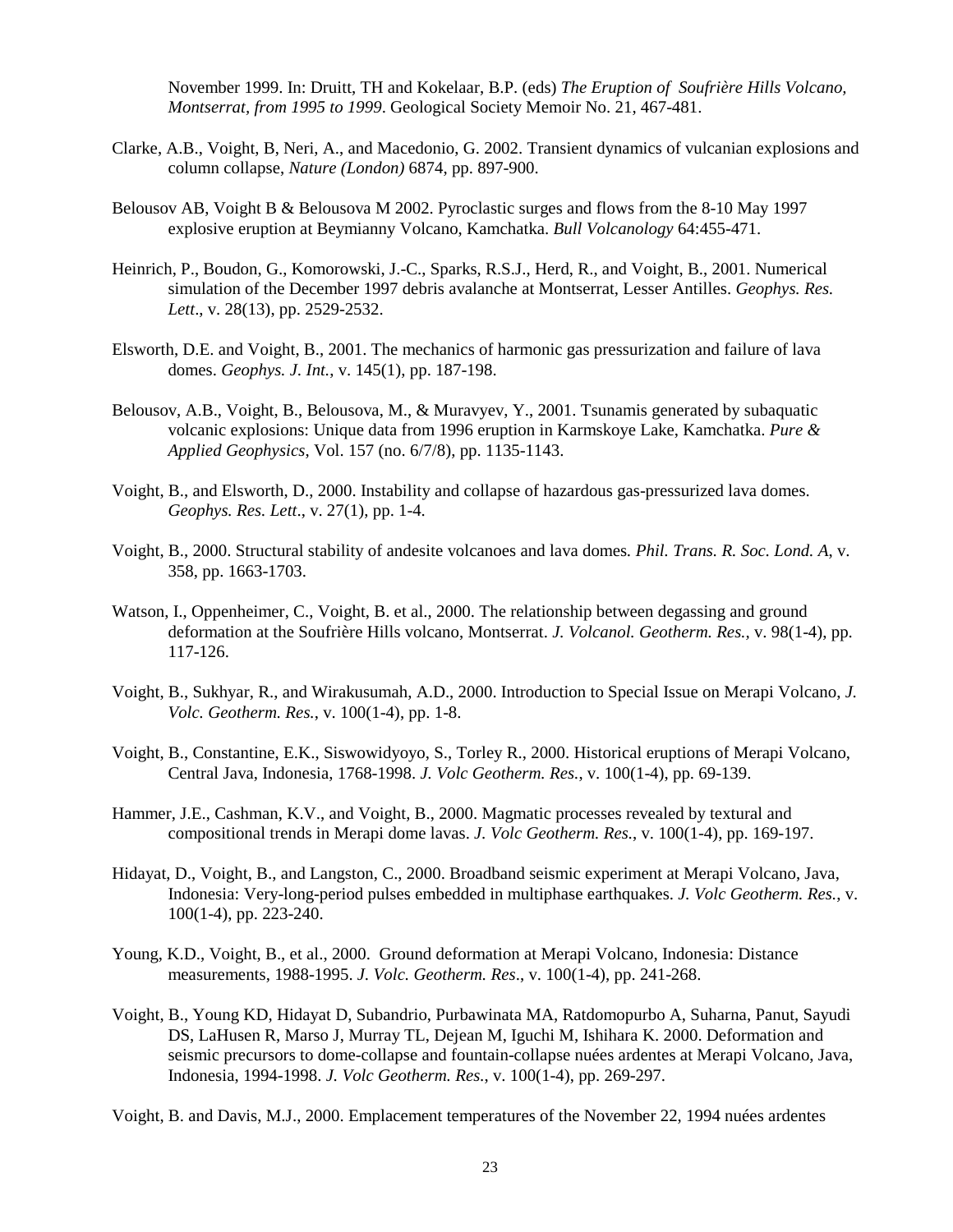deposits. *J. Volc. Geotherm. Res*., v. 100(1-4), pp. 385-392.

- Abdurachman, E.K., Bourdier, J.L., Voight, B., 2000. Nuées ardentes of November 22, 1994, at Merapi Volcano, Java, Indonesia. *J. Volc Geotherm. Res.*, v. 100(1-4), pp. 359-376.
- Brodscholl, A., Kirbani, S.B., and Voight, B., 2000. Sequential dome-collapse nuées ardentes analyzed from broadband seismic data, Merapi Volcano, Indonesia. *J. Volc Geotherm. Res.,* v. 100(1-4), pp. 377- 384.
- Clarke, A. and Voight, B., 2000. Pyroclastic current dynamic pressure from aerodynamics of tree or pole blow-down. *J. Volc Geotherm. Res.,* v. 100(1-4), pp. 409-427.
- LaVigne, F., Thouret, J.-C., Voight, B., and Suwa, H., 2000. Lahars at Merapi Volcano, Java: An overview. *J. Volc Geotherm. Res.,* v. 100(1-4), pp.445-469.
- LaVigne, F., Thouret, J.-C., Voight, B., et al., 2000. Instrumental lahar monitoring at Merapi, Volcano, Central Java, Indonesia. *J. Volc Geotherm. Res.,* v. 100(1-4), pp. 471-494.
- Voight, B., Sparks, R.S.J., Miller, A.D., Stewart, R.C., Hoblitt, R.P., Clarke, A., Ewart, J., Aspinall, W.P., Baptie, B., Calder, E.S., Cole, P., Druitt, T.H., Hartford, C., Herd, R.A., Jackson, P., Lejeune, A.M., Lockhart, A.B., Loughlin, S.C., Luckett, R., Lynch, L., Norton, G.E., Robertson, R., Watson, I.M., Watts, R., Young, S.R., 1999. Magma Flow Instability and Cyclic Activity at Soufriere Hills Volcano, Montserrat, British West Indies. *Science,* v*.* 283, pp. 1138–1142. https://doi.org/10.1126/science.283.5405.1138
- Belousov, A., Belousova, M., and Voight, B., 1999. Multiple edifice failures, debris avalanches and associated eruptions in the Holocene history of Shiveluch volcano, Kamchatka, Russia. *Bull. Volcanol.*, v. 61, pp. 324-342.
- Wylie, J.J., Voight, B., and Whitehead, J.A., 1999. Instability of magma flow from volatile-dependent viscosity. *Science*, v. 285, pp. 1883-1885.
- Voight, B., 1998. Volcanologists' efforts on Montserrat praiseworthy. *Bull. Volcanol*., v. 4, pp. 318-319.
- Aspinall, W.P., et al, 1998. The Soufrière Hills eruption, Montserrat, British West Indies: Introduction to special section, part 1. *Geophys. Res. Lett.*, v. 25, no. 18, p. 3387.
- Miller, A.D., et al, 1998. Seismicity associated with dome growth and collapse at Soufrière Hills Volcano, Montserrat, British West Indies. *Geophys. Res. Lett.*, v. 25, no. 18, pp. 3401-3404.
- Voight, B., et al, 1998. Remarkable cyclic ground deformation monitored in real time on Montserrat and its use in eruption forecasting. *Geophys. Res. Lett*., v. 25, no. 18, pp. 3405-3408.
- Young, S.R., Voight, B. et al, 1998. The Soufrière Hills eruption, Montserrat, British West Indies: Introduction to special section, part 2. *Geophys. Res. Lett.*, v. 25, no. 18, pp. 3651-3652.
- Kilburn, C.R.J., and Voight, B., 1998. Slow rock fracture as eruption precursor at Soufrière Hills Volcano, Montserrat, *Geophys. Res. Lett.*, v. 25, no. 18, pp. 3665-3668.
- Pace, J.C., Vogt, P., Ellis, J.S., Voight, B., and Lefevre, R., 1998. *ARAC* simulations of the ash plume from the December 1997 eruption of Soufrière Hills Volcano, Montserrat. *Int. Meteo. Conf*., Houston, 6 pp.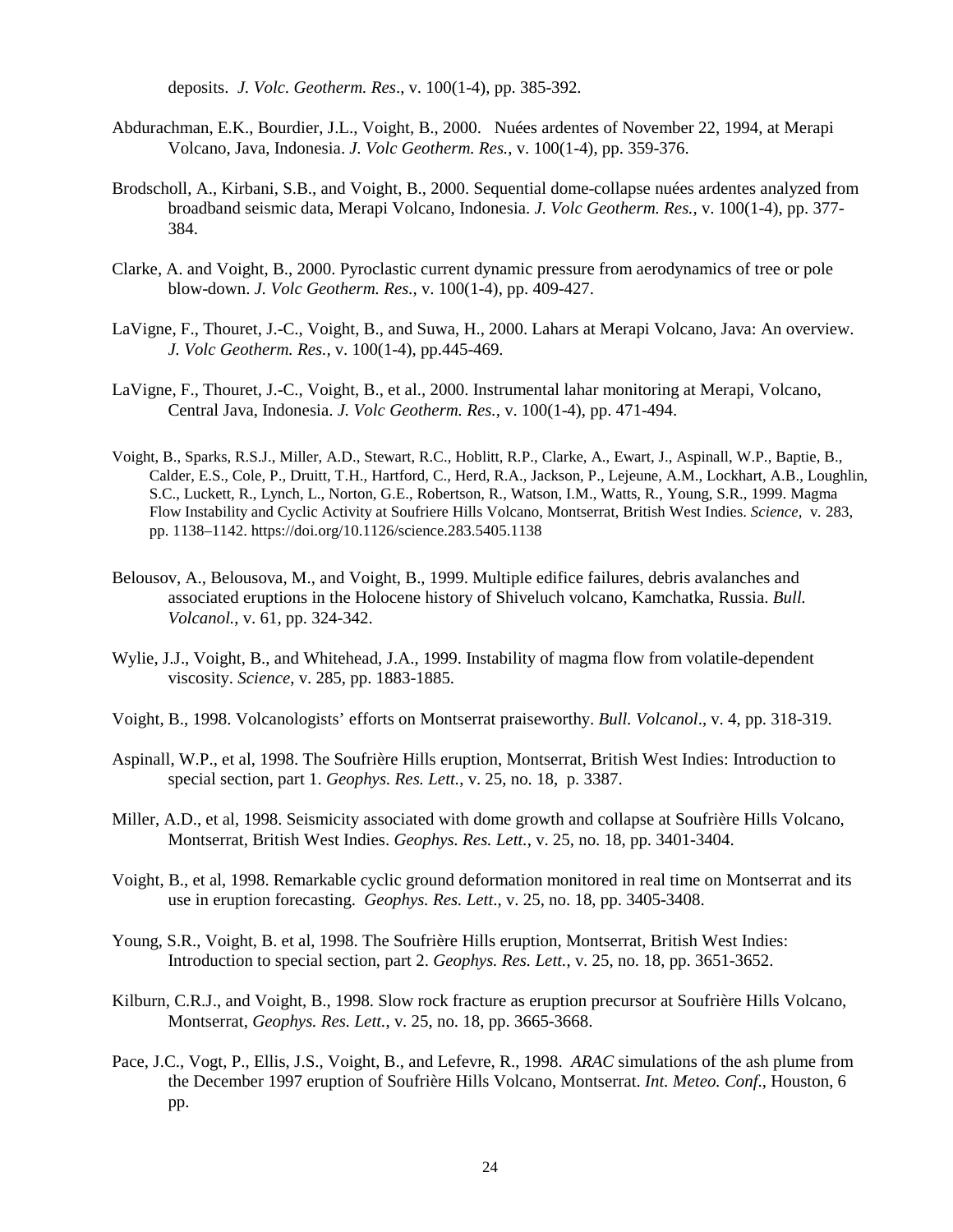- Young, S.R., Voight, B., et al, 1998. Eruption of the Soufrière Hills Volcano, Montserrat. Foreword in *Selected Papers on the Eruption of Soufrière Hills Volcano, Montserrat*, American Geophysical Union.
- Voight, B., and Elsworth, D., 1997. Failure of volcano slopes. *Geotechnique*, v. 47, no. 1, pp. 1-31.
- Montserrat Volcano Observatory (coauthor B. Voight), 1997. The ongoing eruption in Montserrat. *Science*, v. 276, no. 5311, pp. 371-372.
- Paripurno, E.T., Voight, B., and Panisales, L.F., 1997. Studi awan panas berdasarkan saksi mata, *Prosiding Pertemuan Ilmiah Tahunan Ikatan Ahli Geologi Indonesia*, Bandung.
- Cornelius, R.R. and Voight, B., 1996. RSAM and SSAM seismic analyses with the Materials Failure Forecast Method (FFM), June 1991 explosive eruption at Pinatubo Volcano, Philippines. In C. Newhall and R. Punungbayan (eds.), *Fire and mud: eruptions and lahars of Mount Pinatubo, Philippines*, U.S. Geol. Survey, Seattle, pp. 249-267.
- Elsworth, D., and Voight, B., 1996. Evaluation of volcano flank instability triggered by dike intrusion. In W.J. McGuire, A.P. Jones, and J. Neuberg (eds.), *Volcano Instability on the Earth and Other Planets*, Geol. Soc. Special Publication no. 110 (London), pp. 45-53.
- Murray, J.B. and Voight, B., 1996. Slope stability and eruption prediction on the eastern flank of Mt. Etna. In W.J. McGuire, A.P. Jones, and J. Neuberg (eds.), *Volcano Instability on the Earth and Other Planets*, Geol. Soc. Special Publication no. 110 (London), pp. 111-114.
- Voight, B., 1996. Cuenta regresiva a la catastrophe [retrospective on catastrophe Nevado del Ruiz] In: *Desastres y Societad. Revista Semestral de la Red de Estudios Sociales en Prevencion de Desastres en America Latina (la Red)*, Especial: Predicciones, Prognosticos, Alertas, y Respuestas Sociales, no. 6, ano 4, pp. 117-136.
- Voight, B., 1996. The Management of volcanic emergencies: Nevado del Ruiz. In R. Scarpa and R. Tilling (eds.), *Monitoring and mitigation of volcano hazards,* Springer Verlag, Berlin and Heidelberg, pp. 719-769.
- Cornelius, R.R., and Voight, B., 1995. Graphical and PC-software analysis of volcano eruption precursors according to the Materials Failure Forecasting Method (FFM). *J. Volc. Geotherm. Res*., v. 64, nos. 3- 4, pp. 295-320.
- Sousa, J. and Voight, B., 1995. Multiple-pulsed debris avalanche emplacement at Mount St. Helens in 1980: evidence from numerical continuum flow simulations. *J. Volc. Geotherm. Res*., v. 66, nos. 1-4, pp. 227-250.
- Tanaka, K., Nakamura, Y. and Voight, B., 1995. Debris avalanches during the past 10,000 years at Bandai Volcano. *Proc Usu Volcano Conf*., Hokkaido, p. 122-3.
- Elsworth, D., and Voight, B., 1994. Intrusion as a trigger for large earthquakes and the failure of volcano flanks, *J. Geophys. Res*., v. 97, no. B6, pp. 9105-9117.
- Cornelius, R.R. and Voight, B., 1994. Seismological aspects of the 1989-1990 eruption at Redoubt Volcano, Alaska: the Materials Failure Forecast Method (FFM) with RSAM and SSAM seismic data. In T.P. Miller (ed.), *The 1989-1990 Eruption of Redoubt Volcano, Alaska: J. Volc. Geotherm. Res*., v. 62, nos. 1-4, pp. 469-498.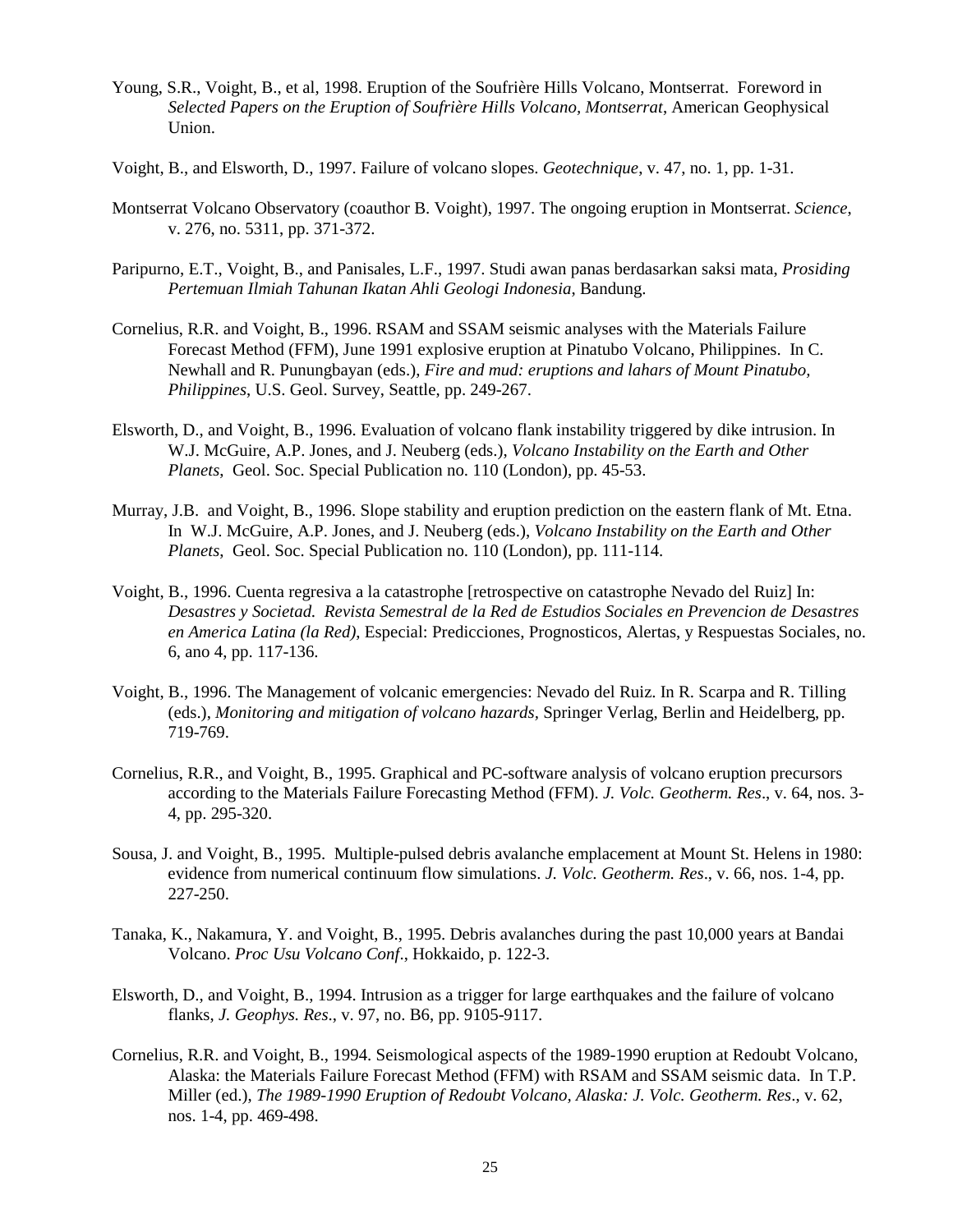- Oyagi, N., Sorriso-Valvo, M., and Voight, B., 1994. Introduction to Symposium Volume on Deep-seated Landslides. *Eng. Geol.*, v. 38, pp. 1-6.
- Voight, B. and Sousa, J., 1994. Lessons from Ontake-san: a comparative analysis of debris avalanche dynamics. *Eng. Geol*., v. 38, nos. 3-4, pp. 261-297.
- Murray, J.B., Voight, B. and Glot, J.P., 1994. Slope movement crisis on the eastern flank of Mt. Etna Volcano: models for eruption triggering and forecasting. *Eng. Geol*., v. 38, nos. 3-4, pp. 245-259.
- Elsworth, D., Voight, B., Ouyang, Z., and Piggott, A.R., 1994. Poroelastic response resulting from magma intrusion. *Proc. Special Symposium on Recent Developments in Poroelasticity*, Elasticity Committee of the Applied Mechanics Division of ASME, Chicago, 19 pp.
- Elsworth, D., and Voight, B., 1994. Intrusion as a trigger for large earthquakes and the failure of volcano flanks, *J. Geophys. Res*., v. 97, no. B6, pp. 9105-9117.
- Voight, B., 1993. Predictions in engineering geology: landslides, earthquakes and other Acts of God. *Ann. Rev. Irish Assoc. Econ. Geology* (Dublin), pp. 53-54.
- Voight, B. and Cornelius, R., 1993. Shock frequency in forecasting dome extrusion and pyroclastic flow events, Unzen Volcano, Japan. *Proc. Workshop Volcanic Disaster Prevention* (First Meeting of Panel on Volcanic Disaster Prevention, Japan-U.S. Science and Technology Agreement), Palo. Alto, CA, pp. 61-64.
- Subandrio, S., Bronto, S., Young, K., and Voight, B., 1993. Mechanism of lava dome growth and pyroclastic flows of the 1992-1993 eruption of Merapi Volcano. *Indonesia Soc. Geophysics J.*
- Elsworth, D.E. and Voight, B., 1992. Theory of dike intrusion in a saturated porous solid. *J. Geophys. Res*., v. 97, no. B6, pp. 9105-9117.
- Voight, B., 1992. Causes of landslides: conventional factors and special considerations for geothermal sites and volcanic regions. *Geothermal Resources Council Trans*., v. 16, pp. 529-533.
- Sousa, J. and Voight, B., 1992. Computational flow modeling for long-runout landslide hazard assessment, with an example from Clapière landslide, France. *Bull. Assoc. Eng. Geol*., v. 29, no. 2, pp. 131-150.
- Voight, B., and Bronto, S., 1992. Volcano Hazard Workshop Report. In *Second U.S.-Asia Conference on Engineering for Mitigating Natural Hazards Damages, (Yogyakarta, Indonesia), Final Report*, pp. 28-35.
- Voight, B., 1992. Volcano monitoring and eruption prediction: strategy, techniques, and limitations. In *Proc. Second U.S.-Asia Conference on Engineering for Mitigating Natural Hazards Damage, (Yogyakarta, Indonesia*), pp. V02-1-13.
- Voight, B. and Faust, C., 1992. Frictional heat and strength loss in some rapid landslides: error correction and affirmation of mechanism for the Vaiont landslide. *Geotechnique,* v. 42, no. 4, pp. 641-643.
- Voight, B., and Cornelius, R.R., 1991. Prospects for eruption prediction in near real-time. *Nature* (London), v. 350, no. 6320, pp. 695-698.

Elsworth, D.E., and Voight, B., 1991. Poroelastic response around an intrusion. *Proc. 7th Congress, Int. Soc.*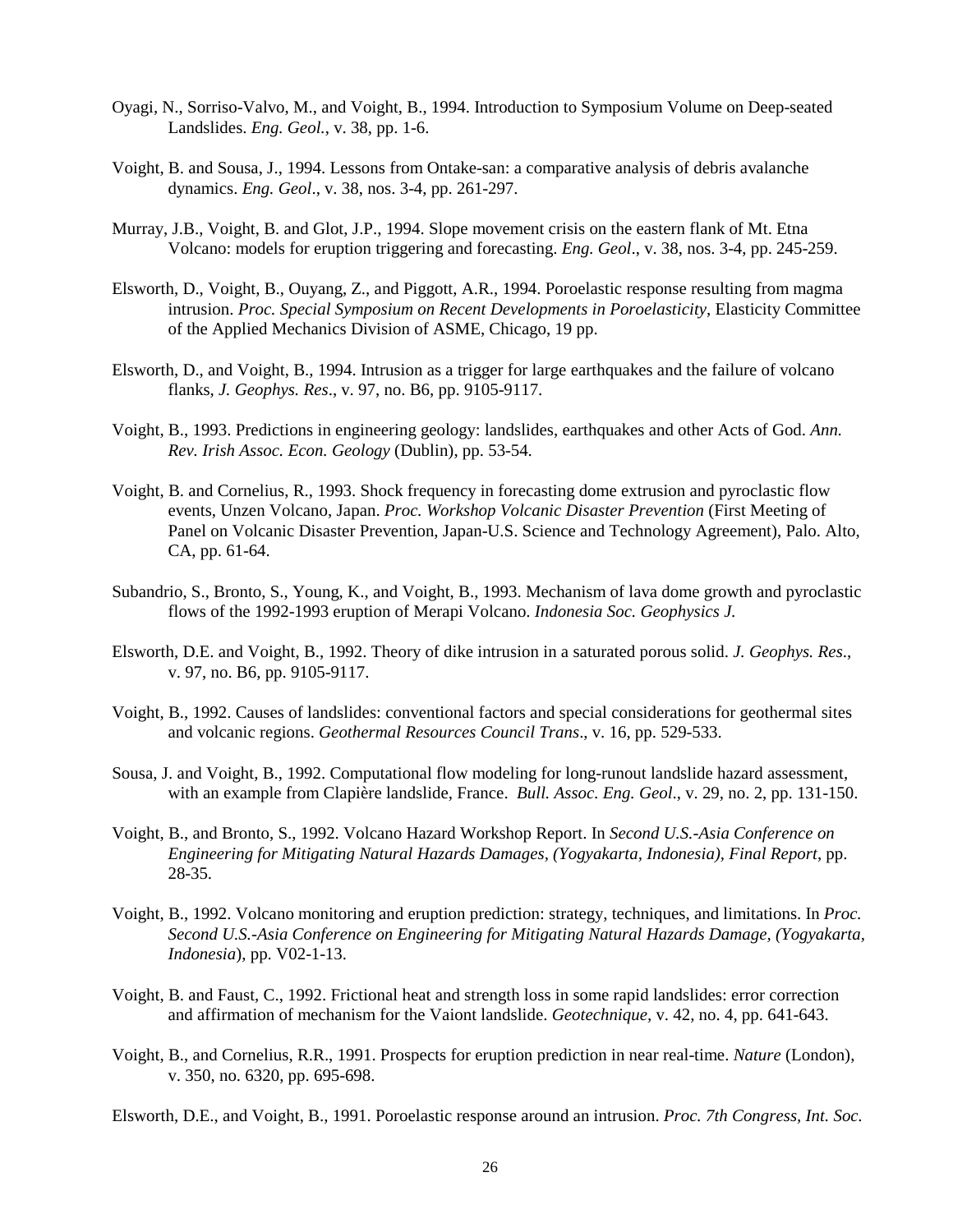*Rock Mech.*, Aachen, v. 7, pp. 455-461.

- Ewart, J., Voight, B., and A. Björnsson, 1991. Elastic deformation models of Krafla Volcano, Iceland, for the decade 1975 through 1985. *Bull. Volcanology*, v. 53, no. 6, pp. 436-459.
- Sousa, J., and Voight, B., 1991. Continuum simulation of flow failures. *Geotechnique,* v. 41, no. 4, pp. 515- 538.
- Ewart, J., Voight, B., and Björnsson, A., 1990. Dynamics of Krafla Caldera, Iceland: 1975-1985. In M.P. Ryan (ed.), *Magma Transport and Storage*, J. Wiley and Sons, pp. 227-276.
- Voight, B.,1990. The Nevado del Ruiz Volcano catastrophe: anatomy and retrospection. In S.N. Williams (ed.), *Nevado del Ruiz Volcano: J. Volcan. Geotherm. Res*., v. 42, nos. 1-2, pp. 151-188 (reprinted with typo corrections in v. 44, pp. 349-386).
- Voight, B., 1990. Materials science law applies to time forecasts of slope failure. In C. Bonnard (ed.), *Landslides/Glissements de Terrain: Proc. Fifth Int. Symp. on Landslides*, Lausanne, Switzerland, v. 3, pp. 1471-1472.
- Voight, B., 1989. A relation to describe rate-dependent material failure. *Science*, v. 243, no. 4888, pp. 200-203.
- Voight, B., 1989. Materials science law applies to time forecasts of slope failure. *Landslide News*, no. 3, pp. 8-11.
- Voight, B., Orkan, N., and Young, K., 1989. Deformation and failure-time prediction in rock mechanics. In A.W. Khair (ed.), *Rock Mechanics as a Guide for Efficient Utilization of Natural Resource: Proc. 30th Symp. Rock Mech*., Morgantown, WV, pp. 919-929.
- Voight, B., 1988. A method for the prediction of volcanic eruptions, *Nature* (London), v. 332, no. 6160, pp. 125-130.
- Voight, B., 1988. Comments on the "La Clapière" slide (France). *Landslide News*, no. 2, p. 19.
- Voight, B., et al., 1988. Architecture and engineering at Pueblo Bonito, New Mexico: 11th, 12th and 20th century hazard forecasts and mitigation practices compared. In P.G. Marinos and G.C. Koukis (eds*.*), *The Engineering Geology of Ancient Works, Monuments and Historical Sites: Preservation and Protection*, A.A. Balkema, Rotterdam and Brookfield, pp. 65-73.
- Voight, B., et al., 1988. Failure predictions for soil and rock slopes in protection of architectural and archaeological monuments and historical sites. In P.G. Marinos and G.C. Koukis (eds.)*, The Engineering Geology of Ancient Works, Monuments, and Historical Sites: Preservation and Protection*, A.A. Balkema, Rotterdam and Brookfield, pp. 253-259.
- Voight, B., and Ferguson, S., 1988. Snow avalanches: The growing hazard to Americans. *Ground Failure*  (National Research Council), no. 4, pp. 12-15.
- Voight, B., 1988. Understanding snow avalanches an avalanche primer. *Ground Failure* (National Research Council), no. 4, pp. 16-17.
- Voight, B., 1988. Saving the avalanche victim. *Ground Failure* (National Research Council), no. 4, p. 17.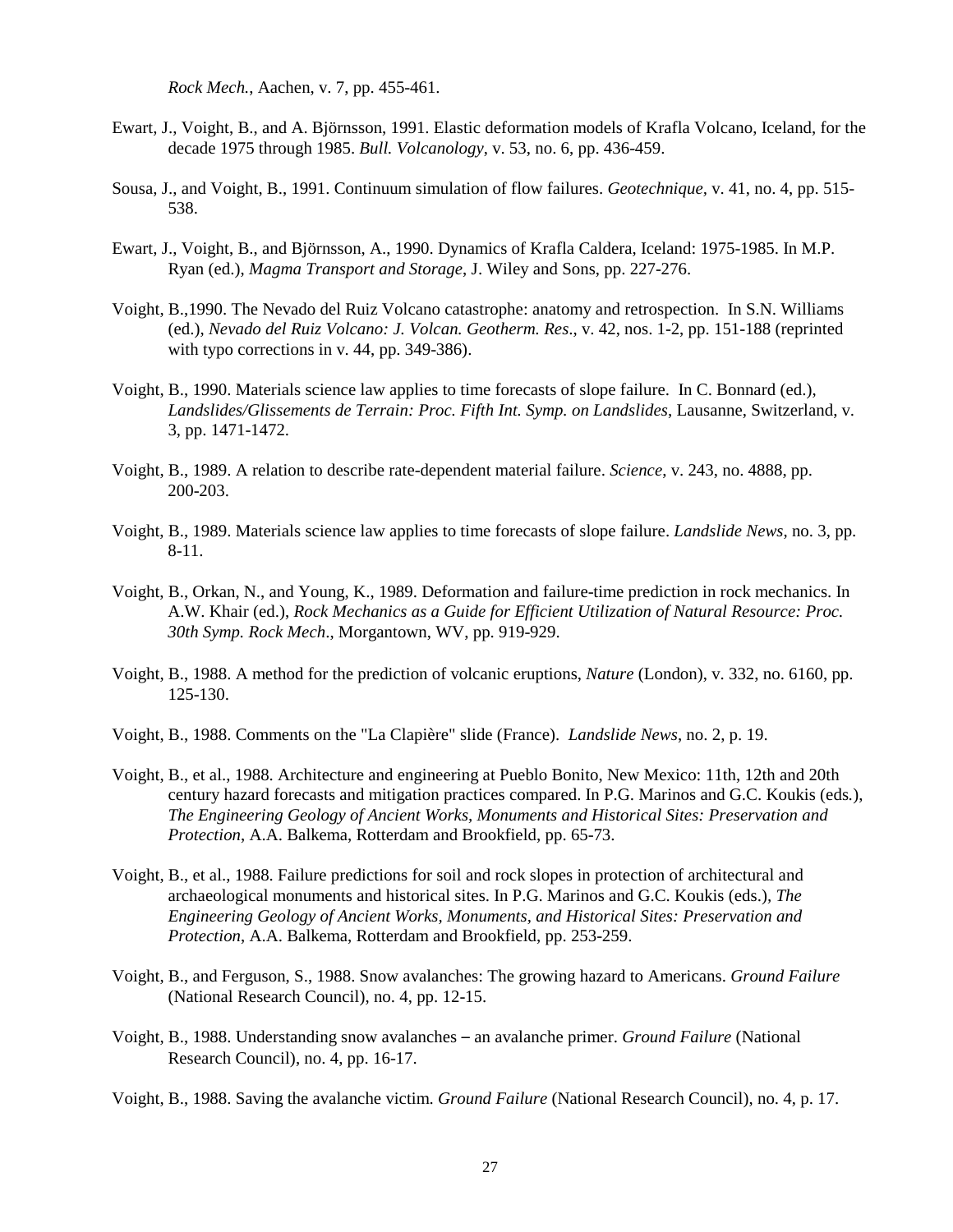- Voight, B., 1987. Mechanics of snow slab failure from a geotechnical perspective: discussion. In B. Salm and H. Gubler (eds.), *Avalanche formation, movement and effects*: *Proc. Davos Symposium*, Inst. Assoc. Hydrologic Sciences Pub. no. 162, p. 507.
- Voight, B., 1988. Countdown to Catastrophe. *Earth & Mineral Sci.*, v. 57, no. 2, pp. 17-30. [on Nevado del Ruiz]
- Voight, B., 1987. Morphological changes at Arimbay lahar channels, Mayon Volcano, Philippines: discussion. *Proc. 1st Int. Seminar-Workshop on lahars and landslides*, Philippines Inst. Volcanology and Seismology, p. 6.
- Voight, B., 1987. Debris flow mechanism: discussion. *Proc. 1st Int. Seminar-Workshop on lahars and landslides*, Philippines Inst. Volcanology and Seismology, pp. 10-11.
- Voight, B., 1987. Rainfall-induced landslides: discussion. *Proc. 1st Int. Seminar-Workshop on lahars and landslides*, Philippines Inst. Volcanology and Seismology, p. 31.
- Voight, B., 1987. Mayon Volcano mudflow detection system: discussion. *Proc. 1st Int. Seminar-Workshop on lahars and landslides*. Philippines Inst. Volcanology and Seismology, pp. 33-34.
- Voight, B., 1987. Landslide site time and prediction: discussion. *Proc. 1st Int. Seminar-Workshop on lahars and landslides*, Philippines Inst. Volcanology and Seismology, pp. 42-43.
- Voight, B., 1987. Recent lahars of Mayon Volcano: discussion. *Proc. 1st Int. Seminar Workshop on lahars and landslides*, Philippines Inst. Volcanology and Seismology, p. 53.
- Voight, B., 1987. Rapid earthflow triggered by 1984 eruption of Mayon Volcano: discussion. *Proc. 1st Int. Seminar-Workshop on lahars and landslides*, Philippines Inst. Volcanology and Seismology, p. 58.
- Voight, B., 1987. Giant landslides and large volume volcanic debris avalanches. *Proc. 1st Int. Seminar-Workshop on lahars and landslides*, Philippines Inst. Volcanology and Seismology, pp. 59-62.
- Voight, B., 1987. A large debris avalanche from Iriga Volcano, Philippines: discussion. *Proc. 1st Int. Seminar-Workshop on lahars and landslides*, Philippines Inst. Volcanology and Seismology, p. 64.
- Newhall, C.G., et al., 1987. Monitoring, warning and response systems. *Proc. 1st Int. Seminar-Workshop on lahars and landslides*, Philippines Inst. Volcanology and Seismology, pp. 73-85.
- Voight, B., 1987. Purpose and progress of National Research Council panel report on snow avalanches. *Int. Snow Science Workshop Proceedings*, Squaw Valley.
- Voight, B., Calvache, M.L., Ospina, H.O., 1987. High-altitude monitoring of rock mass stability near the summit of volcano Nevado del Ruiz, Colombia. *Proc. 6th Congress, Int. Soc. Rock Mech.,* Montreal, v. 6, no. 1, pp. 275-279.
- Voight, B., 1987. Phenomenological law enables accurate time forecasts of slope failure. *Proc. 6th Congress, Int. Soc. Rock Mech.,* Montreal, v. 6, pp. 1421-1422.
- Voight, B., 1987. Boudinage. In: C.K. Seyfert (ed.), *The Encyclopedia of Structural Geology and Plate Tectonics*, Van Nostrand Reinhold, New York, pp. 33-41.
- Young, K. D., Voight, B., and Orkan, N. I., 1987. The Iceland perspective: Its role in the development of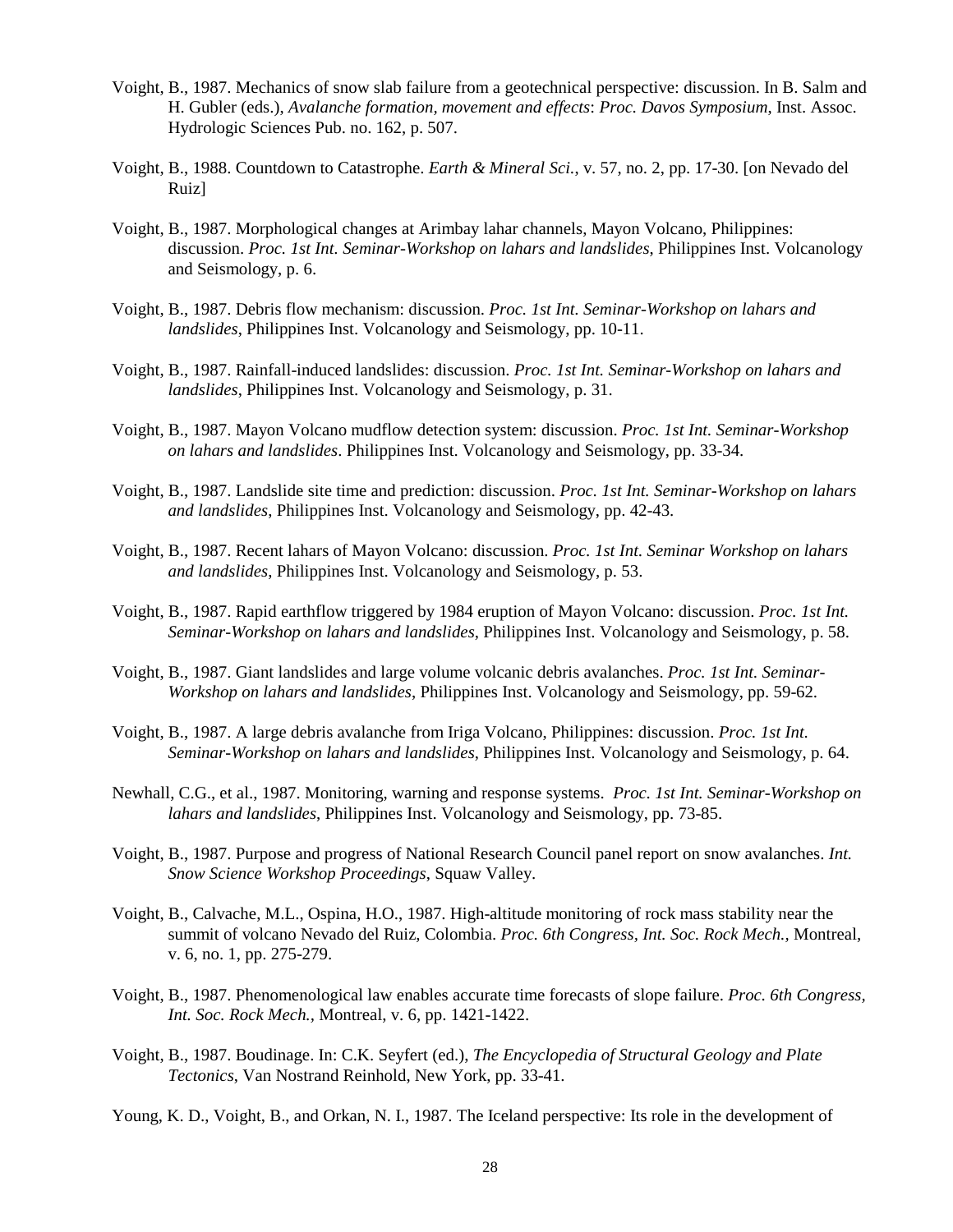plate tectonic theory: in Hilde, T. W. C., and Carlson, R. L., (conveners), *1987 Geodynamics Symposium: Silver Anniversary Celebration of Plate Tectonics*, pp. 96-98, Geodynamics Research Institute, Texas A & M University, College Station, Texas.

- Major, J. and Voight, B., 1986. Sedimentology and clast orientations of the 18 May 1980 southwest flank lahars, Mount St. Helens. *J. Sed. Pet*., v. 56, no. 5, pp. 691-705.
- Sweigard, R.J., and Voight, B., 1986. Role of bending in gravity-driven overthrusts. *Tectonophysics*, v. 122, nos. 1-2, pp. 1-33.
- Voight, B., 1986. Comment on volcano Nevado del Ruiz, Colombia. *Scientific Event Alert Network (SEAN) Bulletin*, v. 11, no. 2, p. 4.
- Voight, B., 1986. Suggestions welcomed for National Research Council report on snow avalanches. *Avalanche Rev*., v. 4, no. 6, p. 5.
- Voight, B., 1986. Major twentieth-century landslides of the Western Hemisphere. *Ground Failure (National Research Council),* no. 3, pp. 20-21.
- Jancin, M., Young, K.D., Voight, B. Aronson, J.L., and Saemundsson, K., 1985. Stratigraphy, and K/Ar ages across the west flank of the northeast Iceland axial rift zone, in relation to the 7 Ma volcano-tectonic reorganization of Iceland. *J. Geophys. Res*., v. 90, no. B12, pp. 9961-9985.
- Mamula, N., and Voight, B., 1985. Tectonic analysis of lineaments near a spreading axis, northeastern Iceland. *Tectonophysics*, v. 116, nos. 1-2, pp. 63-93.
- Young, K.D., Jancin, M., Voight, B., 1985. Transform deformation of Tertiary rocks along the Tjornes fracture zone, north central Iceland. *J. Geophys. Res*., v. 90, no. B12, pp. 9986-10010.
- Voight, B., Janda, R.J., Glicken, H., and Douglass, P.M., 1985. Nature and mechanics of the Mount St. Helens rockslide-avalanche of 18 May 1980 – reply to discussion by N.A. Skermer. *Geotechnique*, v. 35, pp. 362-368.
- Orkan, N., and Voight, B., 1985. Regional joint evolution in the Valley and Ridge Province of Pennsylvania in relation to the Allegheny Orogeny. *Gdbk., 50th Ann. Field Conf. Pennsylvania Geologists*, pp. 144-163, 199-203.
- Huber, A. 1984;(discussion); Slingerland, R.L., and Voight, B., 1984 (closure). Evaluating hazard of landslide-induced water waves: discussion and closure. *J. of Waterway, Port, Coastal and Ocean Engr.*, v. 110, no. 1, pp. 111-113.
- Voight, B., and Mamula, N., 1983. Structure and tectonics of northeastern Iceland (geological applications), *Manual of Remote Sensing*, *American Soc. Photogrammetry*, 2nd ed., v. 2, pp. 1782-1786.
- Waitt, R.B., Jr., Pierson, T.C., MacLeod, N.S., Janda, R.J., Voight, B., and Holcomb, R.T., 1983. Eruption-triggered avalanche, flood, and lahar at Mount St. Helens – effects of winter snowpack. *Science*, v. 221, no. 4618, pp. 1394-1397.
- Voight, B., Janda, R., Glicken, H., and Douglass, P.M., 1983. Nature and mechanics of the Mount St. Helens rockslide-avalanche of 18 May 1980. *Geotechnique*, v. 33, no. 3, pp. 243-273.

Slingerland, R., and Voight, B., 1982. Evaluating hazard of landslide-induced water waves. *J. of Waterway,*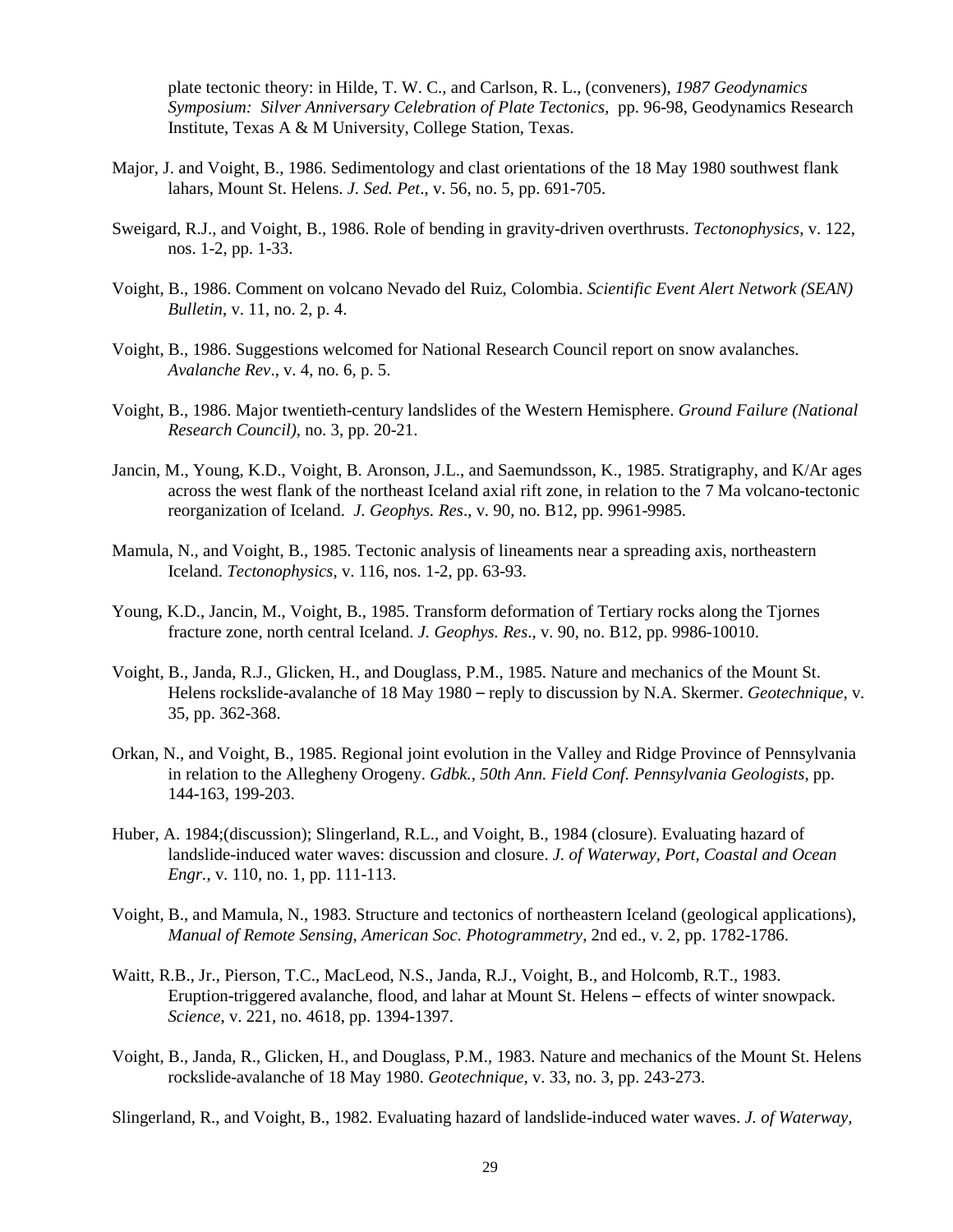*Port, Coastal and Ocean Engr*, v. 108, no. WW4, pp. 504-512.

- Voight, B., and Faust, C., 1982. Frictional heat and strength loss in some rapid landslides. *Geotechnique,* v. 32, no.1, pp. 43-54.
- Stephens, G., and Voight, B., 1982. Hydraulic fracturing theory for conditions of thermal stress. *Int. J. Rock Mech. Min. Sci*., v. 19, no. 6, pp. 279-284.
- Voight, B., Glicken, H., Janda, R.J., and Douglass, P.M., 1982. Catastrophic rockslide-avalanche of May 18. In: M.C. Malin and D. Dzurisin, eds., *Mount St. Helens: The 1st Two Years. A Guide to the 1980-81 Eruptions and their Planetary Implications*, NASA, pp. 347-377 (reprinted from U.S. Geological Survey Prof. Paper 1250).
- Voight, B., 1981. Time scale for the first moments of the May 18 eruption. In: *The 1980 Eruptions of Mount St. Helens, Washington*, U.S. Geological Survey Prof. Paper 1250, pp. 69-86.
- Voight, B., Glicken, H., Janda, R.J., and Douglass, P.M., 1981. Catastrophic rockslide-avalanche of May 18. In: *The 1980 Eruptions of Mount St. Helens*, *Washington*, U.S. Geological Survey Prof. Paper 1250, pp. 347-377.
- Rocha, M., et al, 1981. Basic geotechnical description of rock masses. *Int. J. Rock Mech. Min. Sci.*, v. 18, no. 1, p. 85-110.
- Glicken, H., Voight, B., and Janda, R.J., 1981. Rockslide-debris avalanche of May 18, Mount St. Helens Volcano. In: *Proc. Symp. Arc Volcanism*, Int. Assoc. Volcanol. Chem. Earth's Int., Tokyo & Hakon, pp. 109-110.
- Jefferis, R.G., and Voight, B., 1981. Fracture analysis near the mid-ocean plate boundary, Reykjavik-Hvalfjordur area, Iceland. *Tectonophysics*, v. 76, nos. 3-4, pp. 171-236.
- Ewart, J. and Voight, B., 1980. Finite element deformation models Mount St. Helens Volcano, Washington: preliminary results. *Tech. Report to U.S. Geological Survey*, File Report, Cascades Volcano Observatory, Washington (May 16, 1980), 19 pp.
- Voight, B., 1980. Investigation of cooling water tunnel faults, Perry Nuclear Power Plant, Ohio, Perry Nuclear Power Plant Units 1 and 2. *Final Safety Analysis Report*, Nuclear Regulatory Commission, v. 4, pp. F9-F70.
- Voight, B., Simon, R., Thorsteinsson, T., Palmason, G., Taylor, C., Seret Opsoomer-Talmer, S.H., and Haimson, B.C., 1980. Rock stress in an Icelandic thermal area, with implications on stresses in the oceanic lithosphere. *J. Geophys. (Zeit. f. Geophysik*), v. 47, nos. 1-3, pp. 176-183.
- Pariseau, W.G. and Voight, B., 1979. Rockslides and avalanches: basic principles and perspectives in the realm of civil and mining operations. In: *Rockslides and Avalanches*, Elsevier, Amsterdam, v. 2, pp. 1-44.
- Terzaghi, R.D. and Voight, B., 1979. Karl Terzaghi on rockslides: the perspective of half-century. In: *Rockslides and Avalanches*, Elsevier, Amsterdam, v. 2, pp. 60-84.
- Dupree, H.K., Taucher, G.J., and Voight, B., 1979. Bighorn reservoir slides, Montana, USA. In: *Rockslides and Avalanches*, Elsevier, Amsterdam, v. 2, pp. 119-140.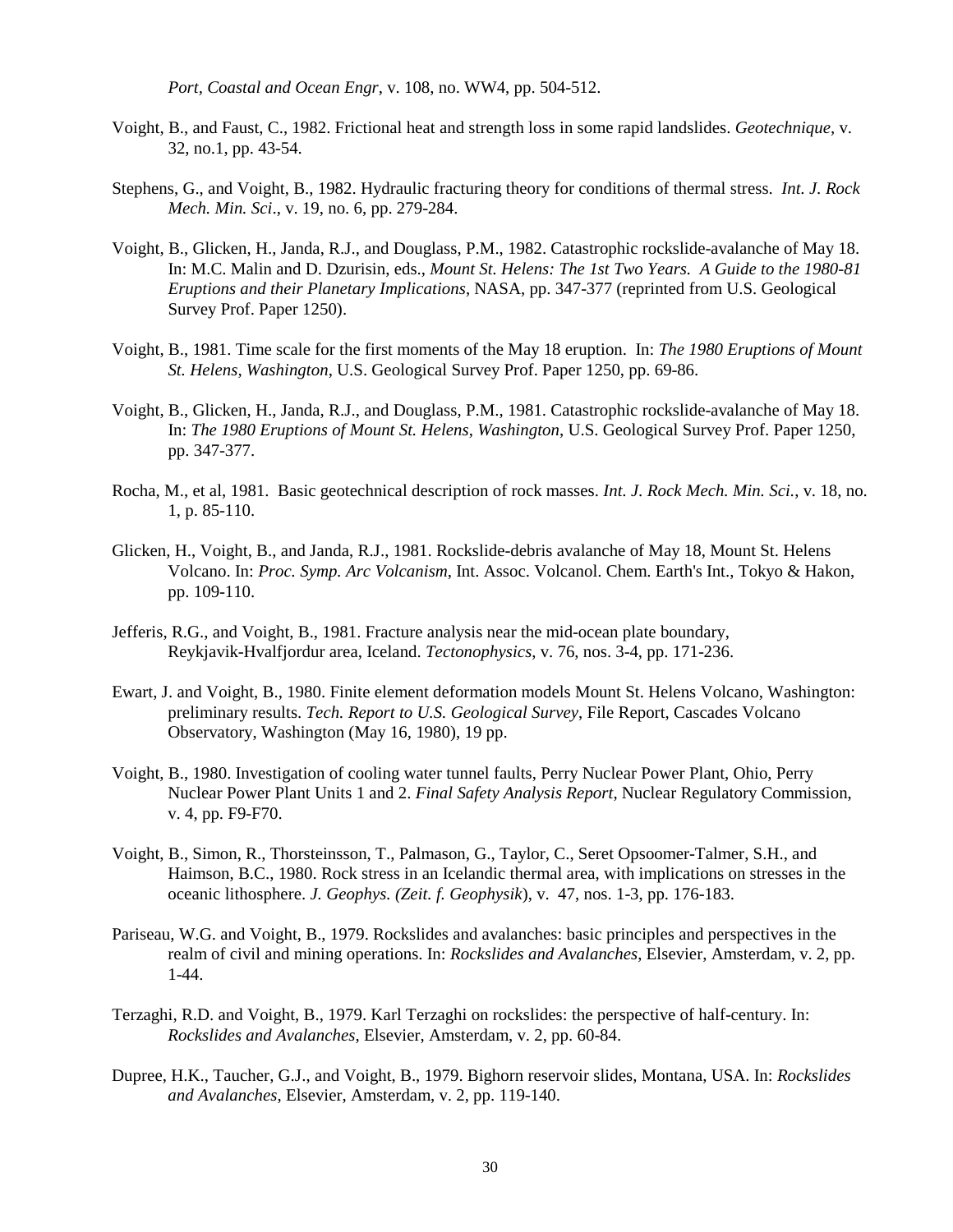- Voight, B., 1979. Wedge rockslides, Libby Dam and Lake Koocanusa. In: *Rockslides and Avalanches*, Elsevier, Amsterdam, v. 2, pp. 151-182.
- Slingerland, R., and Voight, B., 1979. Occurrence and predictive models for slide-generated water waves. In: *Rockslides and Avalanches*, Elsevier, Amsterdam, v. 2, pp. 317-400.
- Voight, B., and Kennedy, B., 1979. Chuquicamata pit slope failure, Chile. In: *Rockslides and Avalanches*, Elsevier, Amsterdam, v. 2, pp. 595-632.
- Voight, B. and Pariseau, W.G., 1978. An introduction: rockslides and avalanches. In: *Rockslides and Avalanches*. Elsevier, Amsterdam, v. 1, p. 149.
- Voight, B., 1978. Lower Gros Ventre slide, Wyoming, USA. In: *Rockslides and Avalanches*, Elsevier, Amsterdam, v. 1, pp. 99-151.
- Voight, B., 1978. Transported rocks of the Taconide zone. In: *Rockslides and Avalanches*, Elsevier, Amsterdam, v. 1, pp. 507-564.
- Haimson, B.C., and Voight, B., 1977. Crustal stress in Iceland. In: M. Wyss (ed.), *State of Stress in the Lithosphere: Pure and Applied Geophysics*, v. 115, nos. 1-2, pp. 153-190.
- Voight, B. and Kasapoglu, K.E., 1976. Progressive failure in a large-scale shear field test (in Turkish). *Bull. Geol. Soc. Turkey*, v. 19, p. 59-64.
- Voight, B., 1976. Mexahnka perpeccnbhoro bpokoboro ckopbkehnr ha ppnmepe pabntnr opophr tepharenh-xante ahkopnpk, Aprcka. Cnpa Tekochth n Tektohnka. Nepatepbctbo, Mockba, pp. 116- 140.
- Mundi, E.K., and Voight, B., 1974. Forward creep recovery of two sedimentary rocks. *Ann. de la Fac. Sci. Cameroun*, v. 18, pp. 13-24.
- Voight, B. and St. Pierre, B.H.P., 1974. Stress history and rock stress. *Proc. 3rd Congress, Int. Soc. Rock Mech*., Denver, v. 2, part A, pp. 580-582.
- Voight, B., 1974. A mechanism for "locking-in" orogenic stress *Am J Sci June 1, 1974 274:662-665;*
- Voight, B., 1974. Deformable-plate tectonics: ductile deformation of old and new lithosphere. *Amer. Assoc. Petrol. Geologists Bull.*, v. 58, no. 7, pp. 1403-1406.
- Voight, B., 1974. Thin-skinned graben, plastic wedges, and deformable-plate tectonics. In H. Illies (ed.), *Approaches to Taphrogenesis*. Inter-Union Commission on Geodynamics, Scientific Report No. 8, E. Schweizerbartische Verlags., Stuttgart, 460 pp.
- Voight, B., 1973. The mechanics of retrogressive block-gliding, with emphasis on the evolution of the Turnagain Heights landslide, Anchorage, Alaska. In: K.A. de Jong and R. Scholten (eds.), *Gravity and Tectonics*, J. Wiley and Sons, pp. 97-121.
- Parizek, R.R. and Voight, B., 1973. The role of hydrogeology in waste-water renovation and conservation: De Ingenieur. *J. Royal Soc. Engr.* (Netherlands), v. 85, no. 27, pp. 557-562.
- Voight, B., 1973. Correlation between Atterberg plasticity limits and residual shear strength of natural soils. *Geotechnique*, v. 23, no. 2, pp. 265-267.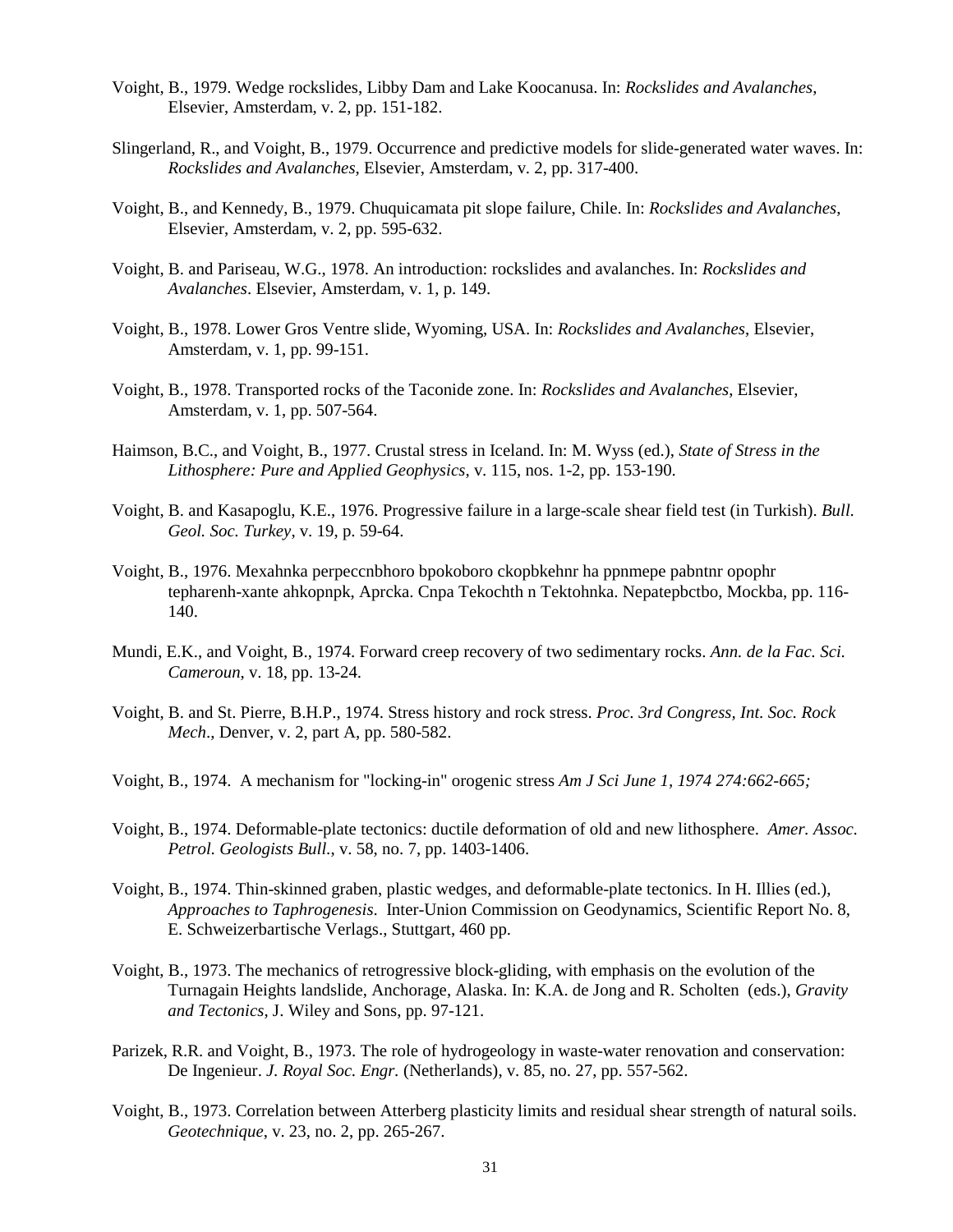- Voight, B., 1972. Excursions at the North end of the Taconic allochthon and the Middlebury synclinorium, west-central Vermont, with emphasis on the structure of the Sudbury nappe and associated parautochthonous elements. In B. Doolan and R. Stanley (eds.), *New England Intercollegiate Geological Conference Proceedings*, Burlington, pp. 49-96.
- Pariseau, W.G., and Voight, B., 1971. Review of "Fundamentals of Rock Mechanics," by J.C. Jaeger and N.G.W. Cook. *J. Geol*., v. 79, pp. 501-502.
- Voight, B., 1971. Stress fields in New England. In: *Final Report, United States Program Upper Mantle Project*, National Academy of Sciences - National Research Council, Washington, D.C., pp. 268-269.
- Voight, B., 1971. Contributions to the discussion on rock stress measurements and on measurement procedures (four items). *Determination of Stresses in Rock Masses: Proc. Symp., Int. Soc. of Rock Mech.*, Lisbon, pp. 47-48, 74-75, 80, 95.
- Voight, B., 1971. Prediction of "in-situ" stress patterns in the earth's crust. *Determination of Stresses in Rock Masses: Proc. Symp., Int. Soc. of Rock Mech.*, Lisbon, pp. 111-131.
- Voight, B., 1971. Idealization error in the analysis of underground workings: discussion of theme 4. *Proc. 2nd Congress, Int. Soc. Rock Mech.*, Belgrade, v. 6.
- Voight, B., 1971. Simulation studies of mine subsidence. *Proc. 2nd Congress, Int. Soc. Rock Mech.*, Belgrade, v. 6, pp. 407-408.
- Parizek, R.R., and Voight, B., 1971. Fracture trace studies in karst. *Proc. 2nd Congress, Int. Soc. Rock Mech.*, Belgrade, v. 6, pp. 458-461.
- Voight, B., and Pariseau, W.G., 1970. State of the predictive art in subsidence engineering. *J. of Soil Mechanics and Foundations Division*, v. 96, no. SM 2, pp. 721-750.
- Voight, B., 1970. Finite element analysis in soil and rock mechanics: reply to discussion by L. Bjerrum. *Large Permanent Underground Openings: Proc. Symp., Int. Soc. Rock Mech*., Oslo.
- Dahl, D., and Voight, B., 1970. Anisotropic plastic yield of cylindrical underground excavations. *Large Permanent Underground Openings: Proc. Symp., Int. Soc. Rock Mech*., Oslo, pp. 105-110.
- Wang, Y.J., and Voight, B., 1970. A discrete element stress analysis model for discontinuous materials. *Large Permanent Underground Openings: Proc. Symp., Int. Soc. Rock Mech*., Oslo, pp. 111-115.
- Voight, B., 1970. Idealization error, applied mechanics, and the art of engineering. *Proc. 1st Int. Congress, Int. Assoc. Eng. Geol.*, Paris, v. 2, pp. 1352-1358.
- Pariseau, W.G., Voight, B., and Dahl, H.D., 1970. Finite element analysis of elastic-plastic problems in the mechanics of geologic media: an overview. *Proc. 2nd Congress, Int. Soc. Rock Mech.*, Belgrade, paper 3-45, 13 pp.
- Williams, E.G., and Voight, B., 1970. Review of "Clay in Engineering Geology" by J.E. Gillott. *J. Geol*., v. 78, p. 507.
- Voight, B., and Dahl, H.D., 1970. Numerical continuum approaches to analysis of non-linear rock deformation. *Canadian J. Earth Sciences*, v. 7, no. 3, pp. 814-830.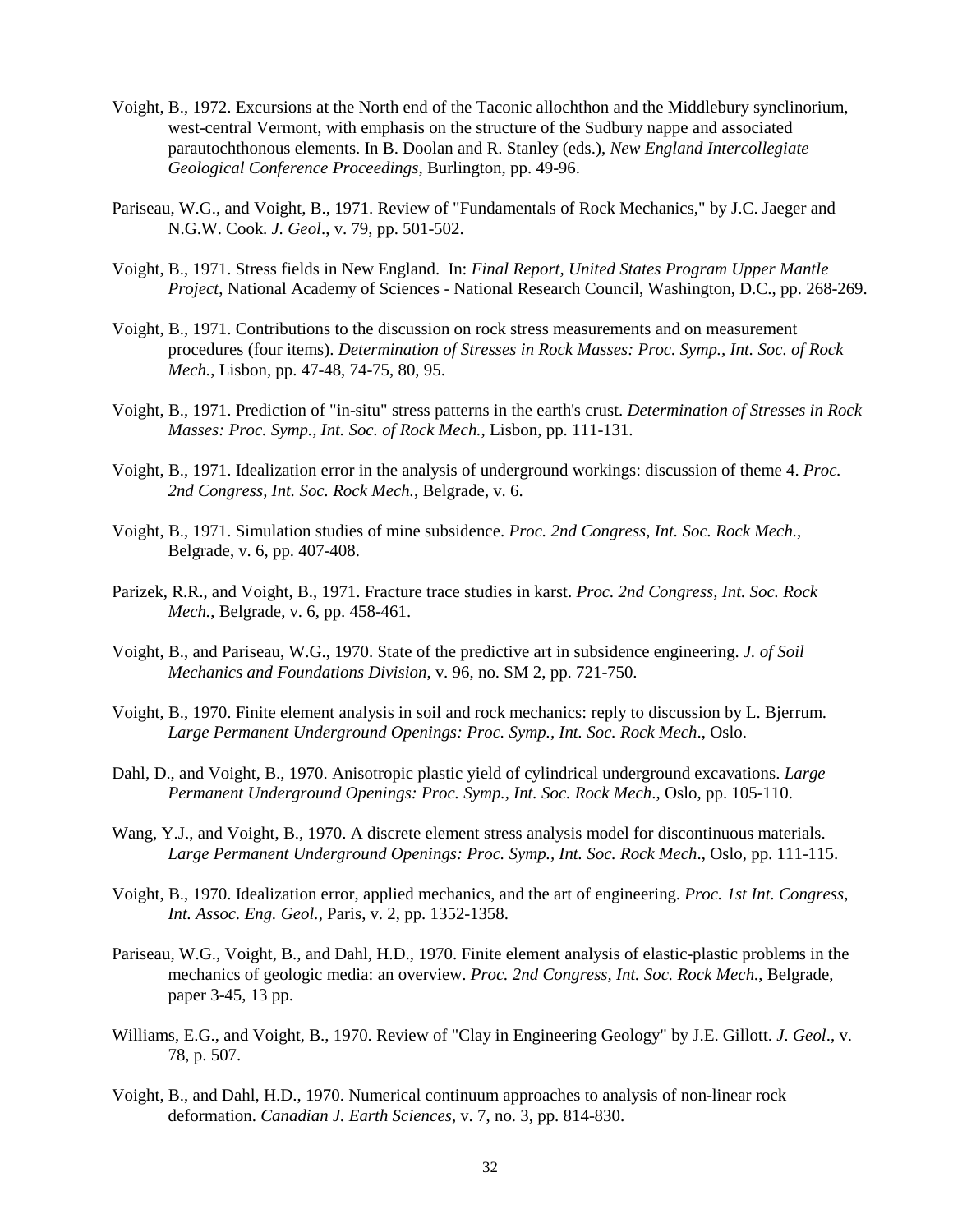- Voight, B., 1970. Discussion of paper by Professor K.H. Roscoe on the validity of the plastic potential concept. In *New Advances in Soil Mechanics*, Czechoslovak Scientific and Technical Soc., Prague, pp. 121-123.
- Parizek, R.R., and Voight, B., 1970. On remote sensing investigations for dam and reservoir construction in karst terrain. *10th Congress Large Dams, ICOLD*, Montreal, v. 6, Q. 37.
- Voight, B. and Samuelson, A.C., 1969. On the application of finite element techniques to problems concerning potential distribution and stress analysis in the earth sciences*. Pure and Applied Geophysics*, v. 76, pp. 40-55.
- Voight, B., 1969. State of stresses in the upper part of the earth's crust: a discussion. *Eng. Geol.*, v. 3, no. 4, pp. 335-339.
- Weber, J., Greer, R., Voight, B., White, E., and Roy, R., 1969. Unusual strength properties of echinoderm calcite related to structure. *J. Ultrastructural Res*., v. 26, pp. 355-366.
- Voight, B., and Dahl, H.D., 1969. Fenomenologicky Pastup K Reseni Dulnich Poklesu Po Prekroceni Meze Teceni (Plasticity). *Rudy Odborny Casopis Rudneho Hornictui*, v. 17, pp. 205-207.
- Voight, B., Taylor, J. W., and Voight, J., 1969. Tectonophysical implications of rock stress determinations. *Geol. Rundschau*, v. 58, no. 3, pp. 655-676.
- Voight, B., 1969. Evolution of the North Atlantic Ocean: relevance of rock pressure measurements. In: M. Kay, ed., *North Atlantic – Geology and Continental Drift: Amer. Assoc. Petrol. Geol. Memoir*, v. 12, pp. 955-962.
- Douglass, P.M., and Voight, B., 1969. Anisotropy of granites: a reflection of microscopic fabric. *Geotechnique*, v. 19, no. 3, pp. 376-398.
- Voight, B., and Dahl, H.D., 1969. A post-yield phenomenological approach to mine subsidence*. Proc. Int. Scientific Symp. on Mine Surveying, Mining Geology and the Geometry of Mineral Deposits*, Prague, v. 2, paper III/3, 12 pp.
- Voight, B., 1969. Behavior of underground powerhouse arch at Bennett Dam, B.C.: a discussion. *6th Canadian Rock Mech. Symp*., pp. 38-39.
- Voight, B., 1969. Review of "Rock Mechanics" by I.W. Farmer. *J. Geol*., v. 77, p. 736.
- Voight, B., 1968. The interpretation of in-situ stress measurements: *Panel Report*. *Proc. 1st Congress Int. Soc. Rock Mech.*, Lisbon, v. 3, pp. 332-348.
- Sturges, F., and Voight, B., 1968. New developments in geotechnical borehole photography. *Proc. 1st Congress Int. Soc. Rock Mech.*, Lisbon, v. 3, pp. 170-171.
- Voight, B., 1968. On the functional classification of rocks for engineering purposes. *Int. Symposium on Determination of the Properties of Rock Masses in Foundations and Observations of Their Behavior*, *Int. Soc. Rock Mech.*, Madrid, paper II-I, pp. 131-135.
- Voight, B., and Pariseau, W., 1968. *The nature of prediction in subsidence engineering*. Amer. Soc. Civil Engrs. National Conference on Structural Engineering, MP 762, 42 pp.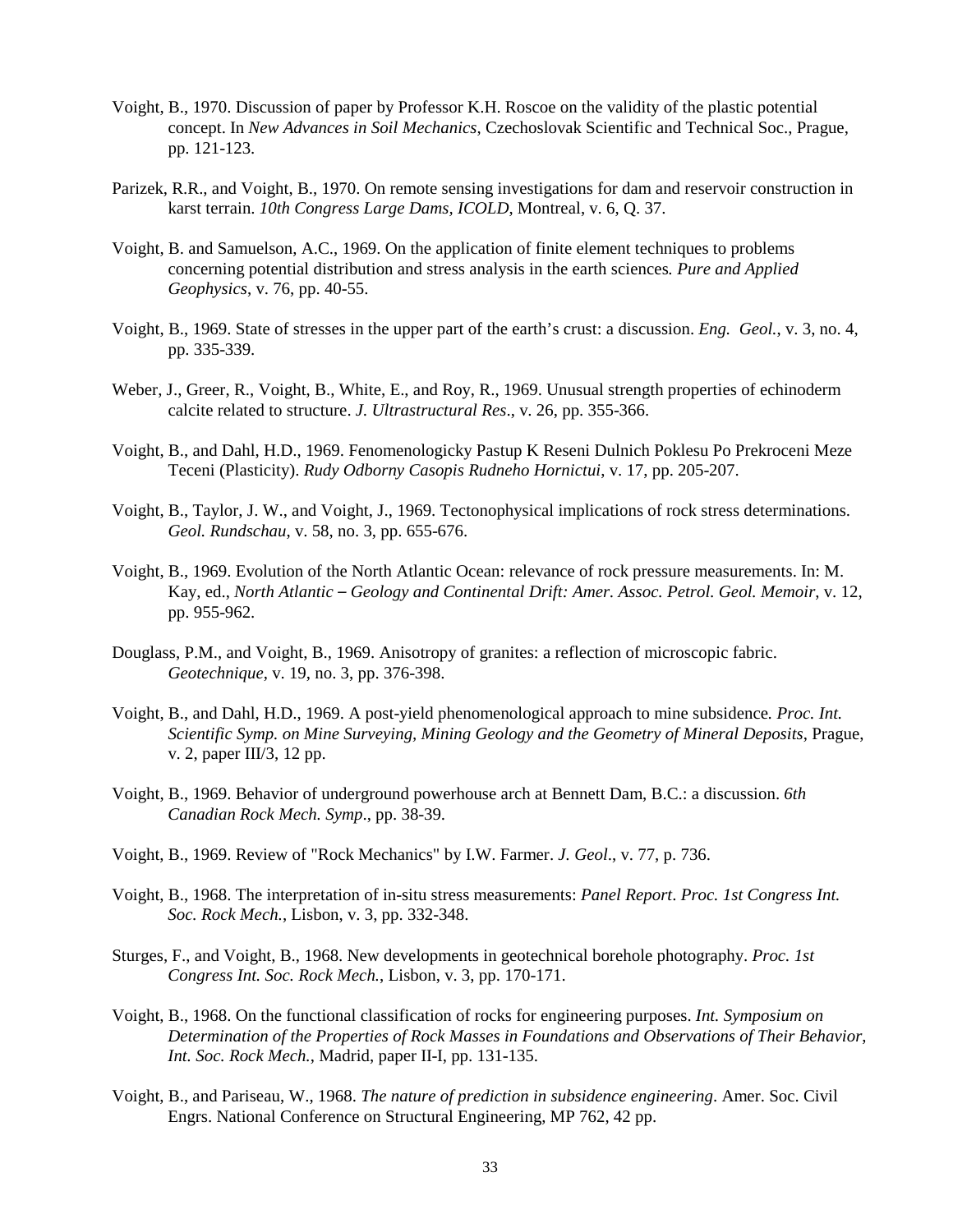- Voight, B., 1968. Determination of the virgin state of stress in the vicinity of a borehole from measurements of a partial anelastic strain tensor in drill cores. *Felsmechanik u. Ingenieurgeol.,* v. 6, pp. 201-215. (Reprinted in *Determination of Stresses in Rock Masses: Proc. Symp., Int. Soc. of Rock Mech.*, Lisbon, 1971, pp. 560-577.)
- Voight, B., 1967. On photoelastic techniques, in-situ stress and strain measurement, and the field geologist. *Jour. Geol*., v. 75, no. 1, pp. 46-58.
- Voight, B., 1966. Correlation of large lateral residual stresses in rock masses with tectonics and denudation. *Proc. 1st Congress Int. Soc. Rock Mech.*, Lisbon, v. 2, pp. 51-56.
- Voight, B., 1966. Residual stresses in rocks. *Proc. 1st Congress Int. Soc. Rock Mech.*, Lisbon, v. 2, pp. 45-50.
- Voight, B., 1961. Consolidation of sediments: discussion. *Geol. Soc. America Bull*., v. 72, no. 9, pp. 1419- 1420.
- Winkler, E.M. and Voight, B., 1961. The detection of radioactive minerals with infrared aerial photography. *Econ. Geol*., v. 56, no. 1, pp. 211-212.
- Voight, B., 1958. Bullet design. *Notre Dame Tech. Rev*., v. 9, no. 3, pp. 19-46.

## **SAMPLE ABSTRACTS**

- Clarke, B.B., Brand, B.D., Voight, B., 2013. Modeling dynamics and sedimentation for dilute pyroclastic density currents. IAVCEI Scientific Assembly 2013, Kagoshima (Abstract).
- P J Baxter, K. Dunn, S. Jenkins, J-C Komorowski, B. Voight, 2013. Prognosis for survival in burns victims rescued from dilute pyroclastic density currents (PDCs) at Merapi volcano, Indonesia. IAVCEI Scientific Assembly 2013, Kagoshima (Abstract).
- B. B. Carr, A. B. Clarke, M. de<sup>1</sup> Michieli Vitturi and B. Voight. 2013. Effects of magma and conduit conditions on transitions between effusive and explosive activity: a numerical modeling approach. AGU (American Geophysical Union) Fall Meeting, San Francisco, USA, 2013.
- A. B. Clarke, B. D. Brand, B. Voight and M. de<sup>1</sup> Michieli Vitturi. 2013. Modeling dynamics and sedimentation of dilute pyroclastic density currents. IAVCEI Scientific Assembly, Kagoshima, Japan, 2013.
- B. B. Carr, A. B. Clarke, M. de<sup>1</sup> Michieli Vitturi, and B. Voight. 2013. Effects of magma and conduit conditions on transitions between effusive and explosive activity: A numerical modeling approach to illuminate the 2006-2010 activity at Merapi Volcano, Indonesia. IAVCEI Scientific Assembly, Kagoshima, Japan, 2013.
- M. de Michieli Vitturi, A. B. Clarke, A. Neri, B. Voight, and G. La Spina. Investigating disequilibrium effects in magma ascent dynamics with a new multiphase flow model. EGU (European Geosciences Union) General Assembly, Vienna, Austria, 2013.

## **VOLCANIC HAZARD REPORTS**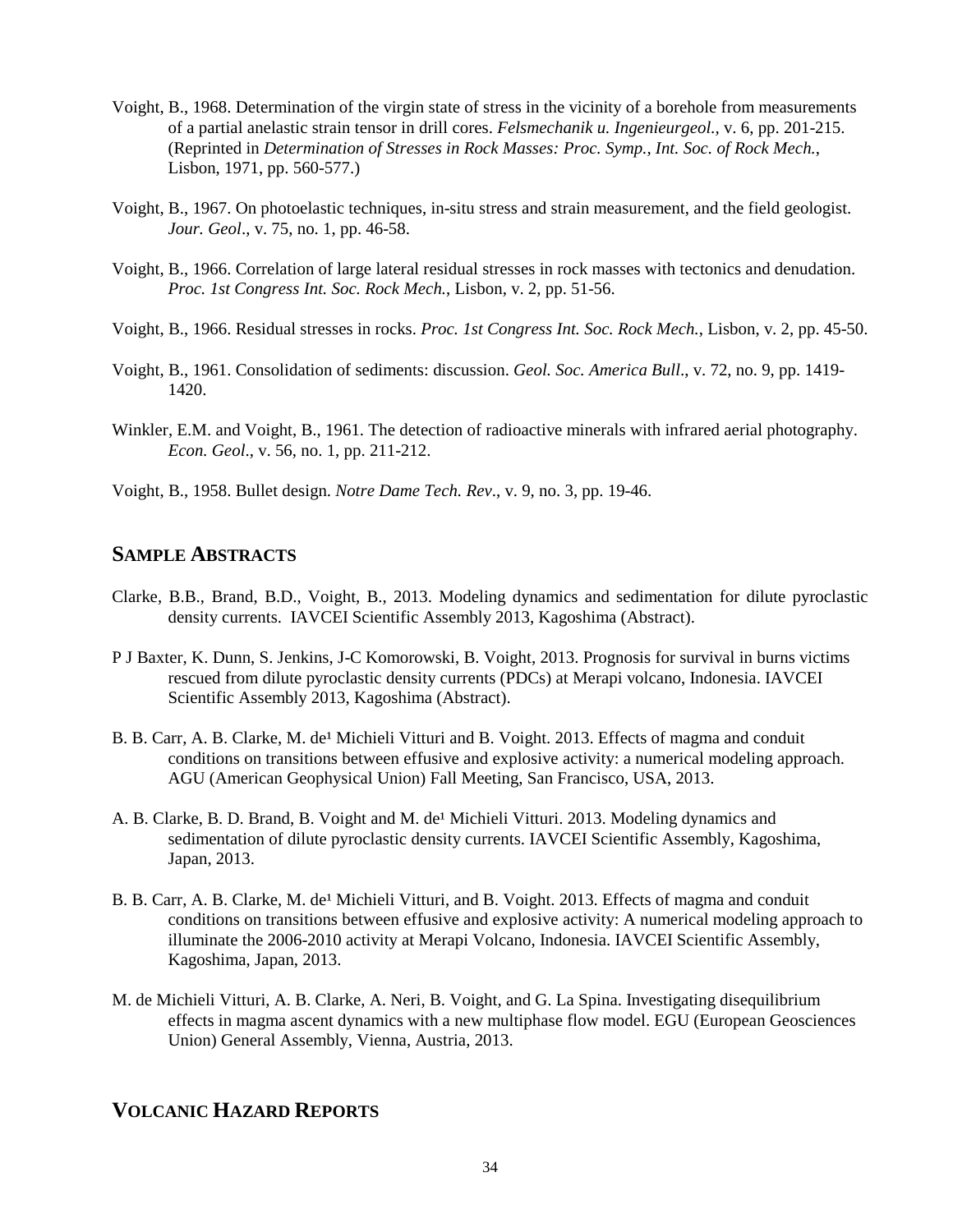- Voight, B.,1980. **Slope Stability Hazards, Mount St. Helens Volcano, Washington**. *Tech. Report to U.S. Geological Survey*, File Report, Cascade Volcano Observatory, Washington (May 1, 1980), 18 pp. [subsequently published as Appendix *in* Voight, B., 2000. Structural stability of andesite volcanoes and lava domes*. Phil. Trans. R. Soc. Lond. A*, v. 358, pp. 1663-1703.]
- Ewart, J. and Voight, B., 1980. **Finite element deformation models, Mount St. Helens Volcano, Washington: preliminary results**. *Tech. Report to U.S. Geological Survey*, File Report, Cascades Volcano Observatory, Washington (May 16, 1980), 19 pp.
- Voight, B., 1986. **Gravitational Failure Hazards, Nevado del Ruiz, Colombia**. *Comite de Estudios Vulcanologicos Comunidad Caldense*, Manizales, Colombia, Contr., V- 862, 20 pp.
- Voight, B., 1987. **Slope instability hazard at Mt. Etna**. *Report to Int. Inst. Volcanology, Catania*, v. 872, 7 pp.
- Voight, B., 1989. **Development of Geodetic Monitoring Program at Merapi Volcano, Java**. *U.S. Geol. Survey (VDAP)/U.S. AID Volcano Hazard Program Report*, 30 pp.
- Janda, R.J., and Voight, B., 1989a. **Mission to Galeras Volcano, Colombia, April-May 1989: results and recommendations.** *Office of Disaster Relief Coordinator, United Nations (Geneva), and U.S. Geol. Survey (VDAP) (Reston)*, 4 pp.
- Janda, R.J., and Voight, B., 1989b. **Mission to Galeras Volcano, Colombia, April-May 1989**. *Office of Disaster Relief Coordinator, United Nations (Geneva), and U.S. Geol. Survey (VDAP) (Reston)*, 47 pp.
- Voight et al., 1995. **Crisis Response Mission to Merapi Volcano, Indonesia, February-March 1995.** *US AID/US Geol. Surv. Volcano Disaster Assistance Program (VDAP) Report*, 21 pp.
- Voight, B., 1996. **Report on Stability of Crater Wall, Montserrat**. To: Montserrat Volcano Observatory, Government of Montserrat, Office of Governor. Montserrat, B.W.I.
- Young, S. et al, 1997. **The Galways Wall Crisis, November 1996 to March 1997.** *Montserrat Volcano Observatory Special Report 2*, Government of Montserrat.
- Druitt, T., et al, 1998. **The explosive eruptions of August 1997.** *Montserrat Volcano Observatory Special Report 4*, Government of Montserrat, 18 pp.
- Calder, E.S., et al, 1998. **The Boxing Day collapse, 26 December 1997**. *Montserrat Volcano Observatory Special Report 5*, Government of Montserrat, 17 pp.
- Voight, B. 2003. **Volcano landslide-tsunami crisis, Stromboli, Italia**. *Rept. Italian Civil Protection Dept.*, Rome. February.
- Voight, B. 2003. **Volcano landslide-tsunami crisis, Stromboli, Italia: assessment of monitoring**. *Rept. Italian Civil Protection Dept.*, Rome. July.
- Risk Assessment Panel (Sparks, R.S.J., Aspinall, W., Voight, B. et al.) 1998 [to 2003]. **Scientific and hazards assessment of the Soufrière Hills Volcano Montserrat.** *Montserrat Volcano Observatory Special Report of April*, Government of Montserrat.